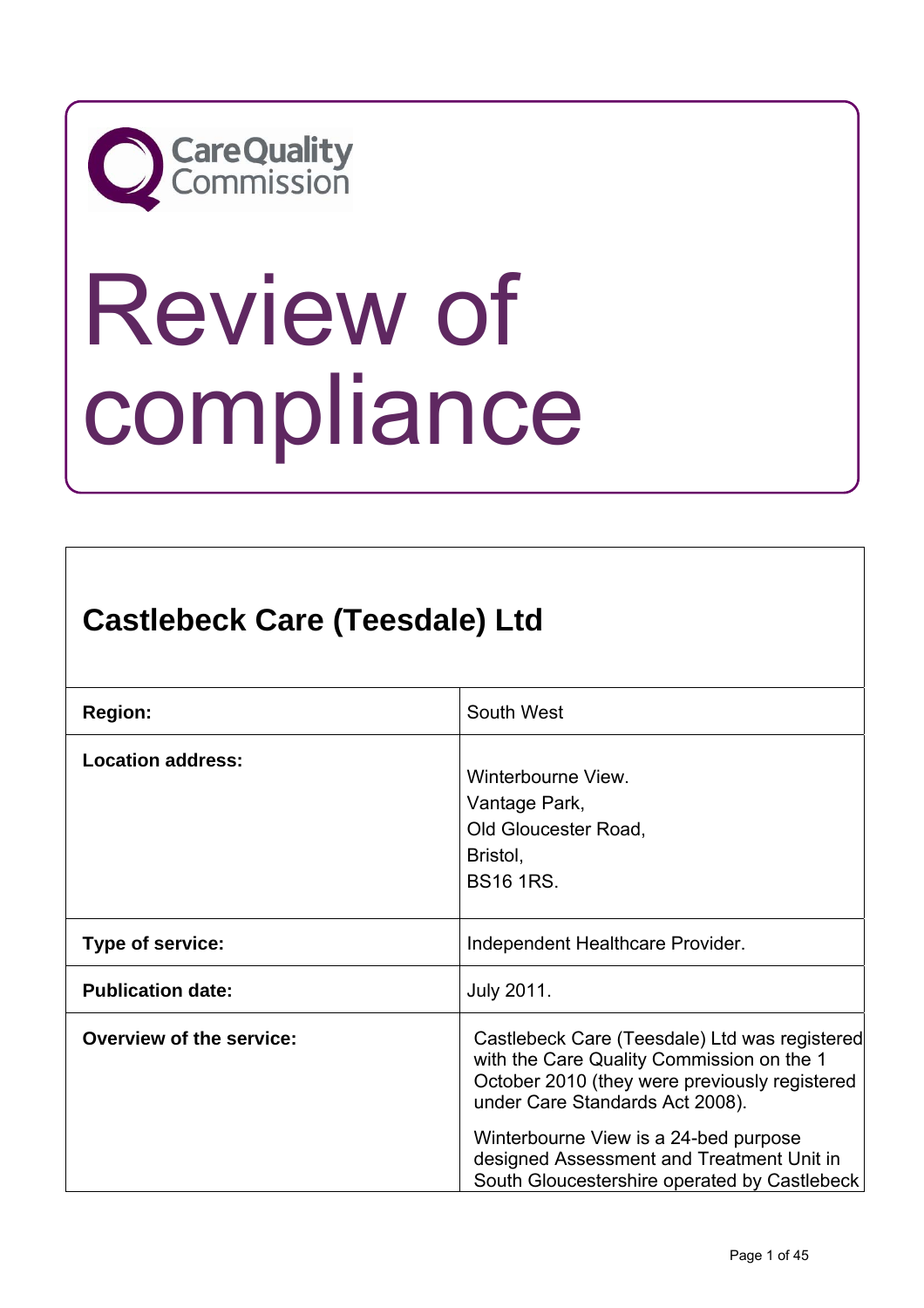| Care (Teesdale) Ltd.                                                                                                                                                                                                                                                                                                                                                                                                                                                                 |
|--------------------------------------------------------------------------------------------------------------------------------------------------------------------------------------------------------------------------------------------------------------------------------------------------------------------------------------------------------------------------------------------------------------------------------------------------------------------------------------|
| It is an independent provider of healthcare and<br>support for adults with learning disabilities,<br>complex needs and challenging behaviour,<br>including those liable to be detained under the<br>Mental Health Act 1983.                                                                                                                                                                                                                                                          |
| The premises are laid out over three floors.<br>The ground floor accommodates the main<br>office, a kitchen, and laundry and meeting<br>rooms. The middle floor is for people who are<br>being aided with their rehabilitation. This is in<br>order that they may move out of Winterbourne<br>View into a more independent living type<br>accommodation. The top floor accommodation<br>is for people with more complex needs who<br>require intensive input and support from staff. |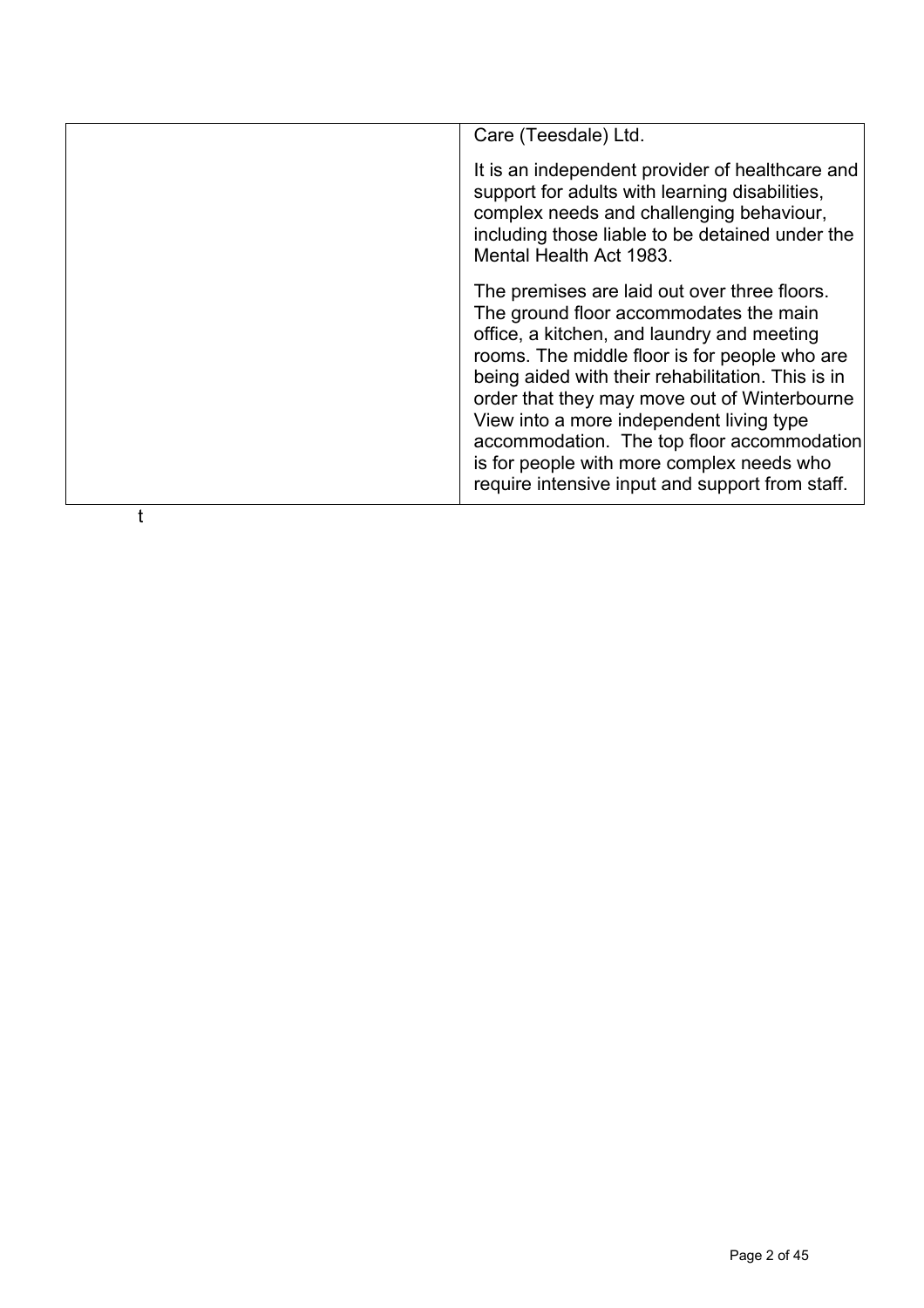# **What we found overall**

**We found that Winterbourne View was not meeting 10 essential standards. We have serious concerns about this service and have taken enforcement action to remove Winterbourne View from the registration of Castlebeck Care (Teesdale) Ltd** 

The summary below describes why we carried out the review, what we found and any action required.

# **Why we carried out this review**

On 12 May 2011, CQC was informed that the BBC television programme Panorama had gathered evidence over several months to show serious abuse of patients at Winterbourne View.

A multi-agency safeguarding meeting was held on 13 May to include some of the 10 NHS organisations and councils who were commissioning care from Winterbourne View, along with the safeguarding authority, South Gloucestershire Council, the police and CQC. The same day, we met with the provider Castlebeck Care Ltd, to seek assurances that all new admissions would cease until all investigations were completed. The provider gave verbal assurances and told us that while investigations were completed in relation to the safeguarding information that had been received they would cease admissions to Winterbourne View with immediate effect. This was followed up in writing by the provider. We sought further assurances from the provider to ensure the continued suspension of new placements on Monday 23 May 2011. By 18 May the provider had suspended 15 staff and arrangements were made to bring in temporary staff to provide additional cover.

While the immediate priority for all agencies was to ensure the safety and welfare of the people living there, CQC also considered whether to take further action under the Health and Social Care Act 2008. We carried out this review to look in greater detail at the standards of care at Winterbourne View, and to report on their systems to protect the safety and welfare of the people who were using this service.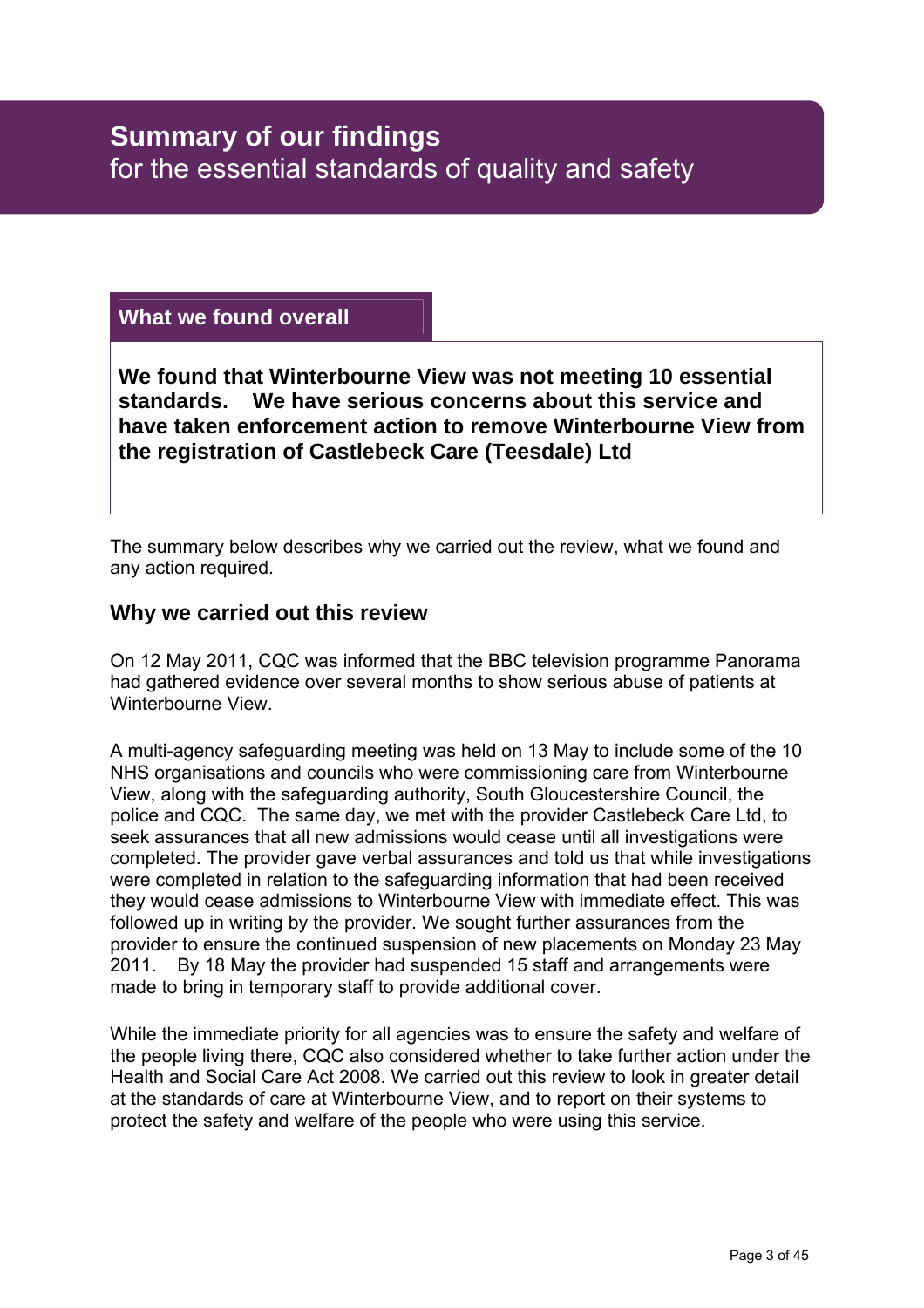We carried out this responsive review because serious concerns were identified in relation to eight aspects of the essential standards of quality and safety:

- Care and welfare of people who use services
- Safeguarding people who use services from abuse
- Management of medicines
- Requirements relating to workers
- Supporting workers
- Assessing and monitoring the quality of service provision
- Complaints
- Records

## **How we carried out this review**

As part of this review we decided to follow up the specific information provided by the television reporter and the whistleblower, to examine the care provided to people and the safeguarding and governance systems which were in existence at Winterbourne View. The television report provided clear evidence which was not available from other sources, but we needed to corroborate that by referring to the hospital's own records, and speaking to staff and patients directly.

We examined all of the information we held about this provider. On 17, 18, and 24 May and on 2 June 2011, we carried out site visits at Winterbourne View. We observed in detail how people were being cared for, we talked with 10 people who used the service, we talked with 25 members of staff, we checked the registered provider's records, and we looked at the records of the people who used the services provided at Winterbourne View. We also spoke with the manager and regional director. We also returned to Winterbourne View on 20 May in order to collect further documentation that we had requested.

As set out above, following the receipt of information detailing significant and safeguarding allegations on 12 May 2011 we attended a multi agency safeguarding strategy meeting, on the 13 May 2011. Subsequent multi agency safeguarding meetings have been held and attended by us on 20 May 2011 and 6 June 2011.

Having considered all the available information, we concluded that:

- The registered provider, Castlebeck Care (Teesdale) Ltd, had failed to ensure that each person living at Winterbourne View was adequately protected from risk, including the risks of unsafe practices by its own staff. The registered provider did not take proper steps to ensure that people who use the service were protected against the risks of receiving care or treatment that was inappropriate or unsafe as the planning and delivery of care did not meet people's individual needs.
- The registered provider did not protect the people who use this service against the risks of unsafe care and treatment due to the ineffective operation of systems. The registered provider did not have robust systems to assess and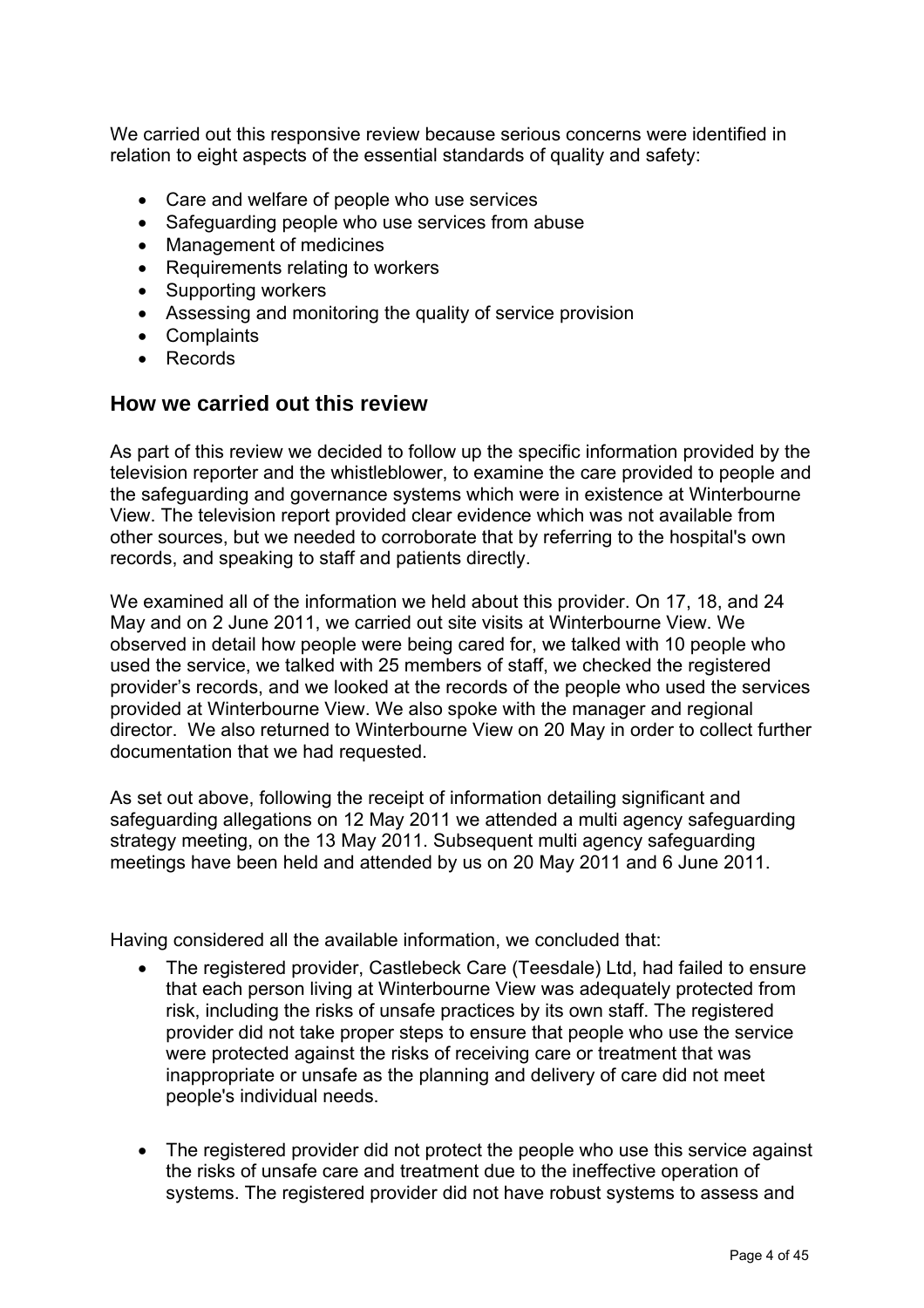monitor the quality of services provided in the carrying on of the regulated activities.

- The registered provider did not identify, assess or manage risks relating to the health, welfare and safety for the people who use this service. The registered provider had not responded to complaints and comments made and had not considered the views, including the description of their experience of care and treatment, expressed by people who use the service, and those acting on their behalf.
- Investigations carried out by the registered provider into the conduct of persons employed at Winterbourne View were not robust and had not safeguarded people.
- The registered provider did not take reasonable steps to identify the possibility of abuse and prevent it before it occurred; and did not respond appropriately to allegations of abuse. Where a form of restraint was used the registered provider did not have suitable arrangements in place to protect the people who used this service against the risk of control or restraint being unlawful or otherwise excessive.
- The registered provider did not operate effective recruitment procedures and did not take appropriate steps in relation to persons who were not fit to work for the purpose of the regulated activity, for example by failing to inform the appropriate regulatory or professional body.
- The registered provider failed in relation to their responsibilities by not providing the appropriate training and supervision to staff, which would be required to enable them to deliver care and treatment to the people who use the service.

During the course of this review, CQC considered whether it would be appropriate to seek the urgent closure of Winterbourne View. We needed to ensure that any action took into account the needs and best interests of the patients, and after consultation with all the other agencies it was clear that the NHS primary care trusts, who are responsible for commissioning the care for individuals, needed further time to review their needs and find alternative placements so that people could be moved in a planned and positive way. We were satisfied that the short term specialist support arrangements agreed by the commissioners and providers would ensure the safety and wellbeing of the remaining patients, and we received further assurances from the provider on the suspension of admissions.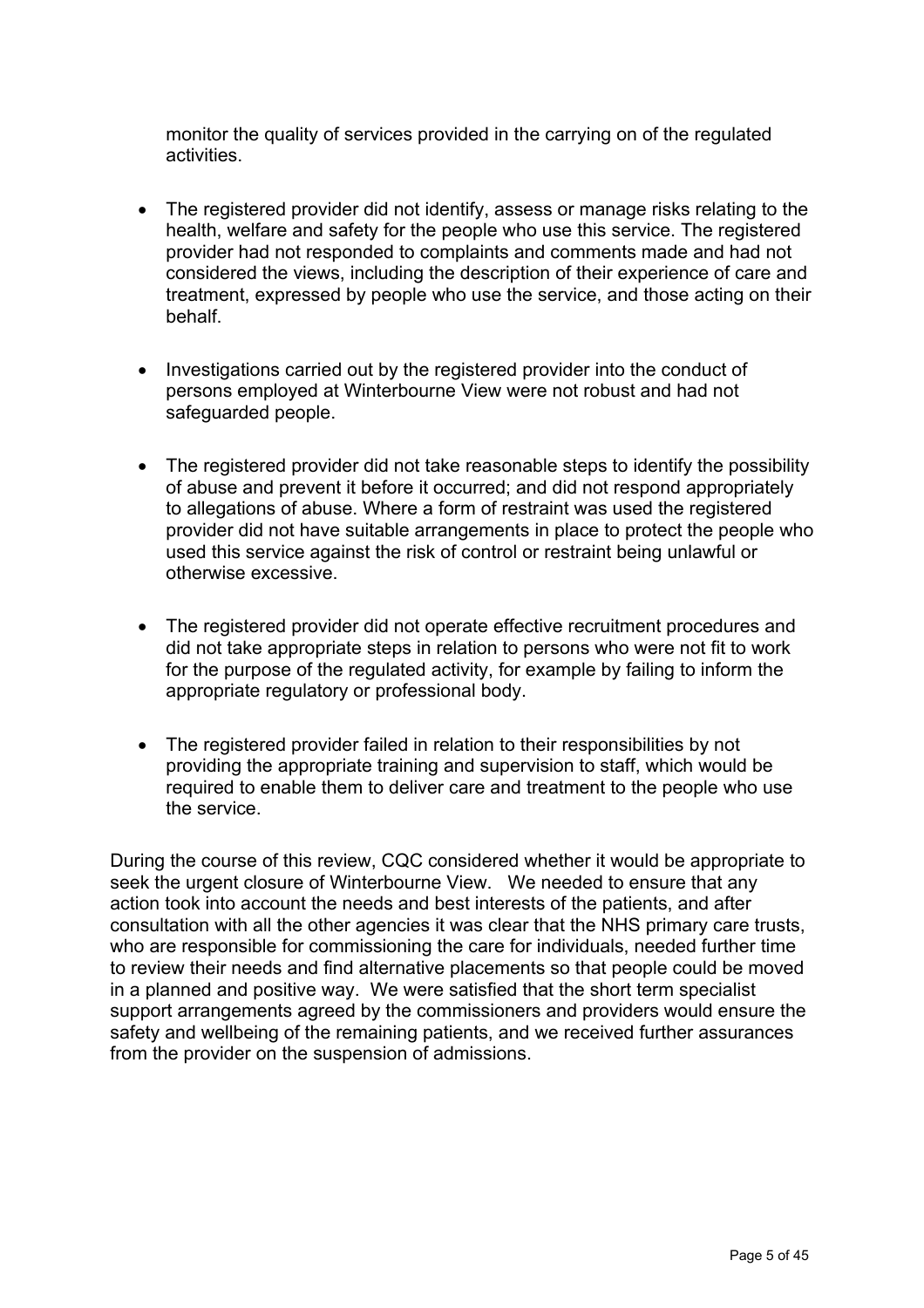# **What people told us**

The people who live at Winterbourne View had been assessed as having learning disabilities, complex needs and challenging behaviour. They have varied methods of communication, some people were able to express their views clearly and others could not. A short observational framework for inspection (SOFI) was undertaken in order to establish, for a small number of people, what their experience of living at Winterbourne View was like. The observation took place on the middle floor of the hospital and took place on the first day of our visit, 17 May 2011.

During our visit on 17 May 2011 one person approached us and when we asked them about their medicines commented that they were happy with how their medicines were given to them.

Also during this visit a person showed us their room and took pride in showing us photographs of their family. They named one member of staff and told us that they had a good relationship with this person, they told us; "He is alright, I get on with him ok".

In total we spoke to ten people who lived at Winterbourne View in order to establish if their comments and complaints were listened to and acted on effectively. Three of the people we met and talked to at the hospital said that they would talk to a member of staff or to the manager if they had a complaint. Two other people told us that they would tell their relatives or friends if they had a complaint as this would be listened to.

# **What we found about the standards we reviewed and how well Winterbourne View was meeting them**

#### **Outcome 4: People should get safe and appropriate care that meets their needs and supports their rights**

The people who used the service at Winterbourne View did not receive effective, safe and appropriate care, treatment and support that met their needs and protected their rights. This is because the quality of information recorded within care plans was poor and not person centred. There was a lack understanding of the complex needs of people and the planning and delivery of care and treatment did not ensure the welfare and safety of people.

Injuries to people using the service and subsequent accident reports were not followed up. Records evidenced a lack of prompt medical attention, including a lack of wound management and a lack of support and intervention to prevent self harming or attempts by people to take their own life. Proper steps were not taken to ensure each service user was protected against the risks of receiving care or treatment that was inappropriate or unsafe

## **Outcome 7: People should be protected from abuse and staff should respect their human rights**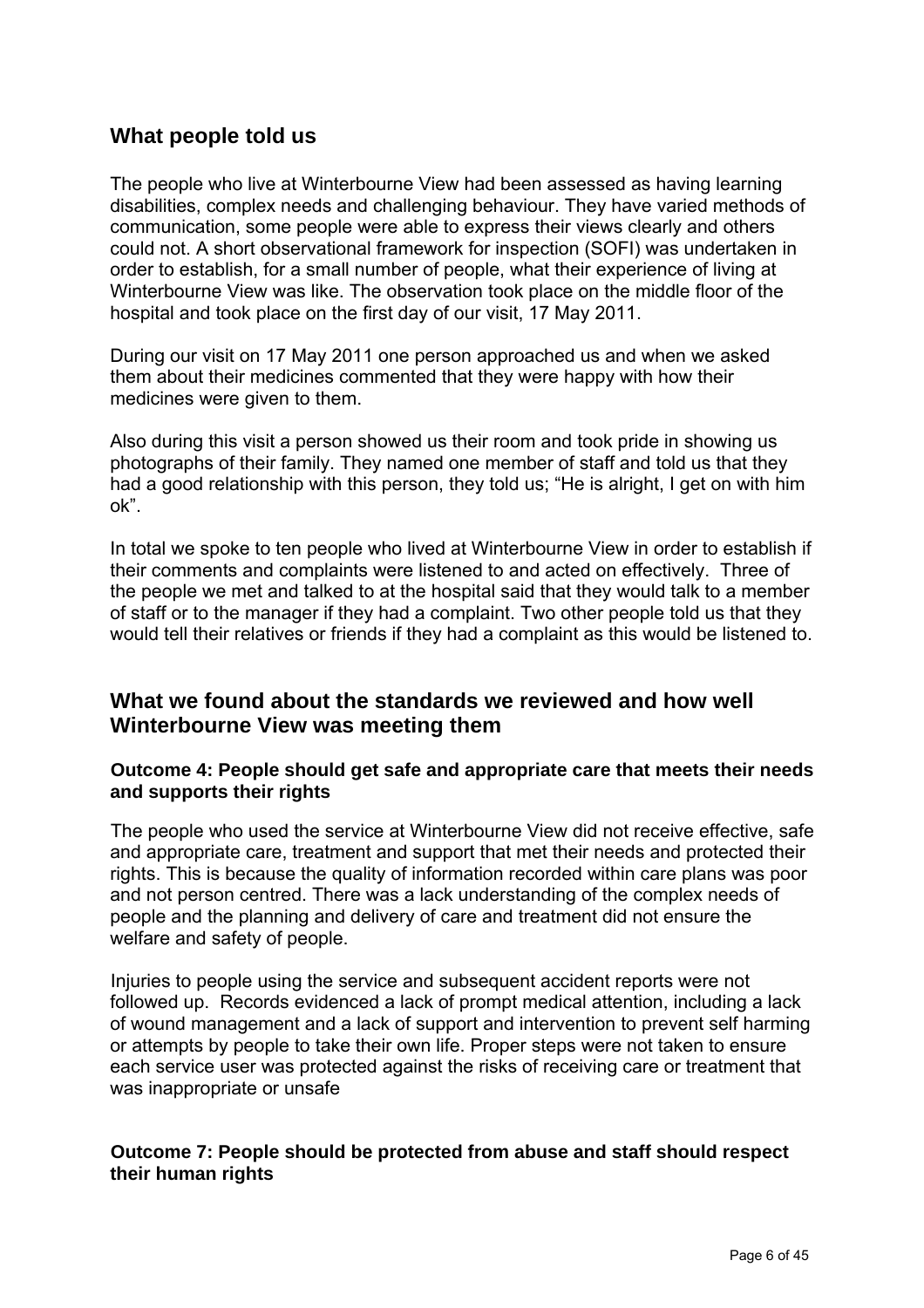The registered person had not made suitable arrangements that were effective to identify and prevent abuse from happening. They had not responded appropriately to allegations that abuse had occurred or was at risk of occurring to ensure people were protected. Therefore the people, accommodated at Winterbourne View, were not fully protected from abuse, or the risk of abuse.

#### **Outcome 9: People should be given the medicines they need when they need them, and in a safe way**

The registered provider did not fully protect people against the risks associated with the unsafe use and management of medicines by means of the making of appropriate arrangements for the obtaining, recording, handling, using, safe keeping, dispensing, safe administration and disposal of medicines.

#### **Outcome 12: People should be cared for by staff who are properly qualified and able to do their job**

The registered provider did not operate effective recruitment procedures and did not take appropriate steps in relation to persons who were not fit to work for the purpose of the regulated activity, for example by failing to inform the appropriate regulatory or professional body.

## **Outcome 14: Staff should be properly trained and supervised, and have the chance to develop and improve their skills**

People who used this service did not have their needs met by competent staff. Supportive structures for staff, such as supervision, core and specialist training were lacking, causing concern for the ongoing safety for people who reside at this location.

#### **Outcome 16: The service should have quality checking systems to manage risks and assure the health, welfare and safety of people who receive care**

People who used the service at Winterbourne View did not receive safe, quality care, treatment and support, due to ineffective decision making and poor management of risks to their health and safety. There was a lack of leadership and management and ineffective operation of systems for the purposes of monitoring of the quality of service that people receive.

## **Outcome 17: People should have their complaints listened to and acted on properly**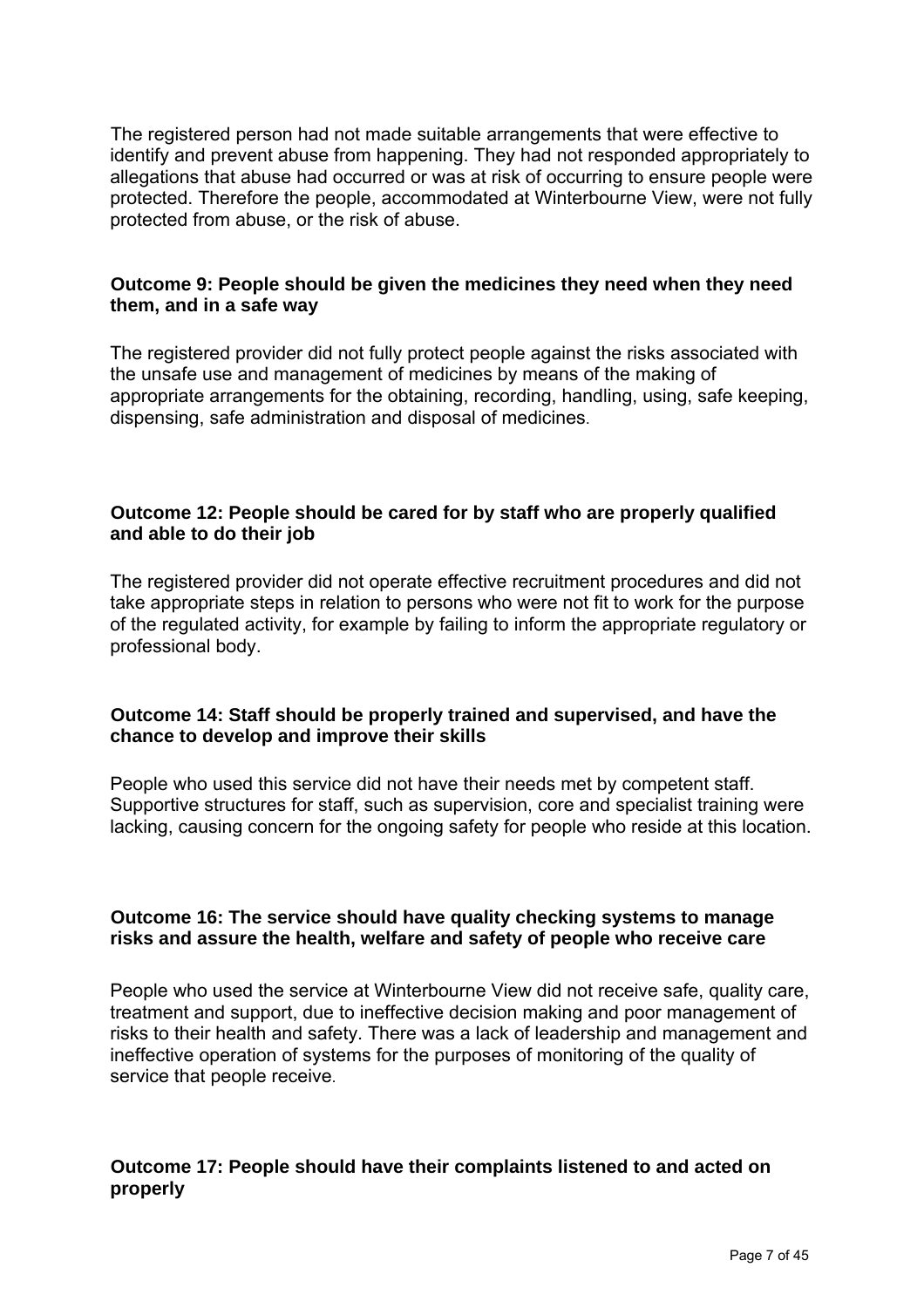The registered person did not have in place an effective system for identifying, receiving and handling complaints. Complaints were not investigated robustly and people were not supported to make complaints.

#### **Outcome 19: Notification of death or unauthorised absence of a service user who is detained or liable to be detained under the Mental Health Act 1983**

The registered person did not ensure that important events that affected the welfare, health and safety of people who used this service were reported to the Care Quality Commission as required and to support action taken to keep people safe. .

## **Outcome 20: Notification of other incidents**

The registered person did not ensure that important events that affected the welfare, health and safety of people who used this service were reported to the Care Quality Commission as required and to support action taken to keep people safe. People who live at this service are not looked after by staff that are appropriately managed and lack clear lines of staff accountability.

#### **Outcome 21: People's personal records, including medical records, should be accurate and kept safe and confidential**

The registered person did not ensure that the people who used this service were protected against the risks of unsafe or inappropriate care and treatment arising from a lack of proper information about them.

Accurate records were not maintained in respect of the care and treatment provided. Other records in relation to staff employed and the management of the regulated activities carried out at Winterbourne View were also not appropriately maintained.

# **Action we have asked the service to take**

We agreed with the registered provider Castlebeck (Teesdale) Ltd that they would not accept any further admissions into the service, and this came into effect on Friday 13 May 2011. This was to ensure that people living at Winterbourne View were not placed at increased potential risk of harm and to also ensure that any new admissions are not placed at any potential risk of harm.

We were aware that there were safeguarding concerns for some people who lived at Winterbourne View and we continued to monitor the continuing care and welfare of the people who remained at Winterbourne View in close consultation with South Gloucestershire Council and NHS South Gloucestershire.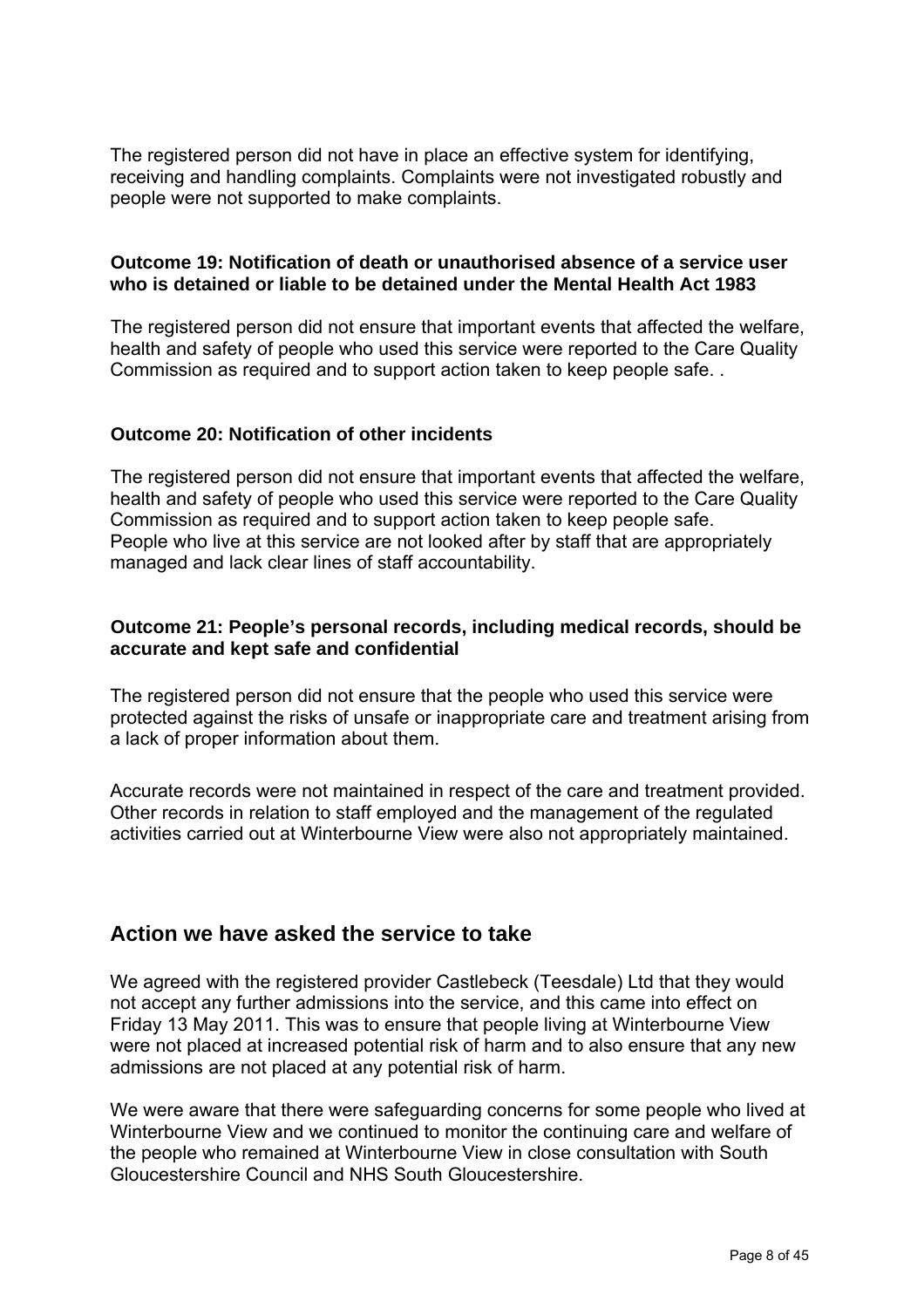Due to the major concerns identified as a result of this review we took enforcement action to remove the location from the provider's registration. The provider will not be registered to provide regulated activities from this location. The provider did not lodge any appeal against this enforcement action.

# **Other information**

Please see previous review reports for more information.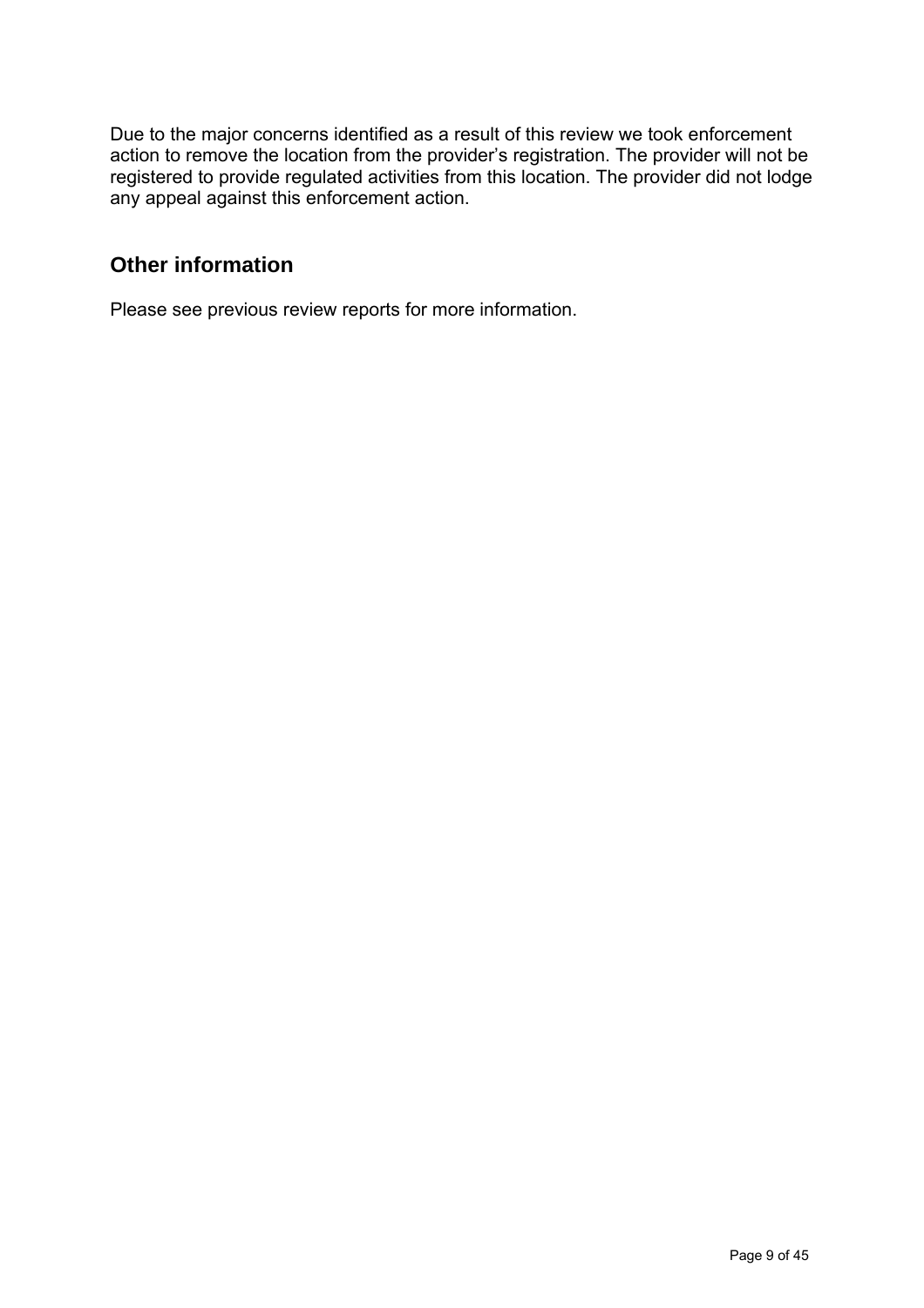# **What we found**  for each essential standard of quality and safety we reviewed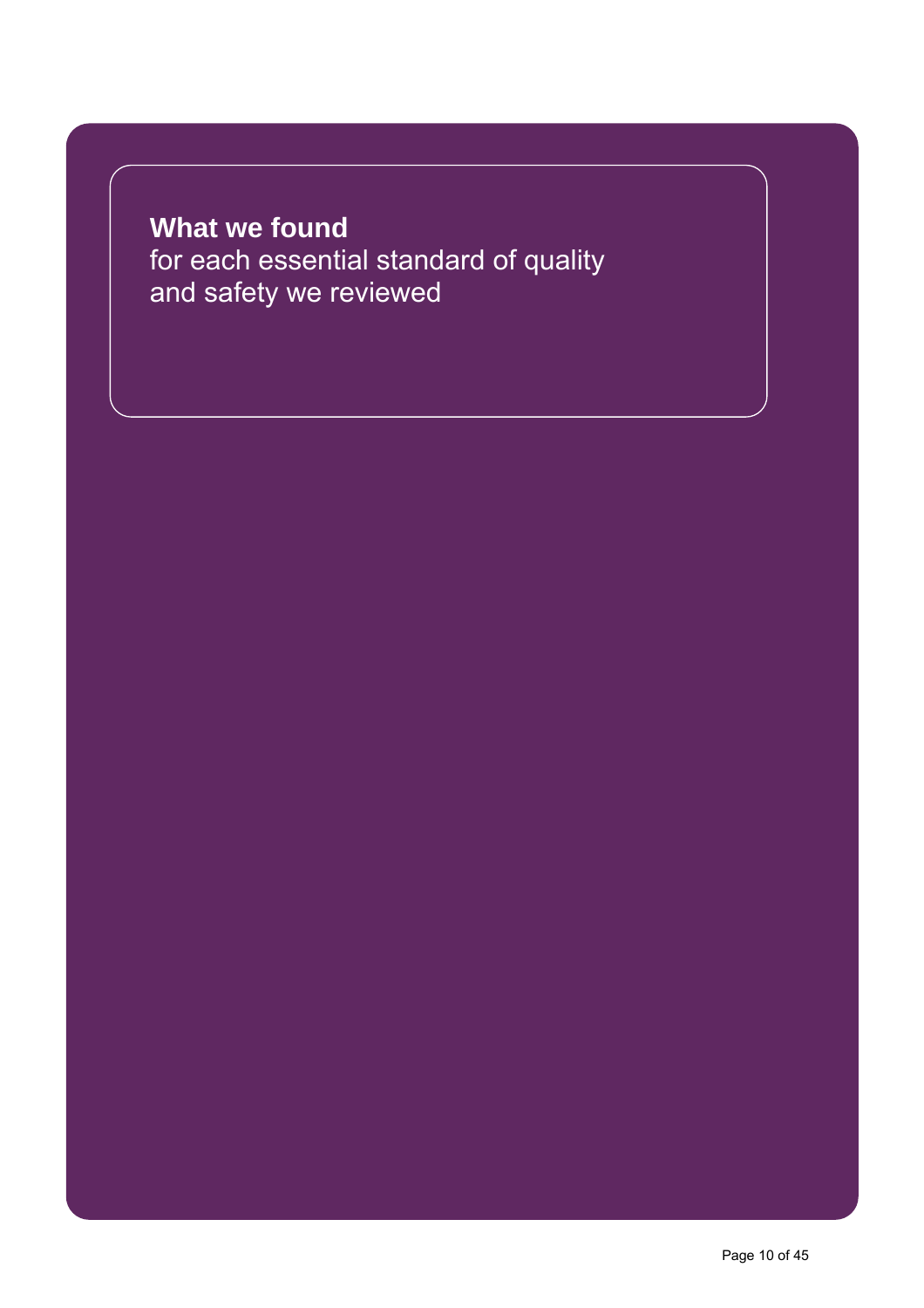The following pages detail our findings and our regulatory judgement for each essential standard and outcome that we reviewed, linked to specific regulated activities where appropriate.

We will have reached one of the following judgements for each essential standard.

**Compliant** means that people who use services are experiencing the outcomes relating to the essential standard.

A **minor concern** means that people who use services are safe but are not always experiencing the outcomes relating to this essential standard.

A **moderate concern** means that people who use services are safe but are not always experiencing the outcomes relating to this essential standard and there is an impact on their health and wellbeing because of this.

A **major concern** means that people who use services are not experiencing the outcomes relating to this essential standard and are not protected from unsafe or inappropriate care, treatment and support.

Where we identify compliance, no further action is taken. Where we have concerns, the most appropriate action is taken to ensure that the necessary improvements are made. Where there are a number of concerns, we may look at them together to decide the level of action to take.

More information about each of the outcomes can be found in the *Guidance about compliance: Essential standards of quality and safety*.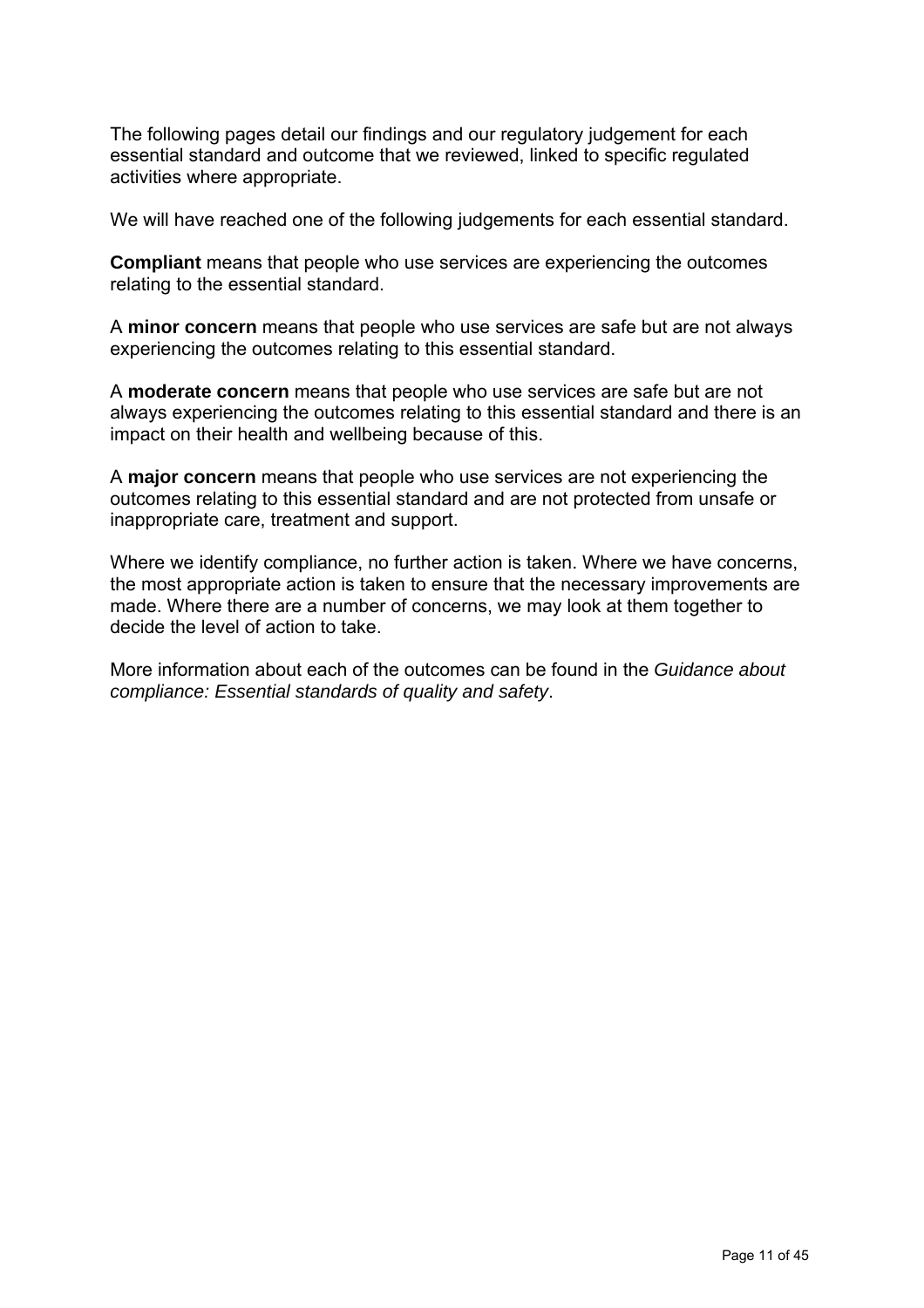# **Outcome 4: Care and welfare of people who use services**

## **What the outcome says**

This is what people who use services should expect.

People who use services:

 Experience effective, safe and appropriate care, treatment and support that meets their needs and protects their rights.

## **What we found**

# **Our judgement**

**There are major concerns** with outcome 4: Care and welfare of people who use services

# **Our findings**

#### **What people who use the service experienced and told us**

Evidence reviewed from the site visits confirmed that the people who used this service did not experience effective, safe and appropriate care, treatment and support to meet their needs.

During our visit to Winterbourne View we completed a short observation on the middle floor. We observed five people over a one hour time period, recording our observations every five minutes. During the observation four staff members were seen supporting people to engage in a discussion activity. We also observed people in the lounge and in the communal areas of this floor. The people we observed engaged with staff in a positive manner, people were calm and relaxed. We saw the staff interacted with people in a polite and clear way, no concerns were noted by us during this observation.

During our visit on 18 May, we asked to see care plans for one patient who had a history of self harming. In the first three months of 2011, she had either injured or harmed herself on 10 occasions. For all of those injuries, no wound care plans were in place, and there were no records of how wounds would be dressed, treated and monitored in order to promote skin repair and reduce the likelihood of infection.

The risk assessment recorded that she had a history of self harming and threats to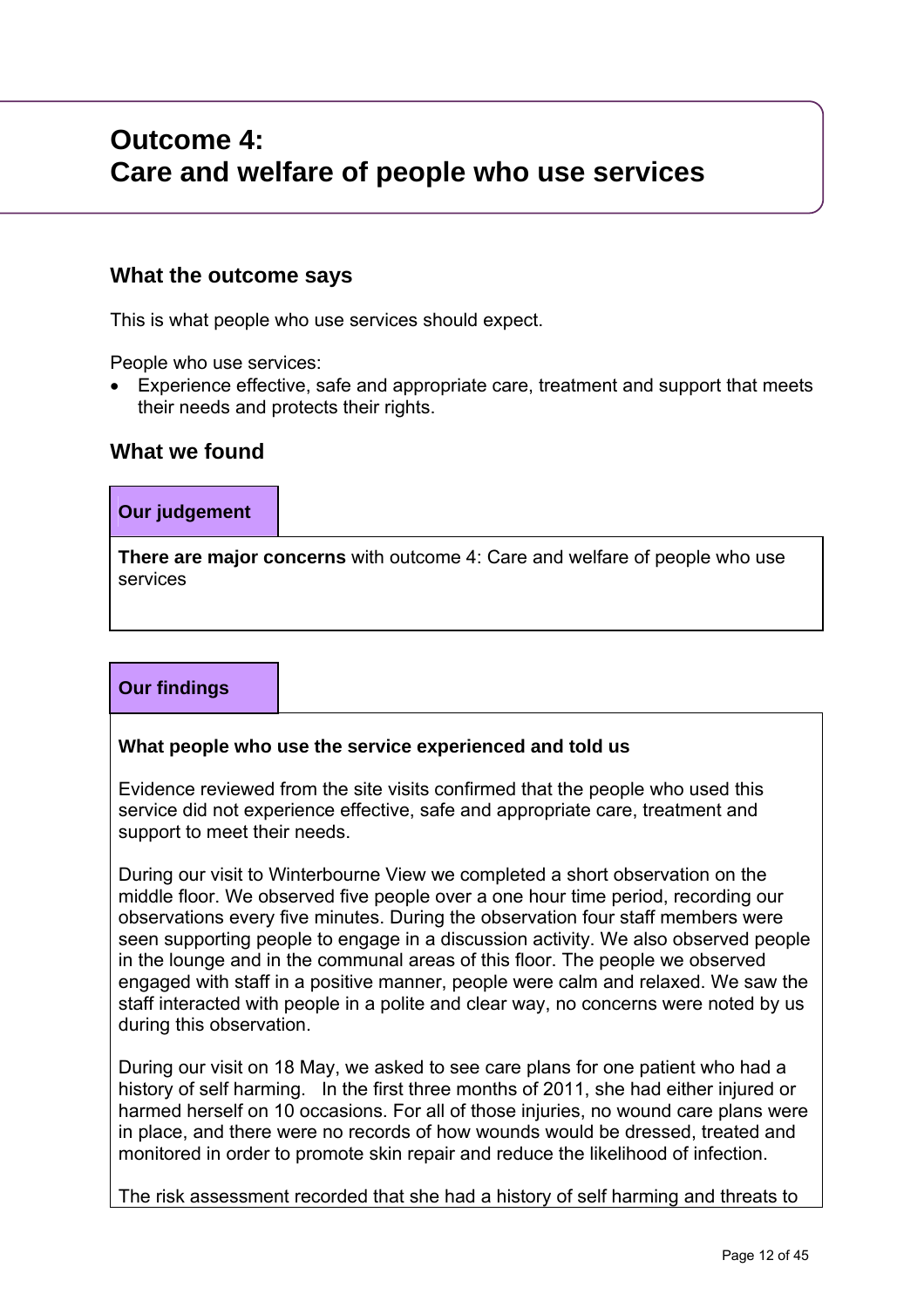commit suicide. It rated the probability of harm as "inevitable" and recorded the steps to reduce the opportunity for a harmful event, but it did not include all areas of risk, for example, risks of attempting to commit suicide or self harm by the use of ligatures and jumping out of windows, which the person had attempted to do. These risks had not been assessed and safety measures not put in place. Reactive measures were recorded as "access injury; administer appropriate first aid, and all staff to be first aid trained." Only nine of 53 staff had completed emergency first aid training.

We were given a copy of an 'identified risks care plan' for 'knee dislocation during restraint,' (completed on 29 August 2009) which included a requirement that the nurse in charge would decide whether the person should attend hospital if a knee dislocation occurs. However, it also said that "hospital staff had advised not to bring the person to hospital as there is limited assistance they can provide due to ongoing knee problems". There was no explanation for this inconsistency.

A 'person specific care plan' dated 29 May 2009 identified that the objective of the plan was for this person to learn relaxation techniques and develop a 'good night time routine', but there were no examples of 'relaxation techniques', what this involved and the benefits for the person. Incident reports for this person were incomplete or contained information of variable quality with no evidence that the planning and delivery of care met her needs.

It was apparent that even though this person had a long history of injury, the service had not anticipated all obvious risks and considered only basic information on dealing with such incidents when they did arise.

When we reviewed the information recorded within the incident reports for the same person we saw that the recording of information was of variable quality and not all areas of the reports had been completed to give full information for review and consideration. Records showed action was not taken to prevent injuries or wound care plans put in place to support their care. This did not evidence assurances that the planning and delivery of care met the needs of this person.

For a second person we reviewed accident records and saw that when self harming had occurred it was often the person themselves who reported this to the staff on duty. Strategies for the prevention of injuries or harm recorded in the care records lacked detail to support staff to minimise the risks. We reviewed records that identified these accidents and the range of items the person had used to self harm. No wound care plans were in place and although the incidents were frequent and repetitive and similar in nature proactive steps had not been taken through a care planning process to reduce access to harmful objects.

During our review of documentation we found that risk assessments were not reviewed or updated following serious incidents; we found many examples of these including:

On an incident form dated 4 April 2011 a person who lived at Winterbourne View spat in the face of another person who also lives there and was then slapped in the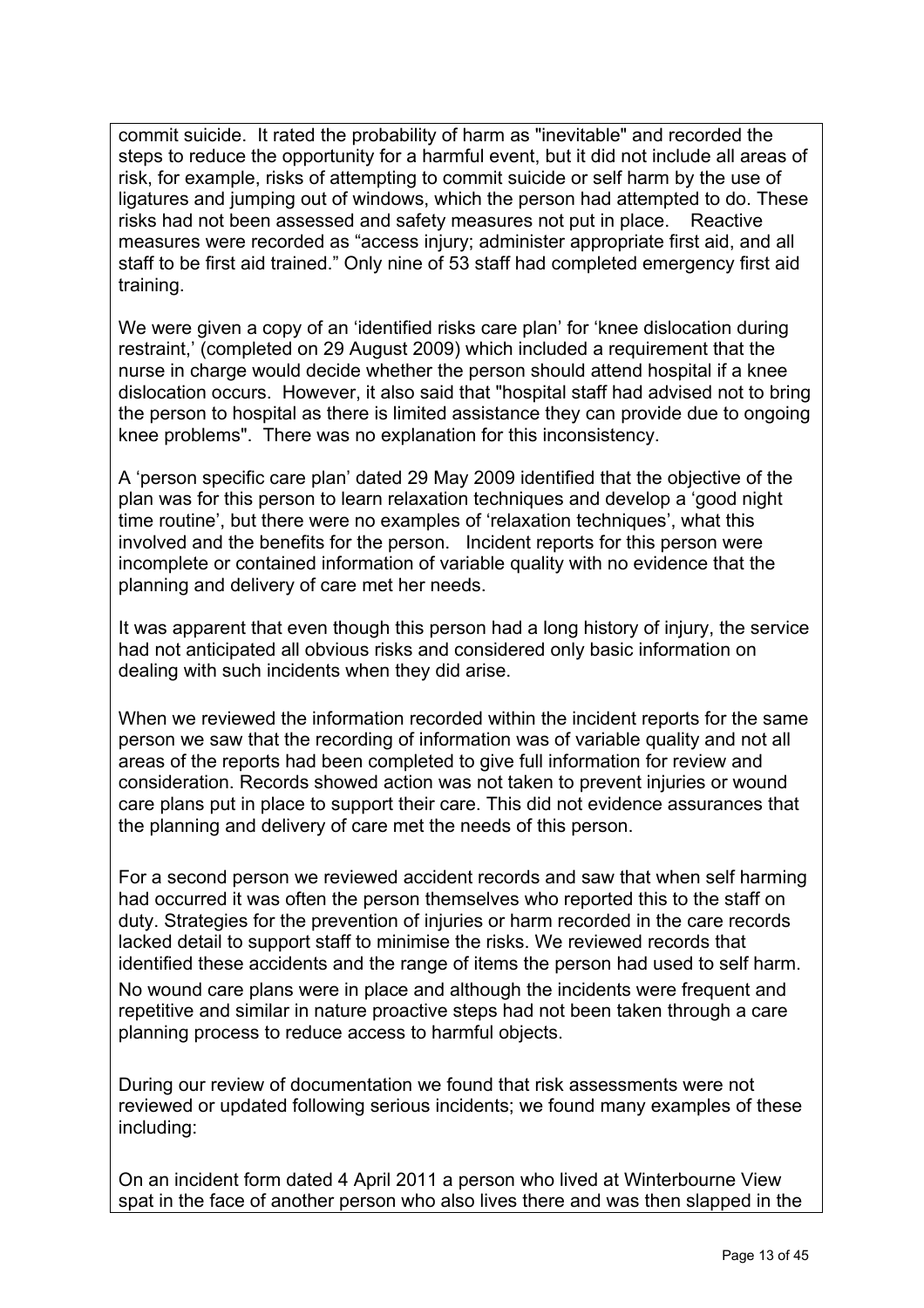face as a result. The statement form recorded that one of the people was held by staff using 'hooks and cradles'. These techniques were not documented in their physical intervention risk assessment to guide and inform staff.

We saw an incident form for one person dated 18 March 2011 in which they are described by staff as being 'abusive'. They were 'sent' to their bedroom for time-out when it was reported that this person had upturned furniture in their room. The risk assessment was not updated following this incident.

An incident form for another person dated 2 March 2011 records that they were restrained using 'Maybo' techniques; however the specific Maybo technique used during the restraint was not identified within the incident report. Bruising was reported on a body map, dated 3 February 2011 and was attached to this incident report stating "injury to named person sustained" however, there was no recorded follow up by the manager.

We saw within an incident report dated 20 September 2010 that recorded an event that evening. A person on a frequent level of observations sustained a serious self harm injury but medical treatment was not sought until the next day when they required 19 stitches. There was no mention of the risk assessment being reviewed following the incident. The accident report seen was completed 10 days later and conflicting information was recorded with that on the incident report. Timely action had not been taken to prevent further incidents or seek medical treatment.

This meant that plans could not be updated or opportunities taken to minimse and manage changing and future risks.

## **Other evidence**

The use of language and comments that had been recorded within daily care records and incident reports showed a lack of respect and understanding of the needs of individuals and indicated that staff had a controlling approach to managing people. Published research and guidance had not been considered. Guidance such as the Department of Health's key principles of Valuing people, and Valuing People Now. The Valuing People Now Team published good practice guidance 'Personalisation through Person Centered Planning', dated March 2010 and other materials to help local areas understand how person-centered planning can help deliver Putting People First. Mencap have published a guide entitled 'Communication and People with the most complex needs. This guide provides information on ways to communicate with people who have complex needs, including profound and multiple learning disabilities which states "Communication is a human right It allows people to interact with others, express their feelings and be involved in the decisions that affect their everyday lives".

Examples of the lack of understanding and respect for people who use this service include:

Within an incident report dated 3 March 2011 we saw the statement provided by a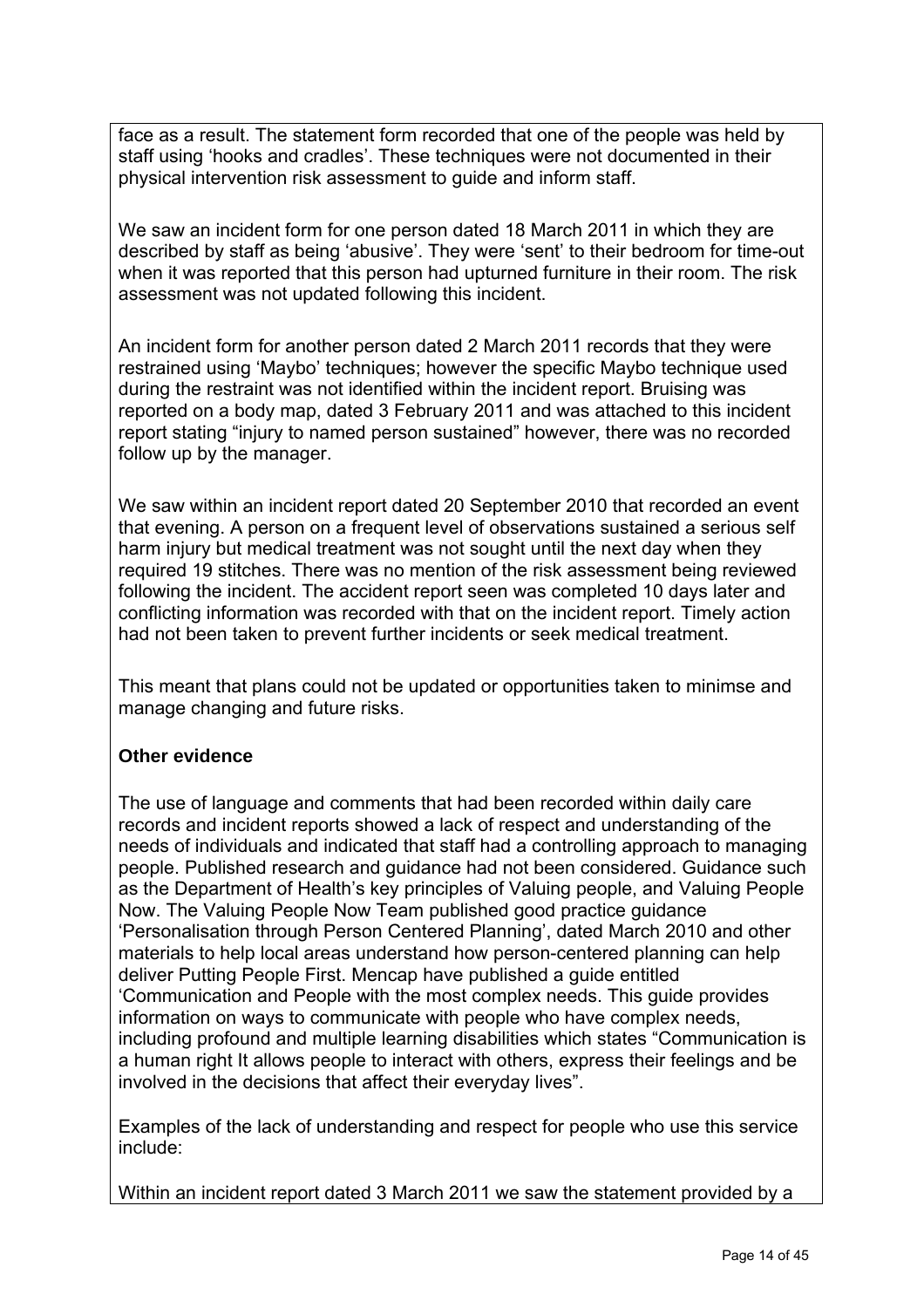staff member who described one person's behaviour as 'was on the floor, not moving, not being helpful'. The incident report also recorded that two further staff members, 'applied physical restraint to prevent the person's mood escalating, however, the person's mood was becoming more problematic'. A fourth staff member helped to de-escalate the situation, as did two staff nurses. These staff members used restraint, but had recorded that this 'furthermore escalated the situation'. Another staff nurse then also helped the other members of the staff team (totalling seven staff members involved in this incident). A statement provided by another member of staff recorded that the person involved in the incident had been 'uncooperative to staff direction and she had become very agitated for no reason/trigger'. The statement from a staff member provided a differing version of the incident recorded.

Further examples we saw recorded between November 2010 and March 2011 included;

A report that the person had turned furniture upside down. Staff recorded that the person calmed down after staff said they were going to take the unit camera so as 'to take a photo to show their mother who was visiting the next day".

A statement from a staff member who recorded that one person was "yelling like a toddler". A record that one person had 'presented themselves in a manageable mood throughout the span of the shift'. They had "complied with all directives from staff, fed well at all meals and attended for her AM and PM medication".

A daily record that "she fed well at all meals, attended for her medication and has posed no problems complying directives from staff".

An incident report that identified that an individual had self harmed with a broken cup, resulting in scratches to their arm. They approached staff with their injuries who said 'don't be mad'.

During our visit on 17 May 2011 we spent time on both the middle and the top floor of Winterbourne View. We spoke to three qualified members of staff and six support workers. All staff spoken to said physical restraint was a last resort in behaviour management. Nurses and support workers working on the middle floor said physical intervention was very rarely used there. All staff said "talking down" and use of incentives were always tried as a means of reducing behaviours before any consideration of the use of restraint, unless there was immediate danger to the person, other patients or the member of staff. Those considerations underpinned any decision to initiate restraint. All of the staff we spoke to were familiar with the format for written records of any use of restraint, and the reasons for the records. It was evident from incident reports, statements from staff, accident records and daily care notes that what staff said and what we had seen recorded do not always correspond and often provided a conflicting version of events.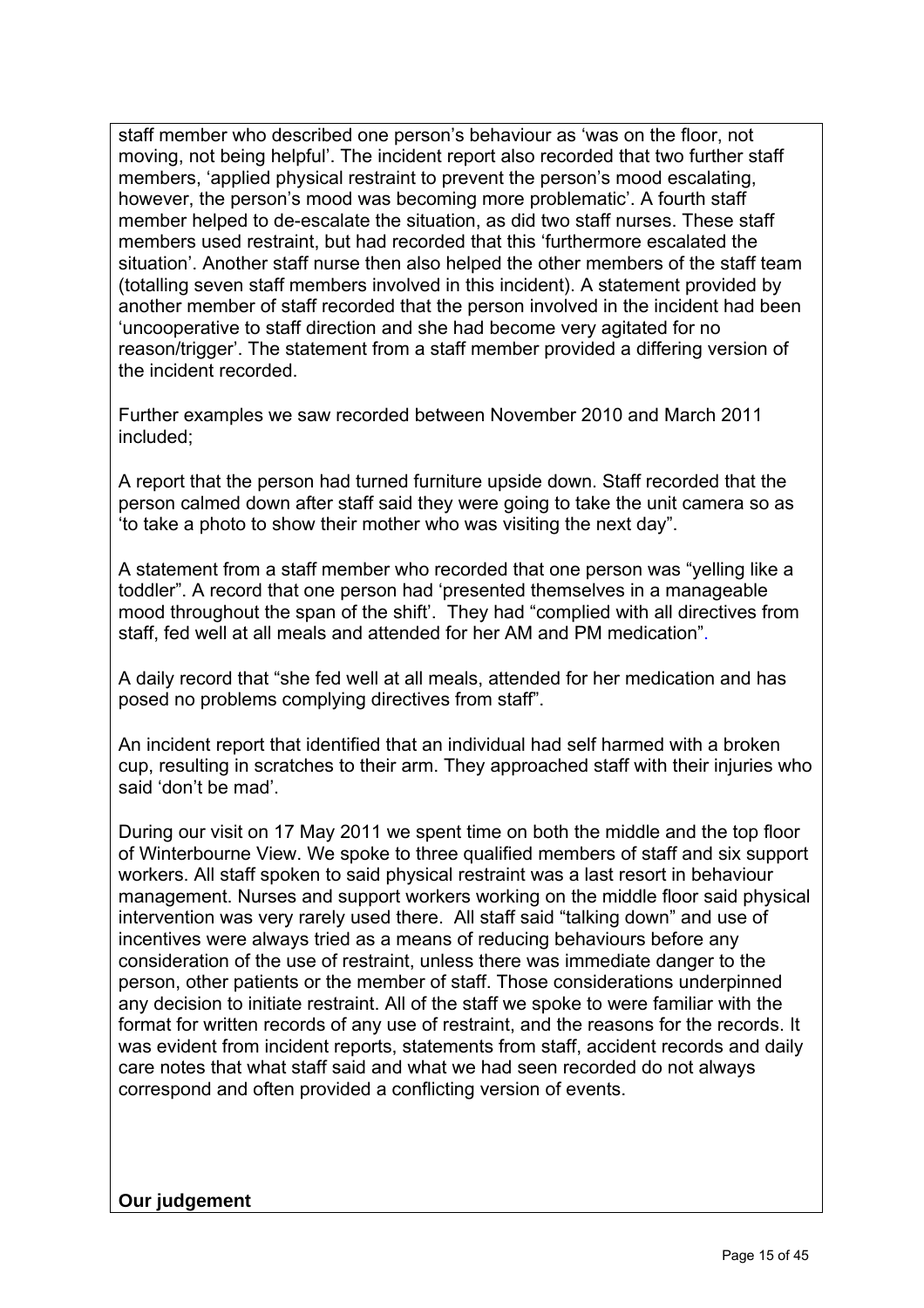The people who use the service at Winterbourne View did not receive effective, safe and appropriate care, treatment and support that meets their needs and protects their rights. This is because the quality of information recorded within care plans was poor, and was not person-centred. There is a lack understanding of the complex needs of people and the planning and delivery of care and treatment does not ensure the welfare and safety of people.

Injuries to people using the service and subsequent accidents reports were not followed up. Records evidenced a lack of prompt medical attention, including a lack of wound management and a lack of support and intervention to prevent self harming or attempts by people to take their own life. Proper steps were not taken to ensure each service user was protected against the risks of receiving care or treatment that was inappropriate or unsafe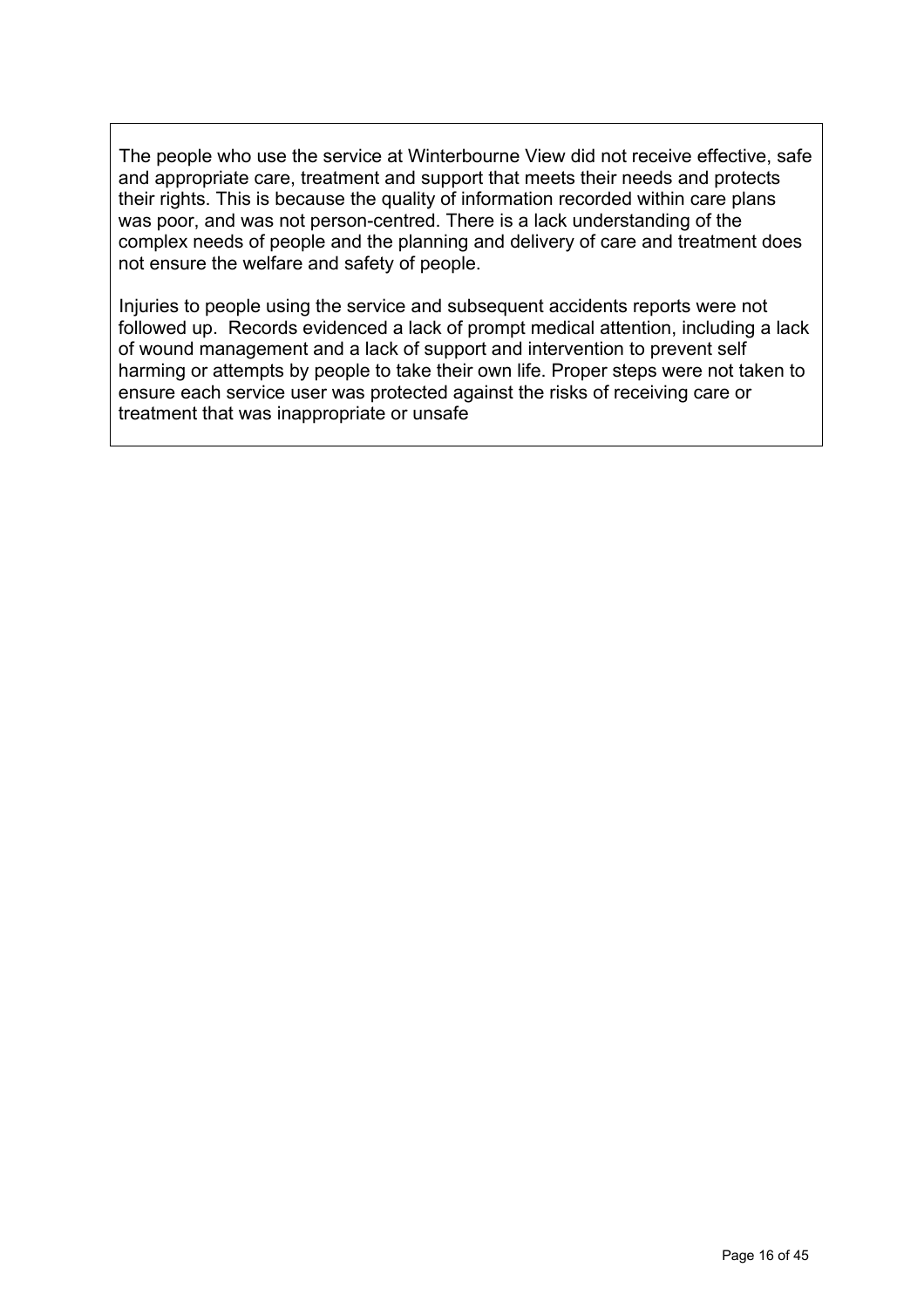# **Outcome 7: Safeguarding people who use services from abuse**

# **What the outcome says**

This is what people who use services should expect.

People who use services:

 Are protected from abuse, or the risk of abuse, and their human rights are respected and upheld.

# **What we found**

## **Our judgement**

**There are major concerns** with outcome 7: Safeguarding people who use services from abuse

# **Our findings**

## **What people who use the service experienced and told us**

We did not discuss this outcome with people accommodated at Winterbourne View. We carried out a short observation of people (see outcome 4).

## **Other evidence**

Through discussion with the manager and staff on duty during our visits together with an examination of organisational training records and safeguarding referrals, we found that staff lacked the knowledge and expertise to support people

During this review we considered a range of documentation and information relating to the use of restraint - including serious untoward incident reports, mini root cause analysis summaries, staff statements, statutory notifications, incident records and daily care records. These documents and reports showed that the use of restraint was not always appropriate, proportionate, justifiable to the individual or considered as the last resort. We saw frequent recording in daily records of restraint being used without any recording of de-escalation techniques used prior to the restraint. This was further found in staff statements made in incident reports.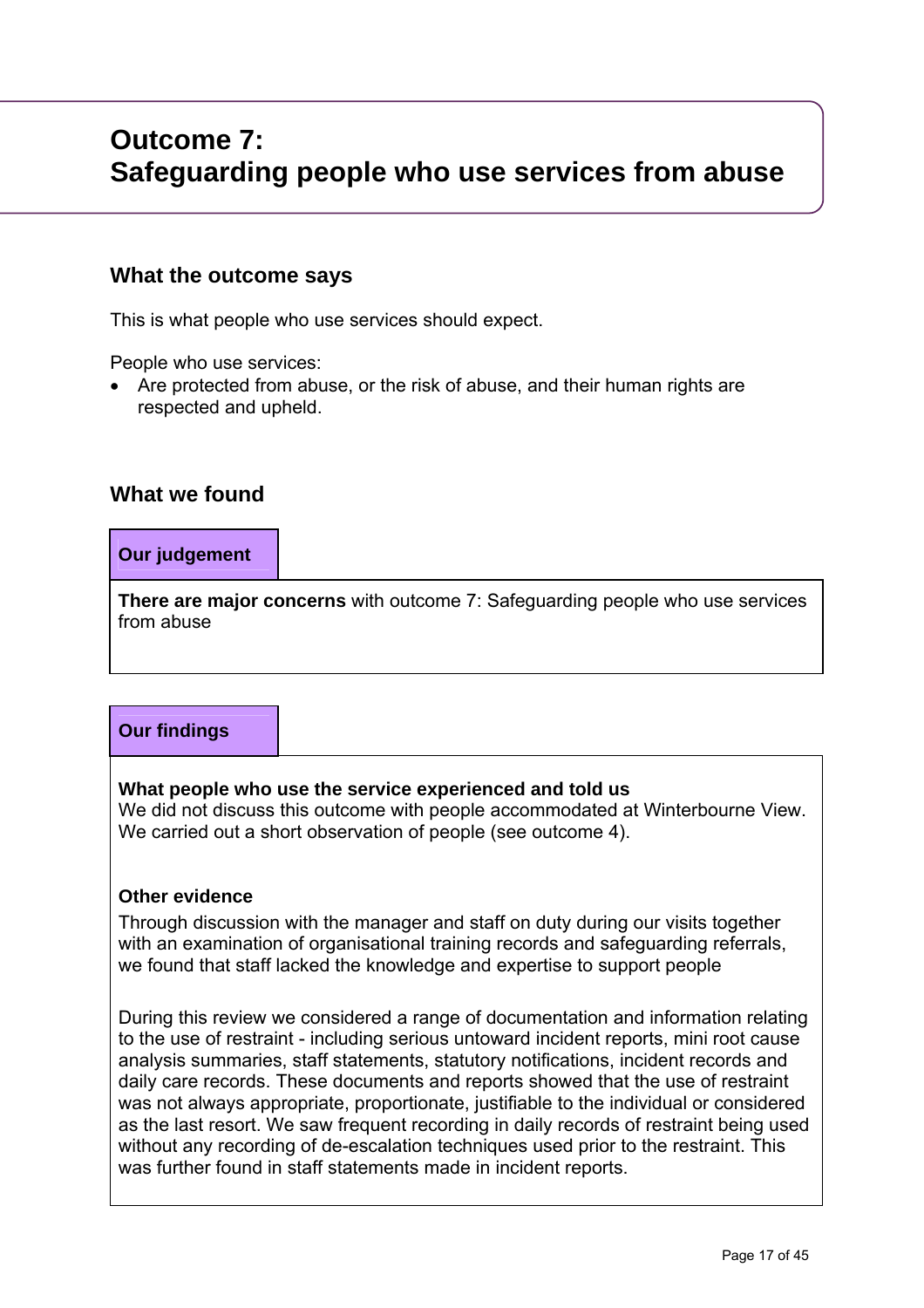As part of this review we looked at the findings of the visiting Mental Health Act (MHA) Commissioner's report. This had been completed for the period between 18 June 2009 and 25 September 2010. It was whilst undertaking a review of safety and vulnerability of service users that it was observed by the MHA Commissioner that for one person their left arm was in plaster. The 'patient' told the Commissioner that a during a restraint procedure on 23 July 2010 they suffered a fracture to their left wrist. It was recorded by the Commissioner that all appropriate action was taken to deal with the immediate incident but he was concerned to note that the 'patient' was not offered an opportunity to seek legal or advocacy advice from the resulting injury. Documents seen during that visit, including a "mini root cause analysis" of the incident carried out by the manager and deputy manager were made available to the Commissioner at his request, and this demonstrated a poor quality review and therefore very few robust lessons to be learnt or recommendations made.

 The provider was asked to advise us how the hospital ensures independent reviews external to the unit are carried out when serious untoward incidents occur (as should have occurred in this case which resulted in serious injury to a patient from a restraint procedure). The Commissioner asked for a copy of the independent review of the incident on 23 July 2010, but this was not provided. The provider then submitted a report when requested by us again on 19 May 2011; the report we received was dated 20 May 2011.

During the visit to Winterbourne View undertaken on 17 and 18 May 2011 we reviewed the following documentation in relation to the serious untoward incident described above, which included, an incident form completed by a member of staff (not dated), three staff statements all dated 22 July 2010, an accident report form dated 23 July 2010, a female body map dated 29 July 2010, and a mini root cause analysis summary, dated 29 July 2010 carried out by the manager and deputy manager. The records reviewed by us were inconsistent and conflicting and this was not identified in the mini root cause analysis and demonstrated that few lessons were learned from the incident and that there was no attempt to properly review the events, identify the cause or take any action to improve safety.

The deputy manager's report on this incident was dated 23 July 2010. All staff statements were dated 22 July 2010, the day before the incident, the report to the Health and Safety Executive under RIDDOR (Reporting of injuries, diseases and dangerous occurrences) Regulations completed by manager stated the incident happened on 29 July 2010, six days after the actual event. The RIDDOR report recorded that the incident occurred on the corridor left of nurses station; however the mini root cause analysis does not record where the incident occurred; staff statements differ on the location, one states in the corridor by bedroom 22, another recorded in the quiet lounge, another that the incident occurred whilst the service user was being directed to the first floor smoking lounge, whilst another states that the incident occurred on the floor of the smoking lounge. The notification CQC received just stated 'was being restrained on the floor' The documents reviewed by us demonstrated the poor quality of the reviews and few lessons learnt after incidents involving the use of restraint.

We also examined documentation in relation to an incident dated 14 October 2010, where an incident form had been completed by a staff nurse. The report had a statement form attached which had been completed by a staff member. They had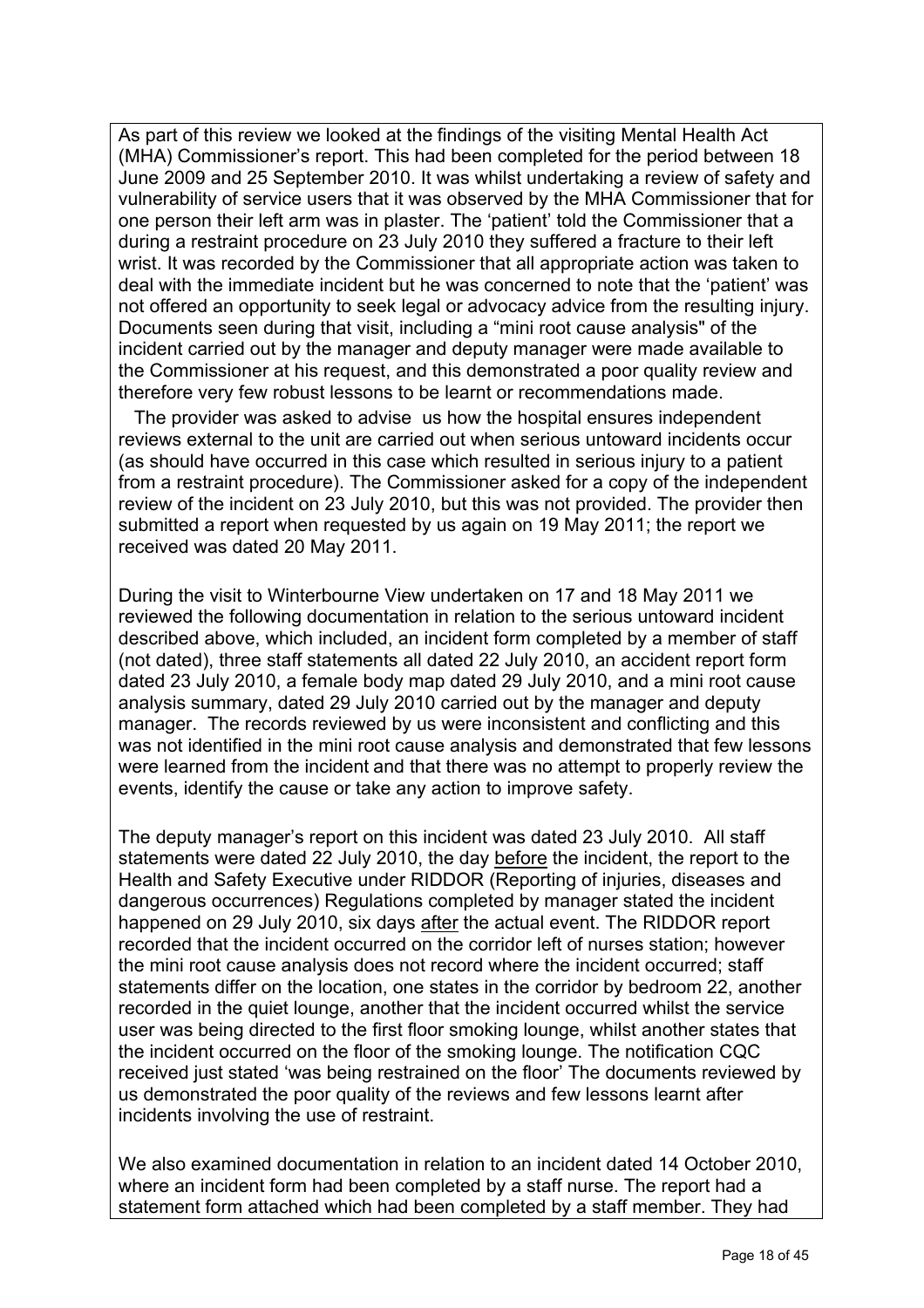recorded details of physical intervention involving two people who live at Winterbourne View. Part of the statement recorded that the person was removed from their bedroom and taken in the lift to the top floor quiet lounge, where they 'continued to fight, spit, scream, scratch, bite and hair pull, the person was placed in the *T Suprione position.* (Staff recorded this incorrect spelling of the restraint hold). The staff member recorded that the person was 'restrained there with a pillowcase over their mouth as they were spitting'. The same staff member then recorded that 'we stayed like that for 20 min's'. The incident report recorded that six additional staff members had been involved in the incident yet no statements had been included from them. One of the staff nurses made no reference to the use of the pillow case within the incident report. This is not a recognised form of restraint and there is a risk of asphyxiation.

At the visit made by us to Winterbourne View on 18 May 2011 we saw recorded within the daily care records dated 24 February 2011 that a person was 'restrained under a duvet for 15 mins'. As part of the responsive review this was fed back to the manager and regional director of the provider, and they confirmed that this was not an approved form of restraint.

As part of this review we looked to see what training the staff had undertaken in order to provide them with the knowledge and skills to protect the people in their care. From the information given to us by the provider we saw that 30 staff in total had undertaken safeguarding training. Of these 16 members of staff had undertaken their safeguarding training in April 2011. However, from training records we identified 23 staff who had not undertaken safeguarding at all. A nurse we spoke to during our visit on 17 May 2011 said they did not think that all staff had a good understanding of safeguarding.

We also found evidence of disciplinary action being commenced but stopped if staff resigned, with no reporting to the Independent Safeguarding Authority or Nursing and Midwifery Council (or other appropriate body) (see outcome 16).

During our visits that were undertaken on 17 and 18 May 2011 we found evidence of abuse of people who live at Winterbourne View and restraint practices were common. Our examination of records, together with a review of policies and processes, indicated that there was a systemic failure to protect people or to investigate potentially abusive practice.

All of the evidence we considered during the responsive review demonstrated that the people who use the service at Winterbourne View were not protected by effective systems to protect them from abuse. Nor did we find evidence to show that the risks of re-occurrence had been minimised.

## **Our judgement**

The registered person had not made suitable arrangements that were effective to identify and prevent abuse from happening. They had not responded appropriately to allegations of abuse that abuse had occurred or was at risk of occurring to ensure people were protected. Therefore the people, accommodated at Winterbourne View, were not fully protected from abuse, or the risk of abuse.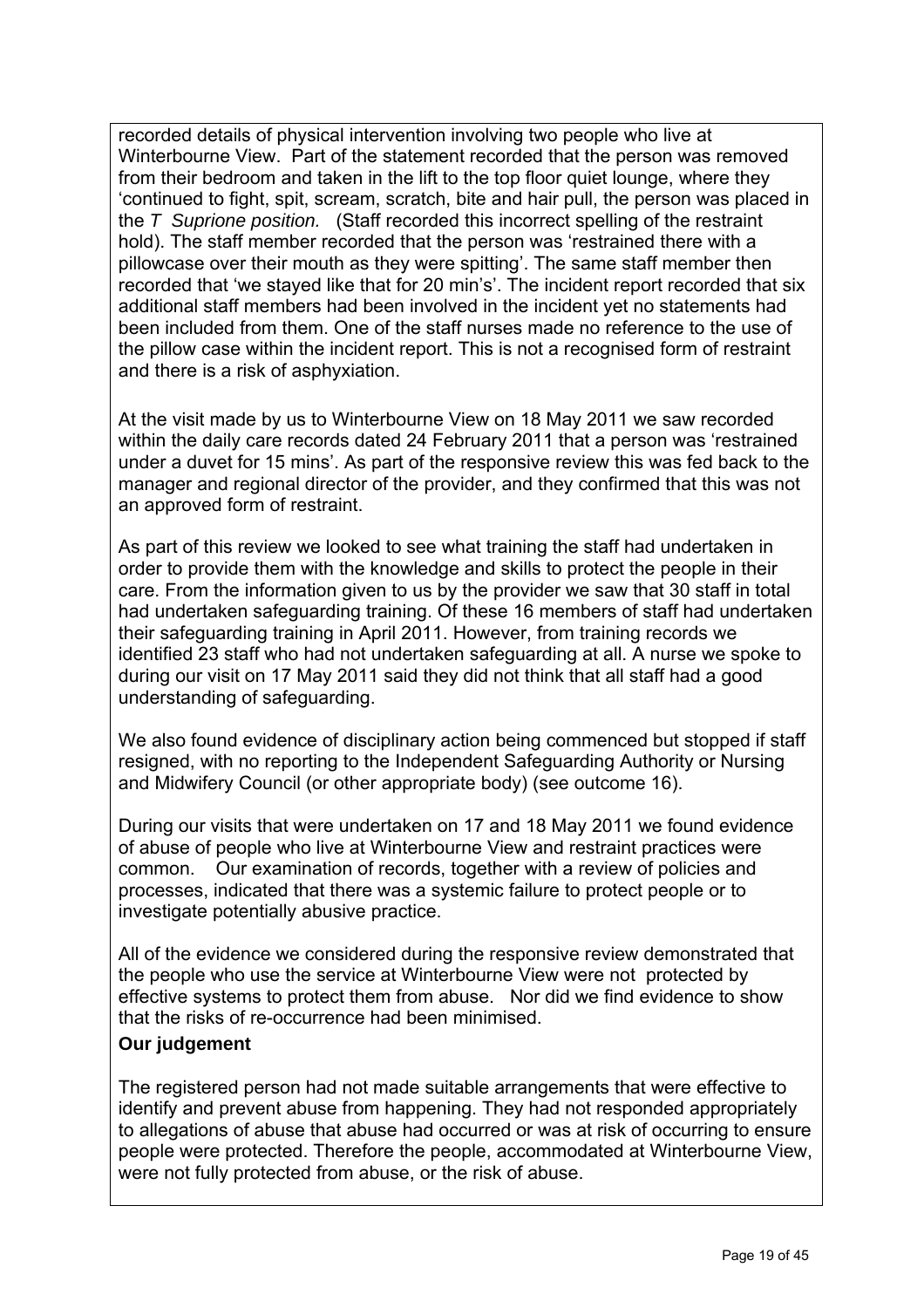# **Outcome 9: Management of medicines**

# **What the outcome says**

This is what people who use services should expect.

People who use services:

- Will have their medicines at the times they need them, and in a safe way.
- Wherever possible will have information about the medicine being prescribed made available to them or others acting on their behalf.

# **What we found**

## **Our judgement**

**There are major concerns** with outcome 9: Management of medicines

# **Our findings**

#### **What people who use the service experienced and told us**

One person approached us and when we asked them about their medicines commented that they were happy with how their medicines were given to them.

Staff told us that they have an arrangement with a local general practitioner (GP) to provide general healthcare for people living in the hospital. People also receive medical care from the psychiatrist who works at the hospital. Everyone's medicines are prescribed by the GP and the prescriptions dispensed for individuals by a local pharmacy. Nurses told us that people are taken to see the GP when needed and usually see the doctor who is familiar with their care. A nurse told us that they felt supported by the doctors and that the pharmacist was "only a phone call away".

All the medicines used in the home are looked after and given by qualified nurses. Nurses told us that people come to the room where medicines are kept to be given their medicines. A list on the wall showed the various times that people were given medicines.

The hospital psychiatrist handwrites medicines administration record sheets for nurses to complete when they give the medicines. The majority of the records we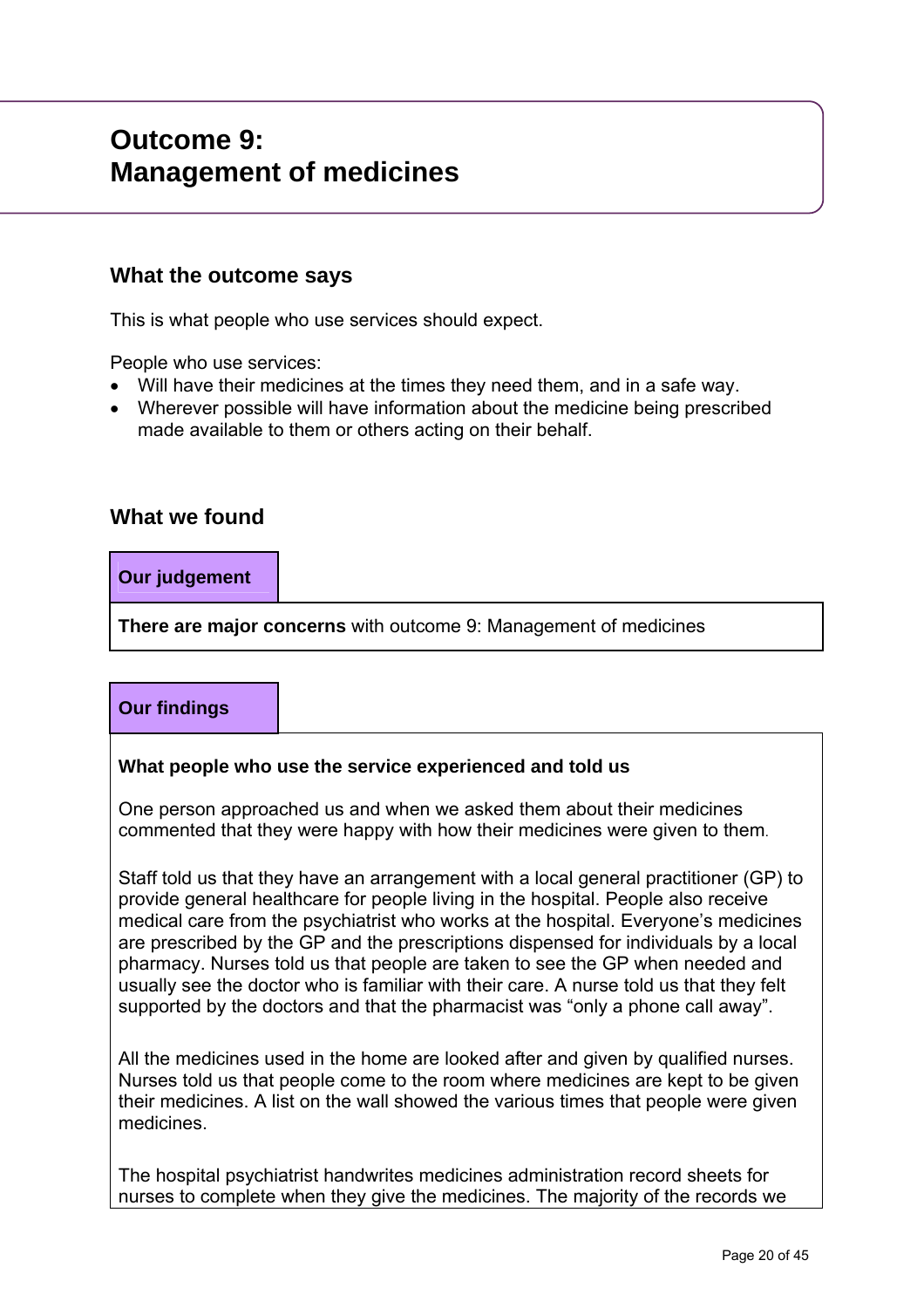looked at showed that medicines had been given as prescribed. We did see a small number of gaps in the administration records for three people. There was no indication of whether the person concerned had been given these medicines. We also saw that one medicine had been out of stock for two days and another had been unavailable for a period of seven days and then another two day period. The nurse explained that the latter was because the dose of medicine had been increased by the psychiatrist but the prescription from the GP surgery had not been increased.

On three people's medicines administration record charts the dose instructions for some of the medicines given by nurses were not the same as the dosage instructions on the medicine labels. Nurses told us that this was because the dose had been changed by the psychiatrist but had not been updated by the GP surgery. The psychiatrist told us that he always sent an email to inform the surgery of any changes. It appeared that discrepancies were not followed up by staff. This could increase the risk of mistakes being made. Staff told us that they had arranged for this to be addressed immediately after our visit.

We saw that the appropriate paperwork was in place to document the medicines which can be given to people for their mental health when they are admitted to the hospital under a section of the Mental Health Act 1983. However two people had been prescribed an additional medicine which was not listed on the form.

A system is in place to allow medicines to be audited to check that they have been given appropriately. We looked at several of the stock check records but found that they had not been completed fully. This meant it was not possible to check that medicines had been given as recorded. There was no record that staff had investigated any discrepancies.

We saw five tubes of cream and a box of emergency treatment for epilepsy prescribed for different people that were out of date and needed to be disposed of.

## **Other evidence**

We talked to three nurses involved with giving medicines, the deputy manager and the psychiatrist who works in the hospital. We also spoke to the local general practitioner and the pharmacist who provides services for people in the hospital. We looked at five people's care plans and medicine records used in the home and arrangements for storing medicines.

We saw a general Castlebeck medicines policy and another smaller policy specific to Winterbourne View. These showed the arrangements which should be in place to ensure that medicines are looked after and given safely in the home.

The medicine policy states that nursing staff should have an annual competency check to make sure they are able to give medicines safely. The deputy manager told us that staff had attended medicine training in April and May this year but had not had formal competency checks.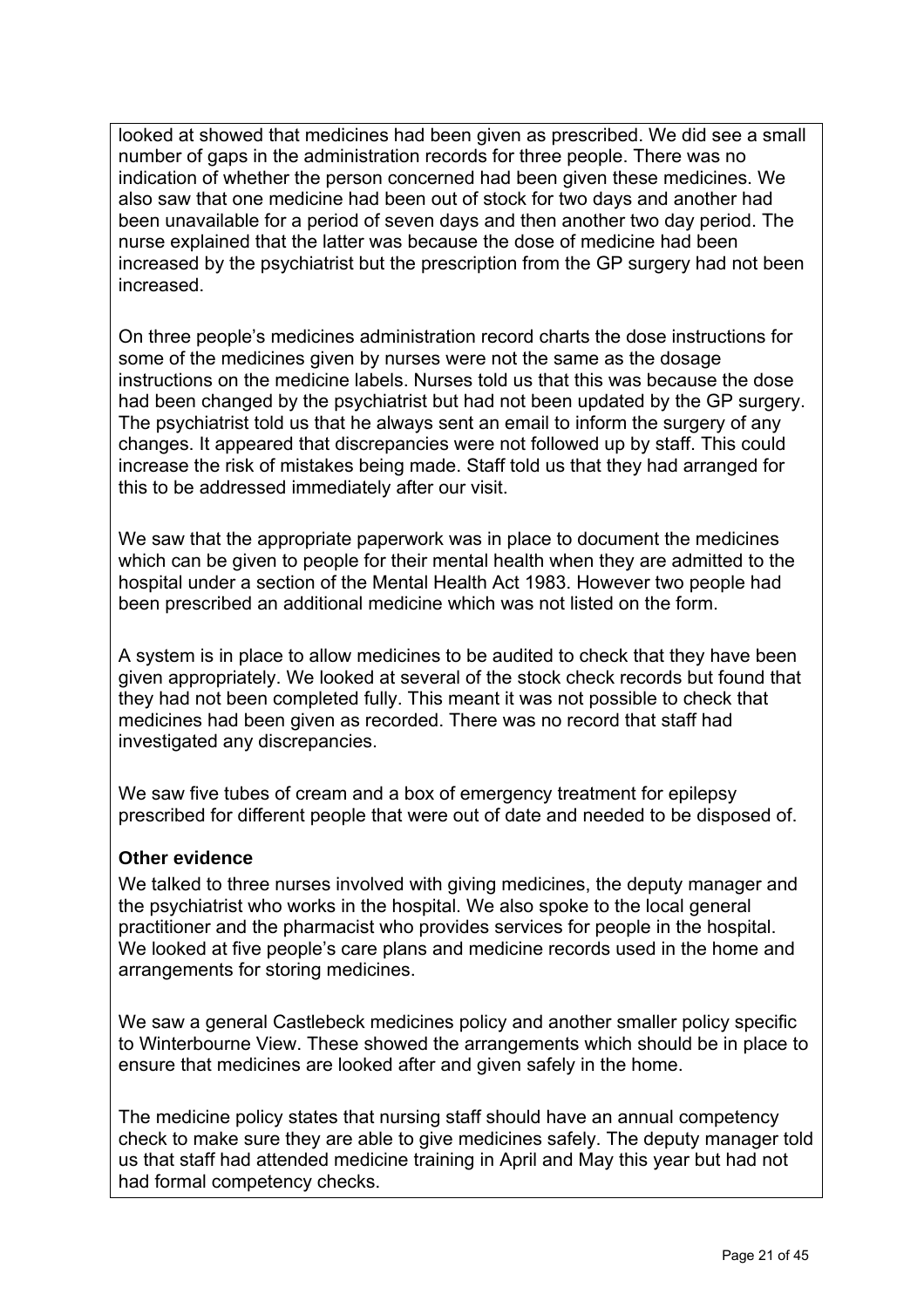We looked at two care plans that provide guidance for staff about how medicines prescribed "when required" should be used. The medicines administration record sheet showed the maximum dose that could be given in 24 hours but the care plans did not give clear information about how quickly medicine may take effect or how long should be left before a second dose could be given. This means that people cannot be confident that they will be given their medicines in a consistent and appropriate way.

We saw that people who may need emergency treatment for epilepsy had treatment plans in place. We saw that the plan for one person who had moved from a different place had not had a new plan written yet, although one of the medicines prescribed had changed significantly.

Suitable storage was available for medicines on both floors. On the middle floor the room was 30 degrees Centigrade at the time of our visit. Records for the past month showed that the temperature was always 27 or 28 degrees C. Nursing staff commented that it was always very warm and switched on a small fan. These temperatures are above the recommended maximum of 25 degrees centigrade for the safe storage of medicines. The room used on the upper floor also felt warm but there was no thermometer and the daily temperature had not been recorded.

The service is a designated body for controlled drugs as defined in The Controlled Drugs (Supervision of Management and Use) Regulations 2006 and requires the appointment of an Accountable Officer for organisational responsibility of controlled drugs. The Accountable Officer registered with the Commission was the former registered manager. The current manager should have made application and had not done so. This means there was no Accountable Officer registered for Winterbourne View as required. There was a lack of clarity as to how these responsibilities were being fulfilled resulting in controlled dugs not always being handled safely.

Oxygen cylinders are kept on each floor for emergency use. We did not see the legally required safety warning signs for areas where oxygen is kept.

## **Our judgement**

The registered provider did not fully protect people against the risks associated with the unsafe use and management of medicines by means of the making of appropriate arrangements for the obtaining, recording, handling, using, safe keeping, dispensing, safe administration and disposal of medicines.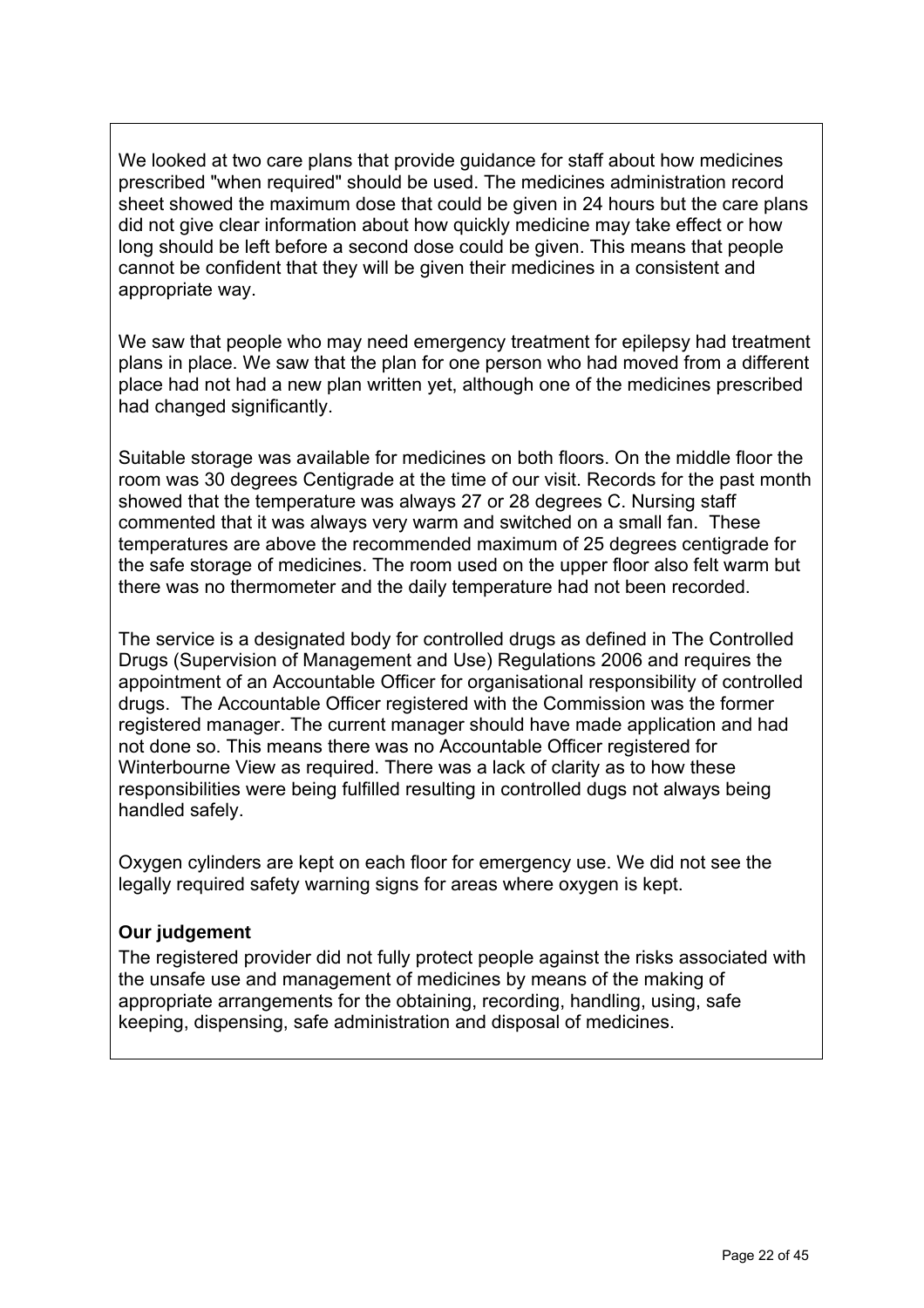# **Outcome 12: Requirements relating to workers**

# **What the outcome says**

This is what people who use services should expect.

People who use services:

 Are safe and their health and welfare needs are met by staff who are fit, appropriately qualified and are physically and mentally able to do their job.

# **What we found**

## **Our judgement**

**There are major concerns** with outcome 12: Requirements relating to workers

# **Our findings**

**What people who use the service experienced and told us** 

## **Other evidence**

As part of this review we looked at the recruitment and selection records for 13 members of staff. We also looked at other staff records including disciplinary records, conduct concerns and supervision records. In total we looked at the records for 23 staff members.

The recruitment records showed receipt of enhanced Criminal Records Bureau checks (CRB) before commencing employment for 11 people. This was not the case for all staff. For one person we saw that they had been employed from 24 January 2011; however, their CRB was dated 1 April 2011, which means that they had been in post for over 10 weeks before this had been received. We also saw that for this same person their second reference was not received until 13 April 2011. This should have been in place before they commenced employment. For a second person we saw that they were employed from 23 June 2008 although their CRB was dated 10 October 2008. There was no second reference for this person. None of these files contained evidence of either POVA first or ISA first checks.

In the case of a third staff member, their CRB showed a previous conviction. There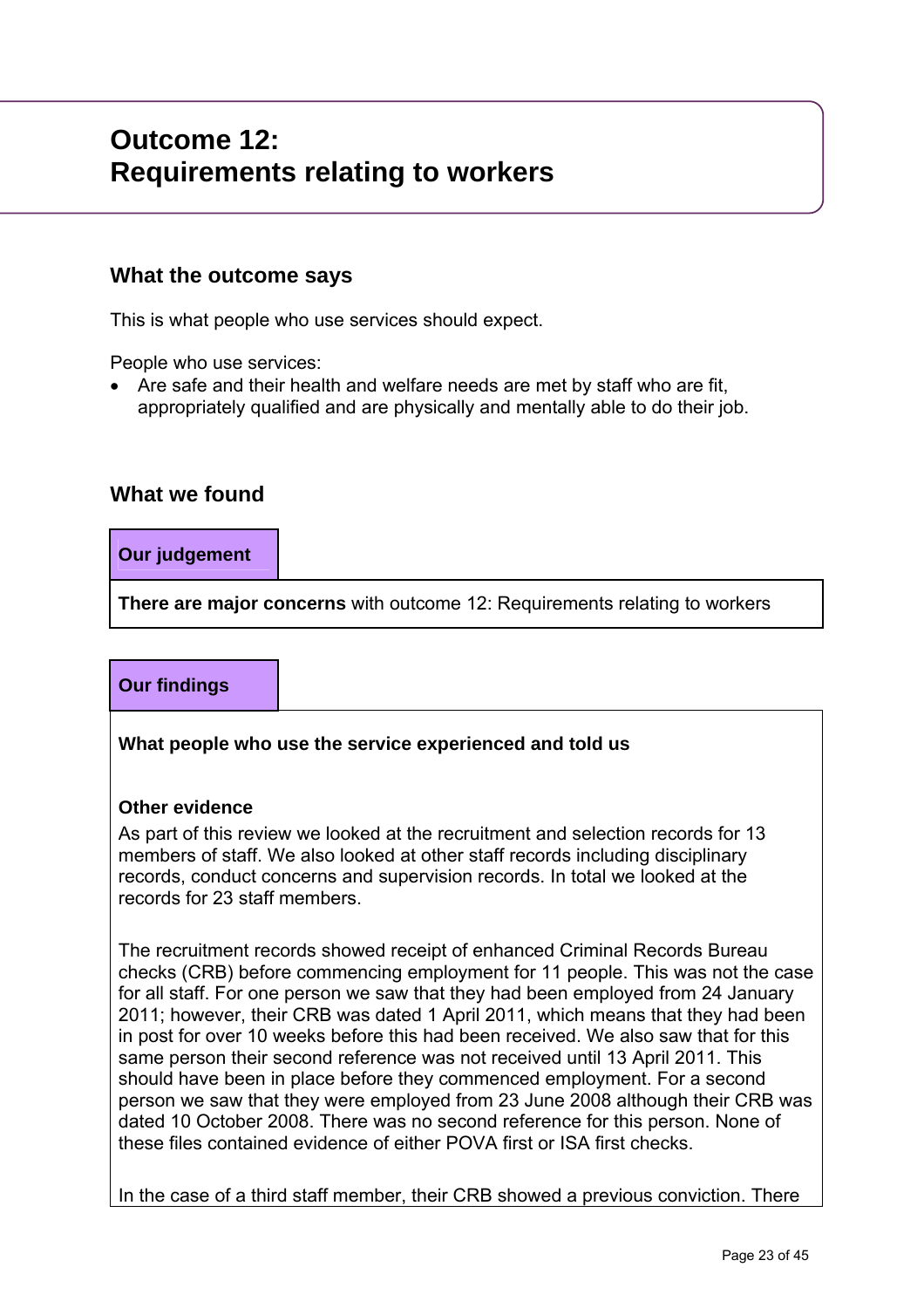was no indication on file of risk assessment judging safety to employ or need for any supervision, or discussion about what the original offence was. There was no indication on files of how decisions were made to employ before the receipt of CRBs.

We saw that staff supplied two references of which one could be a personal reference. Many employer references were simple statements of dates employed with no reference to conduct, suitability or capability. For one person there was reliance on two telephone references from friends of the applicant (2006), which did not provide the employer with objective and reliable information.

It should be further noted that through discussions with staff we became aware that at least five staff had no previous experience of working in this environment and no experience of working within any care setting. This coupled with the lack of training, impacts on the safe delivery of the service, putting those who use the service at risk of unsafe staff practice when dealing with difficult situations and in supporting people with complex needs.

## **Our judgement**

The registered provider did not operate effective recruitment procedures. They did not take appropriate steps in relation to staff who were not fit to work for the purpose of the regulated activity, for example by failing to inform the appropriate regulatory or professional body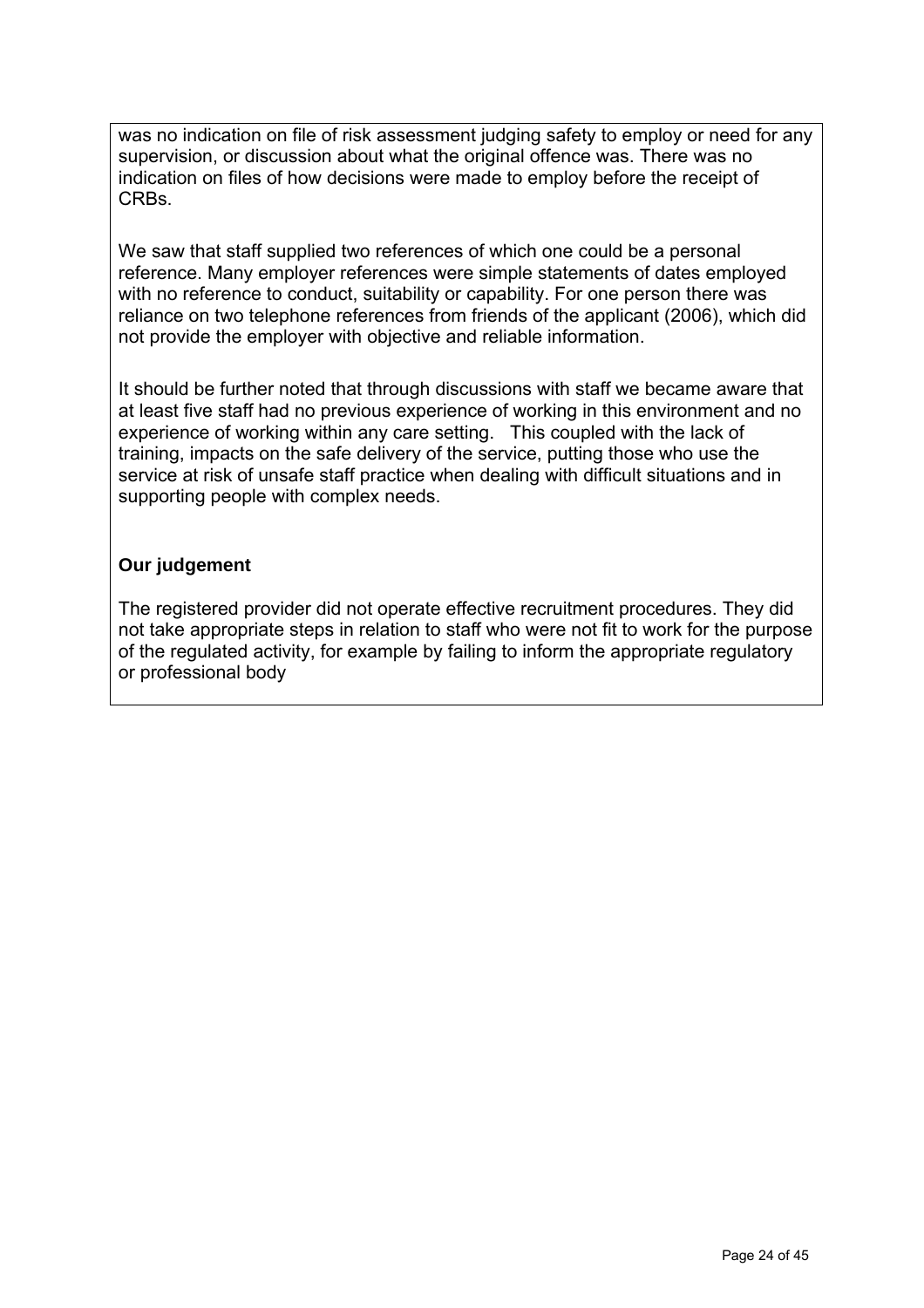# **Outcome 14: Supporting workers**

# **What the outcome says**

This is what people who use services should expect.

People who use services:

Are safe and their health and welfare needs are met by competent staff.

# **What we found**

**Our judgement** 

**There are major concerns** with outcome 14: Supporting workers

# **Our findings**

## **What people who use the service experienced and told us**

During our visit on 17 May to the middle floor of the hospital, one person showed us their room and took pride in showing us photographs of their family. They named one member of staff and told us that they had a good relationship with this person, they told us; "He is alright, I get on with him ok". Other people at this time were involved with an activities session and other people were being supported in the main lounge area and did not appear to wish to engage in conversation with us.

#### **Other evidence**

During our visits of the 17 and 18 May 2011 we asked the manager about training that staff had received. He told us of the forthcoming training schedule of training for staff and stated that training for staff had not been available "due to the organisation's training department being in the north of the country and trainers were not prepared to travel to the south west".

During the visit of 17 May 2011 we asked the manager for a copy of an up to date training record of all training that had been completed for all staff. We were provided with a training matrix that had been forwarded to Winterbourne View from the provider head office. We reviewed the training that had been undertaken since 18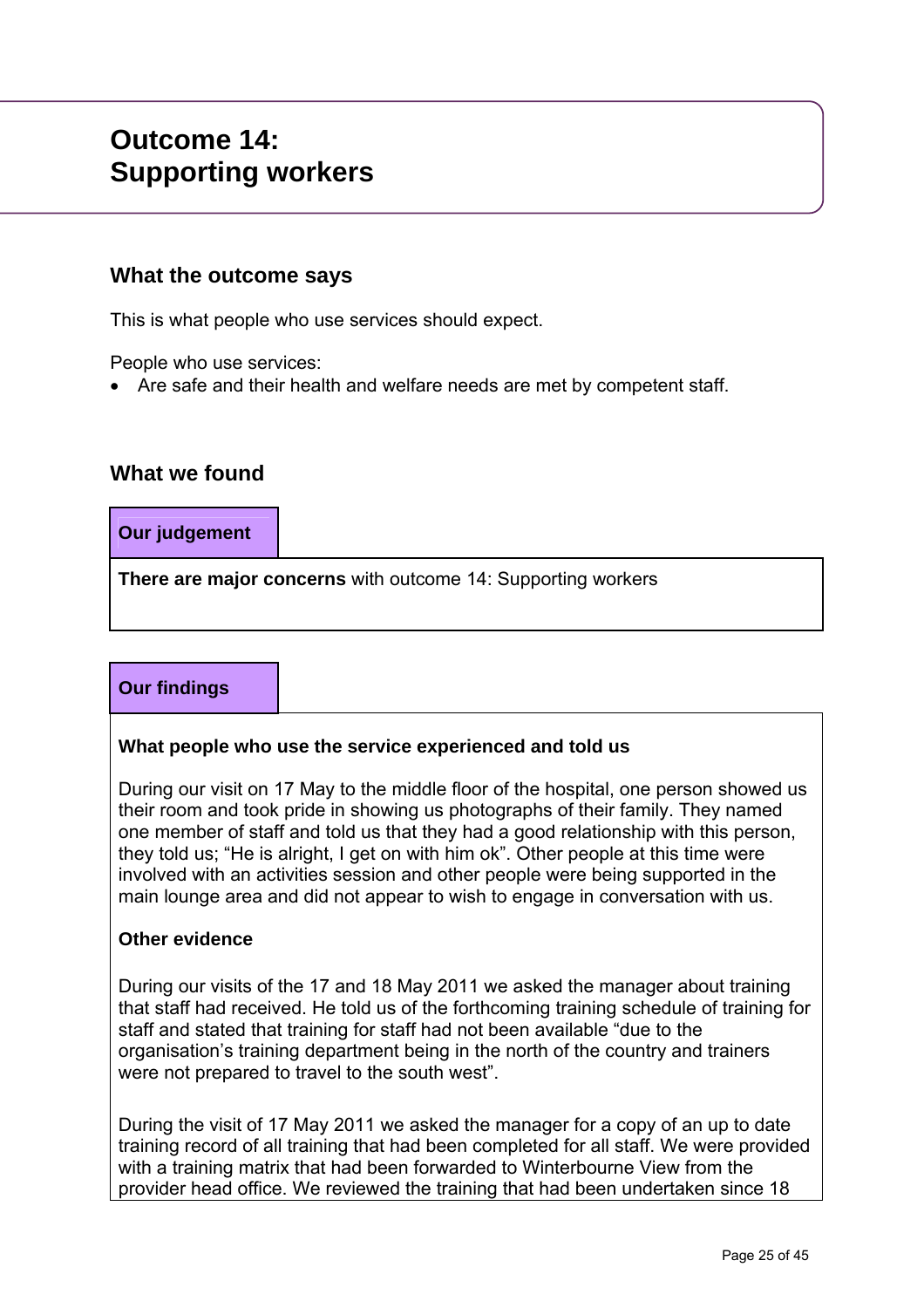May 2010. This was because of an 'an incident of concern', that we had seen recorded in the hospital's records, that had occurred at Winterbourne View. This was in order to see if the recorded recommendations for learning lessons had been implemented. These had been recorded as: 'staff to receive specific training on diversion/diffusion techniques and how to implement' and also that staff were to receive CAT (Coping and Tolerance) training. A review of this training matrix confirmed to us the following: of 53 staff (care and registered nurses) none of the staff had completed an 'Introduction into the SHARED Approach and CAT', the matrix showed no evidence that staff had received specific training on diversion/diffusion techniques and how to implement these or topics specific to working with people with learning difficulties.

A further review of the training matrix, confirmed through our discussion with staff and the manager that staff had not received training in any of the following areas:

Mental Health Act 1983

Deprivation of liberty safeguards

Safeguarding/Understanding of people who self harm

Safeguarding/Understanding of people who attempt to commit suicide

Autistic spectrum disorder Awareness

Challenging Behaviour

Dual Diagnosis (mental health and learning disability)

Person centred planning

The statement of purpose for Castlebeck Care (Teesdale) Ltd, available at the visit, recorded that: 'The aims of the organisation will be achieved through providing the following regulated activities: accommodation for persons who require nursing or personal care, treatment of disease, disorder or injury, diagnostic and screening procedure and also the assessment or medical treatment for persons detained under the 1983 Act'. The statement of purpose recorded that staff are 'specially trained in the use of legislation and on the protecting the rights and principles of those people detained'. The statement of purpose also records that support workers are trained to learning disability qualification standard (2Q) as a minimum.

A review of the training matrix provided by Castlebeck Care records that:

Only five of 53 staff had completed supervision training (12 May 2010) Only eight of 53 staff had completed moving and handling training (four in December 2010, four in July 2010).

Only three of 53 staff had completed communication training (one person in April 2011, the other two people in April 2010).

Only nine of 53 staff had completed emergency first aid training (3 staff in May 2010, six staff in July 2010).

Of 36 support workers, four had completed a National Vocational Qualification at level 3. 12 support workers had completed an introduction into a learning disability qualification (not an accredited qualification), leaving 20 support workers having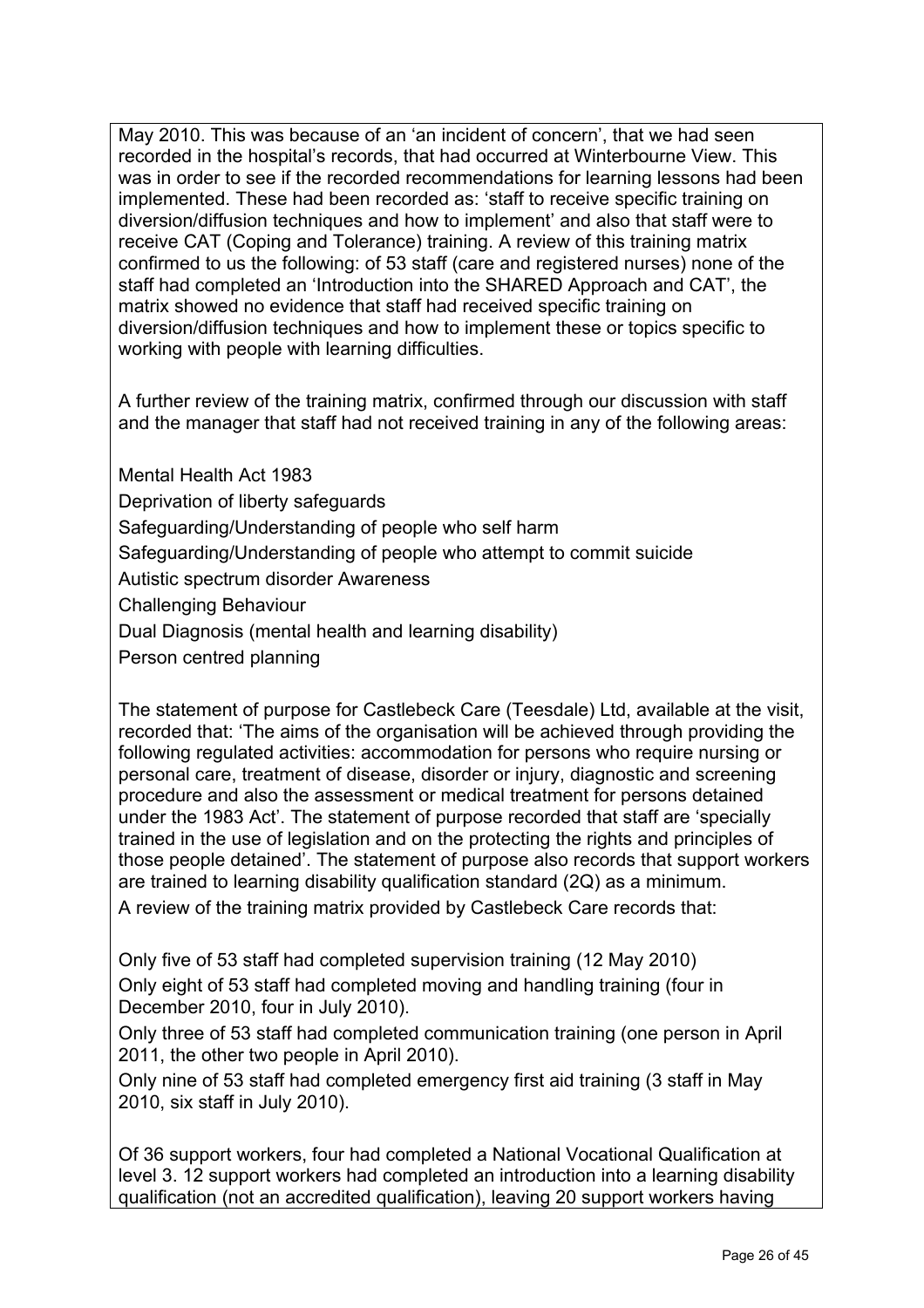received no specialist learning disabilities training.

Through our examination of records and discussion with staff we saw that Maybo technique training starts with a three day course as part of induction, followed by two-yearly refreshers The training records we saw showed that this was flagged and delivered on time. Staff said that the Maybo technique is based on" set ways of holding", so it is consistent and staff and service users recognise what is happening. All staff said the training included a lot about de-escalation and diversion. A recently recruited support worker said the Maybo technique training was the most useful training they had received, although there appeared to be a negative attitude by some staff and an absence of any formal mentoring arrangements for new employees, Staff told us: "You get those service users that enjoy it" (physical restraint), "some use it for attention",and "You can't get through to them that they are their own worst enemy".

In the minutes of a staff meeting held on 10 May 2011 it was recorded 'Staff appear to be confused as to when they should use restraint. Some nurses are practising different approaches rather than Maybo, when possible Maybo would be the right approach for certain situations'. Another member of staff raised concerns due to their 'lack of Maybo training'.

Staff told us there was a policy on self harm and it was referred to in individual risk assessments seen by us. Two nurses said suicide risk was seen as an extension of self harm. They told us that they would see value in specific training in this area. It is not currently part of the training provided. A senior support worker said: "We get a lot of self-harm – cutting, scratching, tying round neck – not covered by any training".

We obtained the following document from Winterbourne View during the site visit undertaken on 18 May 2011. It was 'a South Gloucestershire safeguarding adults alerter form'. It recorded that on 18 January 2011 at 20:00hrs, for one person who was sat in the lounge that they became agitated with another person when they walked into the lounge. The first person immediately got up from their chair and went to hit the second person, person one quickly retaliated by punching person two in the face. When person one fell to the floor, person two kicked them as they got up. Within the section of the safeguarding alert form for 'what actions have been taken to safeguard the person and preserve evidence?, Have emergency services been contacted?, have the police been informed and a storm or crime reference number issued?', the deputy manager who had completed the alert form had recorded; patient to patient assault, observation levels increased for both people and they have been kept separated, X of safeguarding team informed. The findings of the root cause analysis completed on 18 April 2011 by the deputy manager and manager recorded: 'It has been established that normal procedures may not have been followed in the lead up to this incident. It occurred during evening handover when fewer staff are deployed on the floor. The findings also report: 'It does not appear the appropriate skills and diversion techniques were implemented by the staff members present at this time, this may have prevented the incident from escalating further. With the root cause analysis recommendations for lesson learning it is recorded; 'staff to receive specific training on diversion/diffusion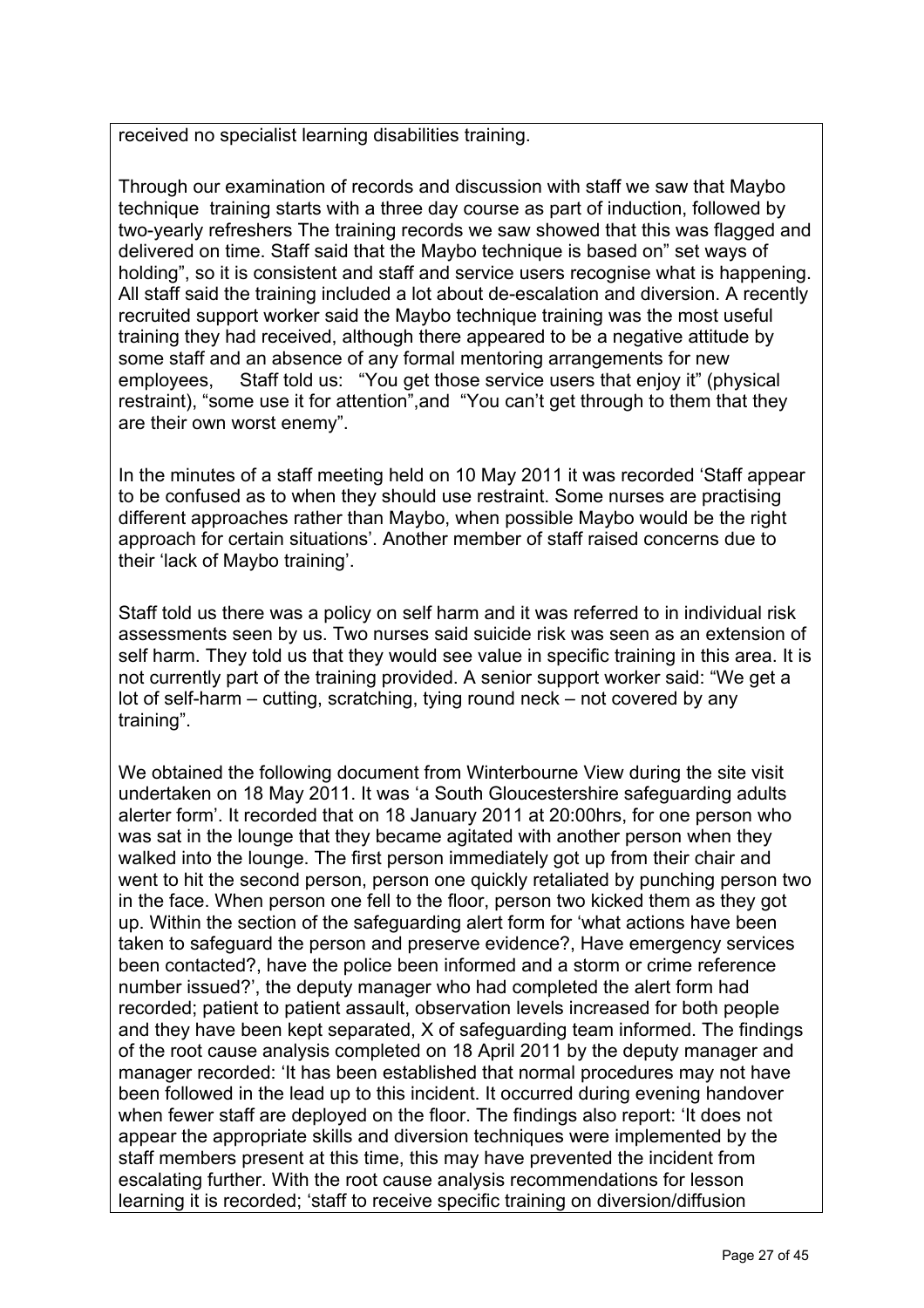techniques and how to implement', also recorded is 'staff to receive CAT training'. Our review of the training information provided to us showed that this training had not been delivered to staff.

As part of this review we looked at how staff were supported in order to provide care and treatment for people who use the service at Winterbourne View. We read the supervision policy for the organisation. The supervision policy stated that this would be undertaken six times per year. One nurse told us that they had formal 1:1 supervision about three times a year, but they did not find it particularly meaningful. The expectation was that nurses were supervised by a nurse of the next grade up. Another nurse said they had received 1:1 supervision four times in six months, because they had requested it. The deputy manager told us that she had had two supervision sessions since starting employment in June 2010.

Staff told us during our visit on 17 May 2011 that the manager was suggesting debriefing sessions after incidents; this was seen by the staff as an alternative to supervision rather than additional to it. None of the staff members we spoke to had experience of planned supervision dates or the setting of a date at one supervision meeting for the next one.

During our review we found that there were very few supervision records available for consideration. A number of folders for individual staff had been set up. These contained supervision contracts ready to be signed and printed forms to guide a reflective approach to supervision, none of which had been completed. The manager said supervision had been identified as an area of shortfall, in quantity and quality; hence this attempt at a new direction, but there was no clarity about supervision relationships and no planned schedule of supervision meetings

The absence of supervision records was said, by the manager, to be due to lack of knowledge within the service about where individual supervising staff kept their records of supervision. He was unable to locate them when requested during our visit on 17 and 18 May 2011.

We saw only two actual records of supervision sessions, one from September 2010 and one from March 2011. They contained no evidence of discussion of actual work undertaken with people who live at Winterbourne View, or of outcomes as a result of training received. They were not linked to issues or objectives identified through appraisal.

A support worker said they received 45 minutes supervision with a nurse at the end of their six months probationary period, as their only experience of a formal supervision meeting. Another support worker had had a supervision session with a senior support worker during their first three months, but had not experienced it as helpful and believed supervision should be no more than being told within working time if they were doing anything wrong

Within the file a mini root cause analysis was in place this described an incident on 18 June 2010 involving a person who was detained under section 37 MHA, at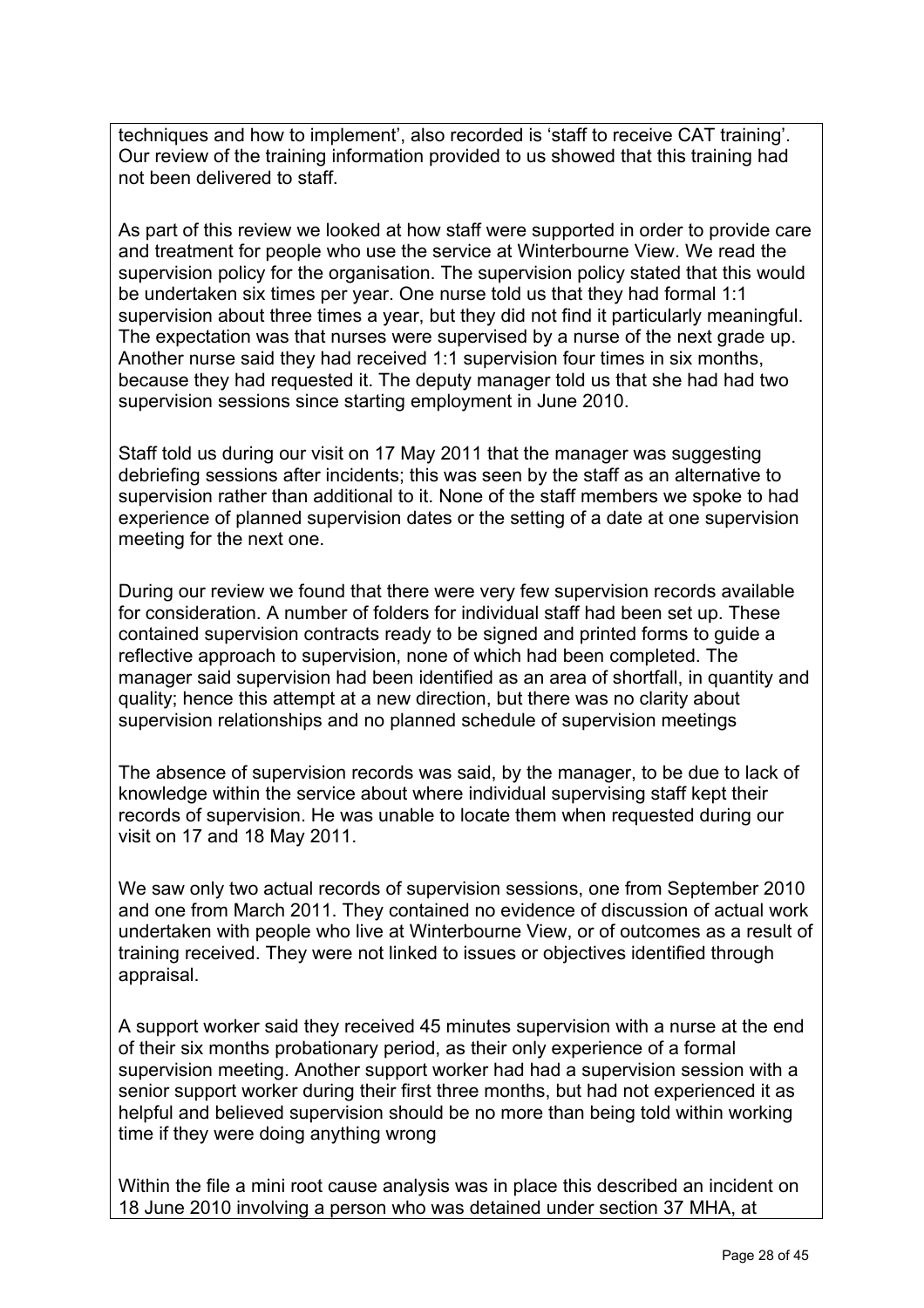Winterbourne View who had absconded. Within the findings of the report it stated that observation levels that were prescribed appeared to be confusing for staff, consequently communication of observations required were unclear. There was an indication that staff may have played down the observation levels for the person concerned. 'Recommendations for lesson learning', recorded that those members of staff involved with the incident were to receive supervision on the importance of maintaining good observations levels. The provider had not taken action, through supervision, to support staff and make the required improvements.

We saw that a support worker had written in their appraisal in April 2009: "I am struggling to follow senior support worker directions due to shortage of staff; no time to link with senior support worker. Many things I don't understand about when and where company policies apply". There was no further appraisal on file and no indication of any response to these observations.

Records of appraisal that were seen by us concentrated on identifying training accomplished and training due or desired. Records showed these were not completed annually. We saw in one person's appraisal record they had written:" I feel I've adopted a supervisory role naturally". "I feel my manner is professional, though at times could be viewed unorthodox in my quest to gain results".

## **Our judgement**

People who use this service do not have their needs met by competent staff. Supportive structures for staff, such as supervision, core and specialist training are lacking, and due to this we have concern for the ongoing safety for people who reside at this location.

People who live at this service are looked after by staff that are not appropriately managed and are staff that are not clear about their lines of accountability.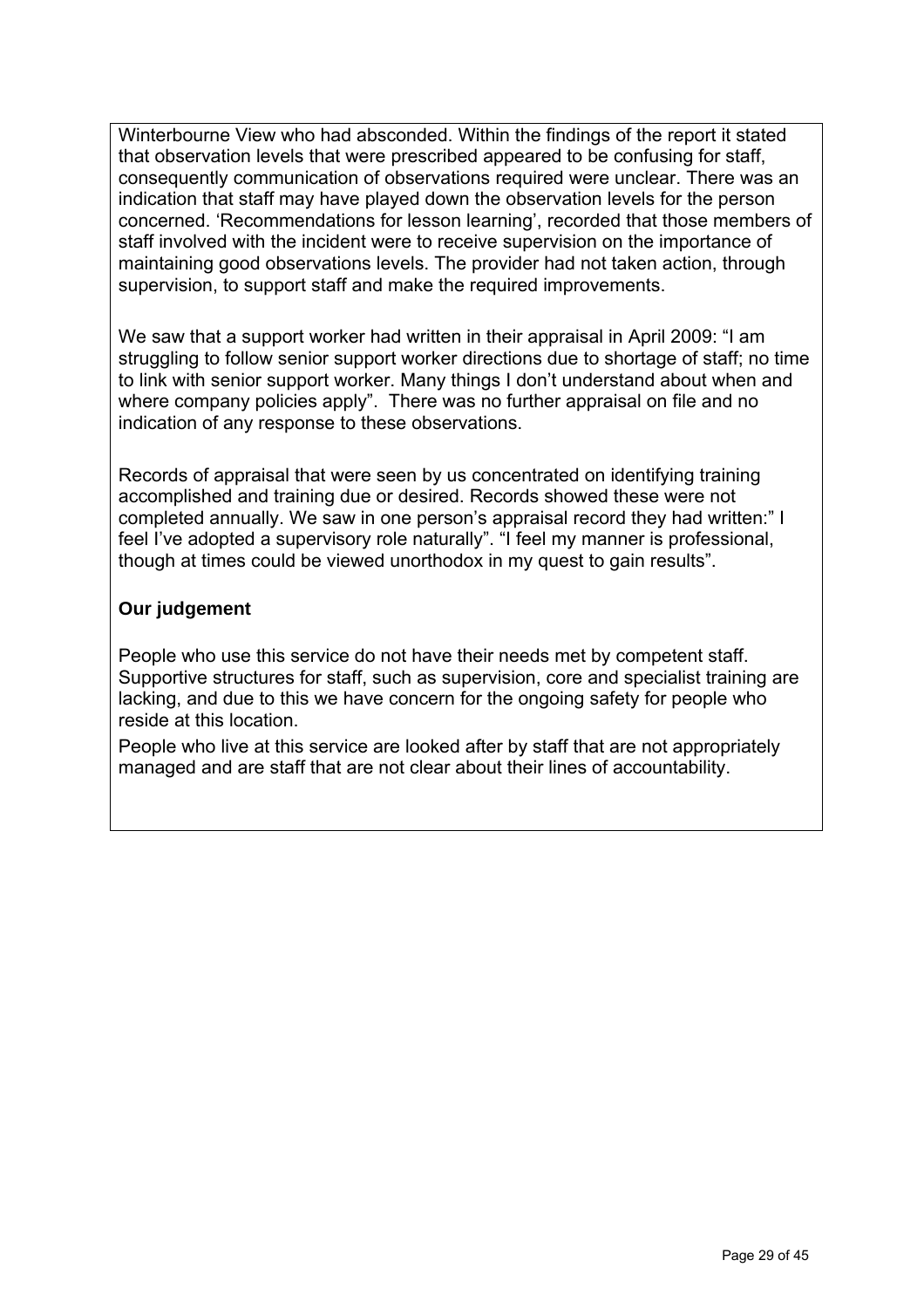# **Outcome 16: Assessing and monitoring the quality of service provision**

# **What the outcome says**

This is what people who use services should expect.

People who use services:

 Benefit from safe quality care, treatment and support, due to effective decision making and the management of risks to their health, welfare and safety.

# **What we found**

## **Our judgement**

**There are major concerns** with outcome 16: Assessing and monitoring the quality of service provision

# **Our findings**

## **What people who use the service experienced and told us**

#### **Other evidence**

In their transitional application, dated 28 July 2010, to register with us under the Health and Social Care Act 2008, the provider declared the name of an individual to be the Registered Manager at Winterbourne View. On 10 December 2009 the provider had appointed a different person to the post of manager at Winterbourne View, and this was effective from 1 January 2010.

On 21 January 2011 we issued a certificate in the name of the person who we had been told was the manager. The certificate registered that person to carry on the regulated activities at the location Winterbourne View. At the time of our site visit in May, we were informed by the manager that the person who had been named to us by the registered provider did not in fact work at Winterbourne View and was managing another location for the provider elsewhere in the country. We had not received any notification from the provider to inform us of the new management arrangements at the hospital. An application to register from the manager in post at the time of the review had been received by us and rejected on 21 April 2011. The application was rejected as it did not contain all the required documents and an out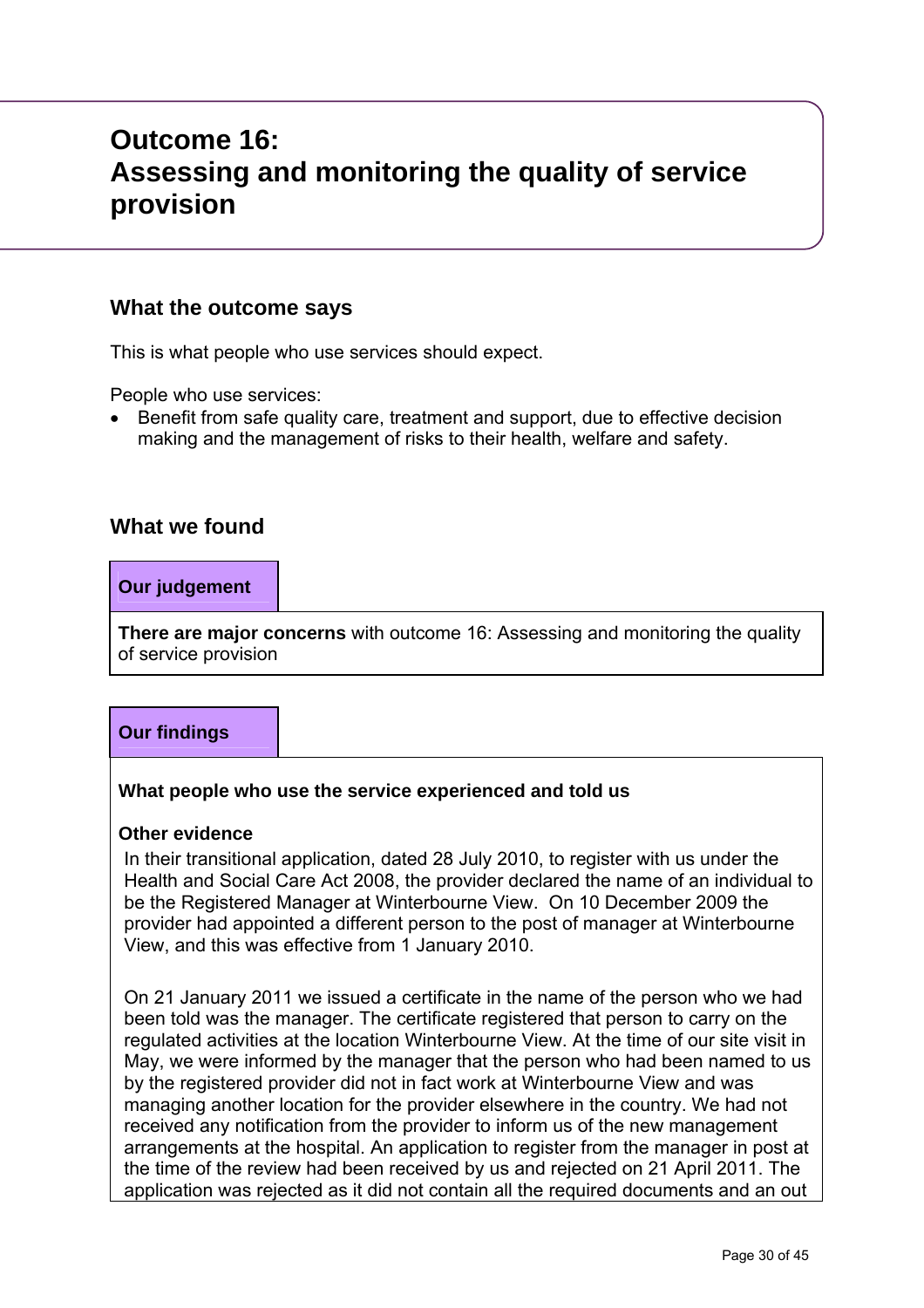of date application form had been used citing the previous legislation. At the time of our site visit no further application had been received by us.

The registered provider stated that they operate a Quality Management System (QMS) as set out in their Quality Manual. The integrity of this system cannot be assured; for example, the manual refers to previous legislation, the Care Standards Act and National Minimum Standards throughout the document to support the objectives of the QMS.

The registered provider failed to effectively implement these systems to assure themselves of the effective operation of systems. The following examples have been identified:

*'Staff will be 'continuously' trained and 'self development encouraged'* The resource management processes identify that the *'effectiveness of training is evaluated to ensure that the required competence is achieved*.' As set out earlier in this report within outcome 14 (supporting workers) we have evidence that staff have not received appropriate training and professional development.

Within the Quality Manual the section relating to *'Development of service user plans'* sets out a clear process of review for people who use the service. As set out in this report on outcome 4 (care and welfare of people who use services) we have evidence that process has not been followed and quality audits were not in place to assure the provider that the QMS met the stated requirements.

We have found a lack of follow up and review of incidents. For example - within an incident report for a person who used the service at Winterbourne View dated 3 March 2011 we found that staff had not recorded a range of information relating to the severity of incident, follow up, or in relation to potential contributory factors. We saw that staff had not completed the brief description of events 30 minutes prior to the above incident, there was no record of the staff members involved in the deescalation, and there was no description of the de-escalation methods used. The incident report gave no indication that the service user's risk assessments were reviewed following the incident as stated on the form.. The manager did not scrutinise the incident until 1 April 2011, almost one month after the event.

During our review we saw an incident form dated 17 January 2011, which recorded that a person was 'restrained on three occasions earlier and had appeared settled'. This same person then followed a member of the staff to the treatment room and casually mentioned absconding. They then banged through the exit door and left the building. This person was missing from the location for 30 minutes. A mini root cause analysis had not been completed until 18 April 2011, three months after the incident.

Information recorded within the unit-led clinical governance committee meetings was not robust and lacked enough detail to inform a quality review of the clinical and nursing interventions and activity at Winterbourne View. The last meeting was held on 15 February 2011. Minutes of meetings we reviewed were brief with no clear action plan or evidence of clinical lead and direction for staff.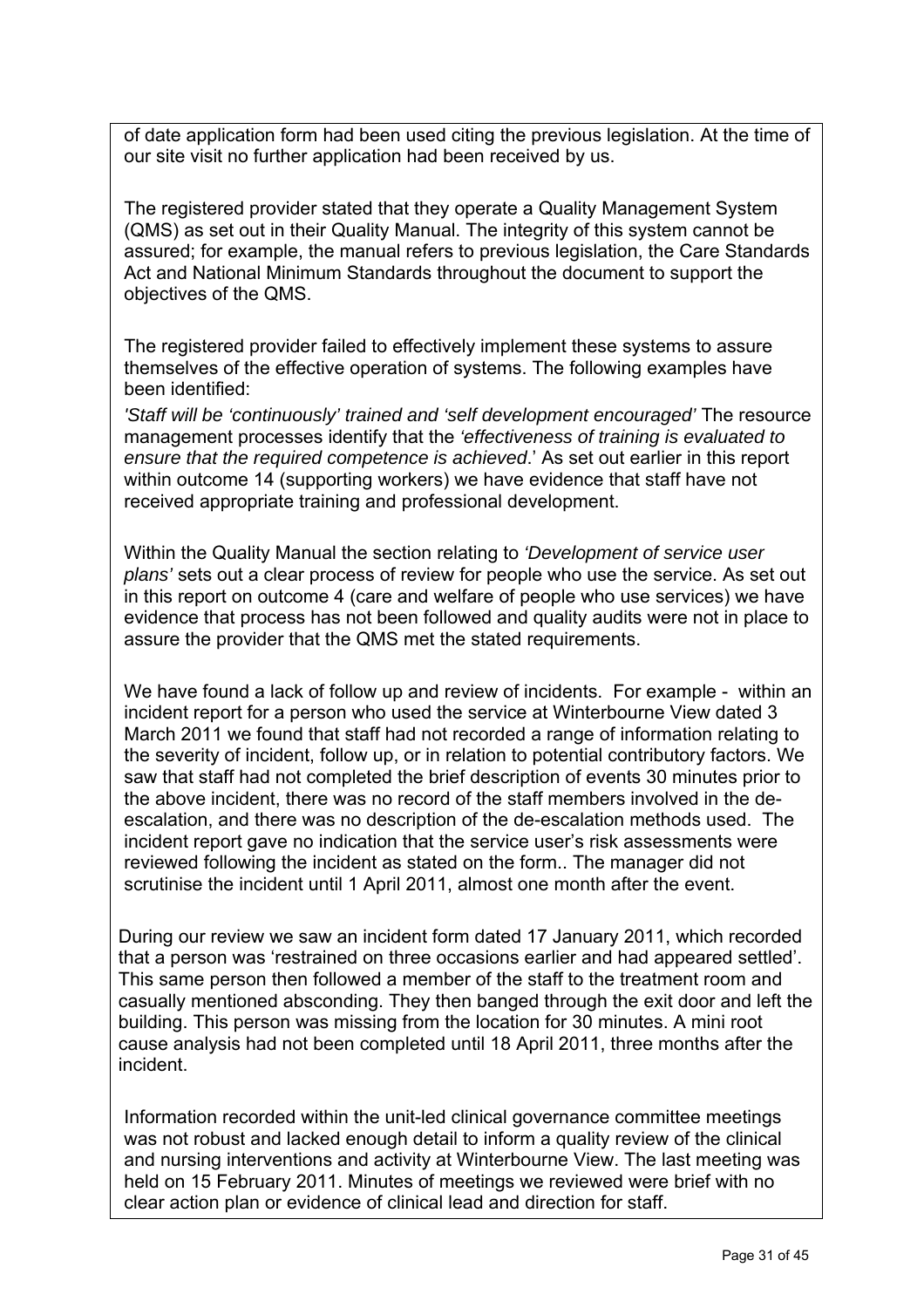A significant incident occurred on 11 April 2011 requiring police intervention. The incident was recorded on a serious untoward incident report completed on 19 April 2011, eight days after the event. This recorded that the staff on duty were unable to manage or restrain people at the service, so the police were called to the unit for assistance. Police intervention resulted in three of the people who live at Winterbourne View being put in handcuffs and leg restraints.

Considering the seriousness of the events, and the actions and behaviour of four people that used the service, we would have expected that this situation would have been a priority for review in order to provide an opportunity to identify assess and monitor risk. We were informed by the safeguarding lead for South Gloucestershire Council during a safeguarding meeting held on 13 May 2011 that the manager had been asked to complete a root cause analysis on this incident; this had not yet been done.

The serious untoward incident report proposed, as future preventative action, that all staff should receive CAT (Coping and Tolerance) training and de-escalation training. The training records we reviewed identified that this had not been arranged or taken place.

A further action was to introduce a twilight shift to ensure that extra staff were on duty before people retired to bed. Our review of the staff rotas identified that this had not been put in place, and this was confirmed when we visited on the evening of 24 May 2011. Six staff were on duty at the time of our arrival and we were told that there was no extra staffing on the top floor before people go to bed. Staff we spoke to were unaware of such a shift and that the shift for night duty was from 8pm to 8am.

Actions and learning points from incidents focused on the control of people who use the service rather than staff practice; for example, lack of detail and rigour in root cause analysis reports we reviewed, no record of patient views when incidents have occurred, and incomplete or brief investigations carried out by the registered person in relation to the conduct of staff. Examples of this are:

On 11 October 2010 the manager received an e-mail from a member of staff which outlined a number of serious allegations concerning the conduct of other staff. In the email it was stated that he had previously raised concerns that had not been acted on by the manager. The manager did not act on this information for some time and did not make any follow up enquiries. We checked the file for this person and found no records of any concern raised, grievances or attempts to contact him. them. There was no evidence to suggest that they had taken any action to keep people safe or had carried out an investigation in relation to the concerns that had been raised..

Staff files showed that in June 2010 a support worker had been suspended. The reason given was that they had '*acted inappropriately and had locked a patient between two doors'*. Although the provider had suspended this member of staff, this incident was not reported as a safeguarding concern to the local authority as required. This person resigned from the company on 21 September 2010. As this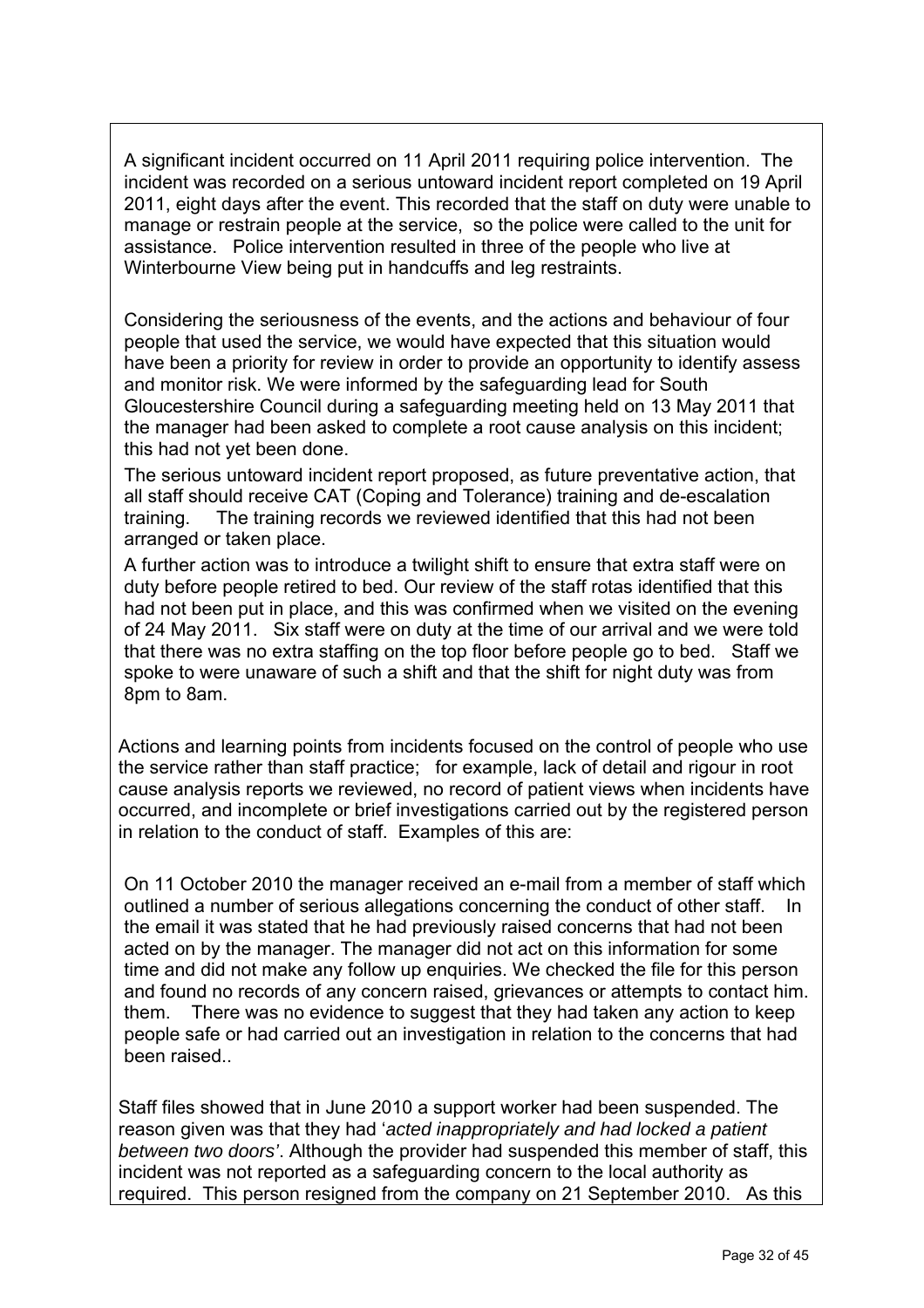allegation had not been investigated under safeguarding protocols no decisions had been made to ensure the safety and protection for people who use this service; furthermore, this person had not been reported to the Independent Safeguarding Authority ISA) to enable them to consider if further action were needed. The registered provider did not inform CQC of this incident.

We saw that another member of staff was suspended in March 2011 following an allegation that they had 'head butted a patient and had used an inappropriate Maybo technique'. A disciplinary panel found that the staff member's actions were not 'reasonable or proportionate'. The same staff member had been the subject of a disciplinary meeting that was held on 28 June 2010. Notes recorded that this meeting was held due to 'inappropriate restraint causing a patient injury'. We could see no evidence of any supervision for this person and they not been reported to the Independent Safeguarding Authority. The registered provider did not inform CQC of this incident.

In records for a third member of staff, a registered nurse, we saw that a meeting had been held on 17 June 2010 to discuss with them an incident when a patient had injured themselves resulting in them requiring hospital treatment. The registered nurse, who had been in charge, did not attend to the person's wounds as needed. They had not completed required documentation, for example, the accident report dated 30 September 2010 had been completed 10 days retrospectively. This registered nurse left the organisation before the investigation had been completed and they were not reported to the Nursing Midwifery Council or the Independent Safeguarding Authority. The provider did not inform the CQC of this incident.

The evidence has shown that processes are not followed to ensure that nursing and care practices reflect best practice, or to ensure that each person's needs are met safely to provide for outcomes that comply with the Essential Standards of Quality and Safety and that meet the stated objectives of the organisation as detailed in the Quality Manual.

## **Our judgement**

People who use the service at Winterbourne View do not receive safe, quality care, treatment and support, due to ineffective decision making and poor management of risks to their health and safety. We have evidence of a lack of leadership and management and ineffective operation of systems for the purposes of monitoring of the quality of service that people receive.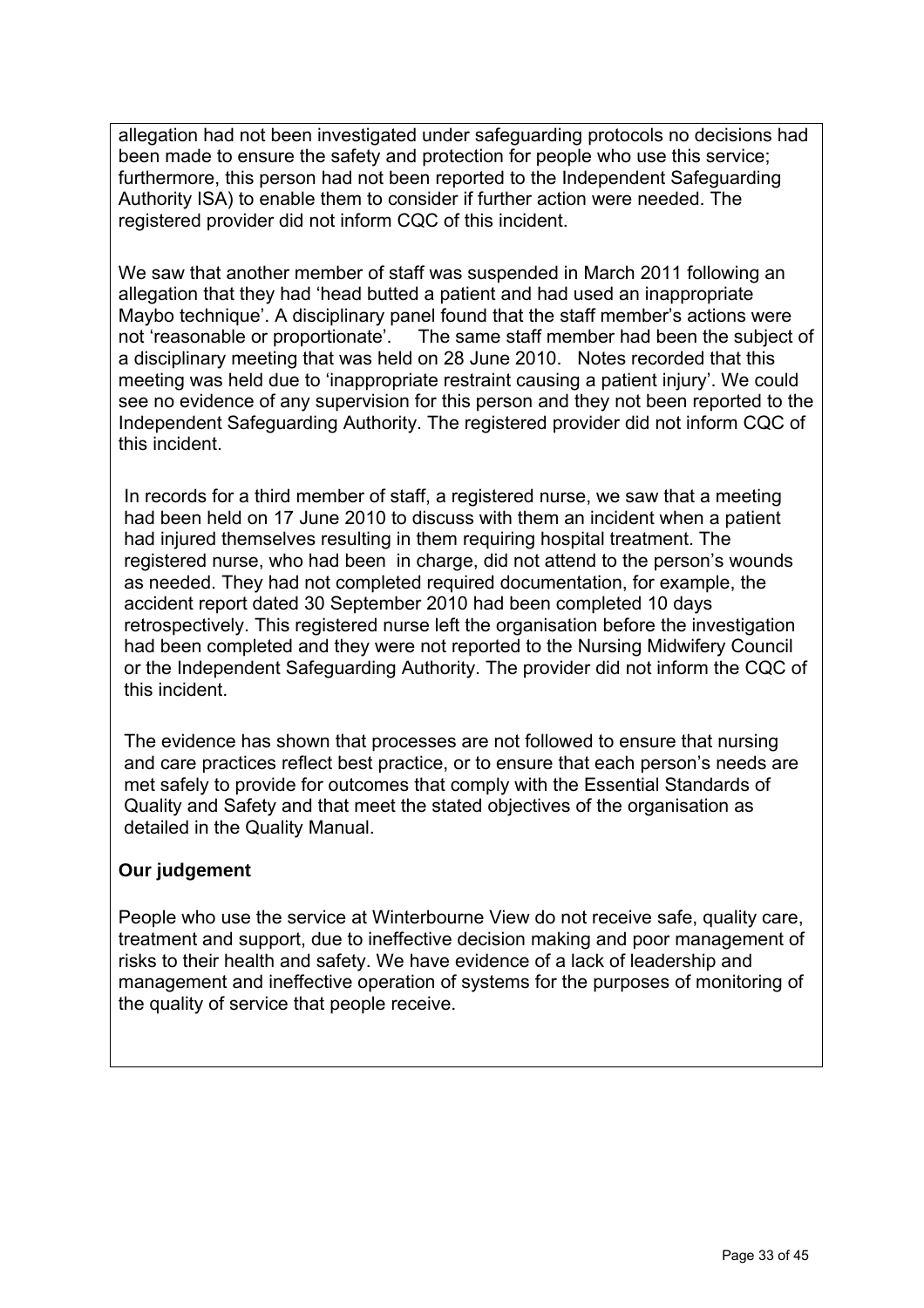# **Outcome 17: Complaints**

# **What the outcome says**

This is what people should expect.

People who use services or others acting on their behalf:

- Are sure that their comments and complaints are listened to and acted on effectively.
- Know that they will not be discriminated against for making a complaint.

# **What we found**

**Our judgement** 

**There are major concerns** 

with outcome 17: Complaints

# **Our findings**

## **What people who use the service experienced and told us**

In total we spoke to 10 people who live at Winterbourne View in order to establish if their comments and complaints are listened to and acted on effectively.

Three of the people we met at the service said that they would talk to a member of staff or to the manager if they had a complaint. Two other people told us that they would tell their relatives or friends if they had a complaint as this would be listened to. Within daily care records we saw that people who live at Winterbourne View had raised complaints in the past to staff but these had not been taken seriously and had been ignored.

#### **Other evidence**

The registered provider has a complaints policy in place. This was dated 21 June 2010, and is recorded as due for renewal on 21 June 2013. Within this policy it was recorded that the complaints policy is based upon the Independent Healthcare Advisory Services Code of Practice for handling patient's complaints. The policy records that the key principles of the complaints policy are: accessibility, impartiality, simplicity, speed of redress, confidentiality and improvement in quality of resident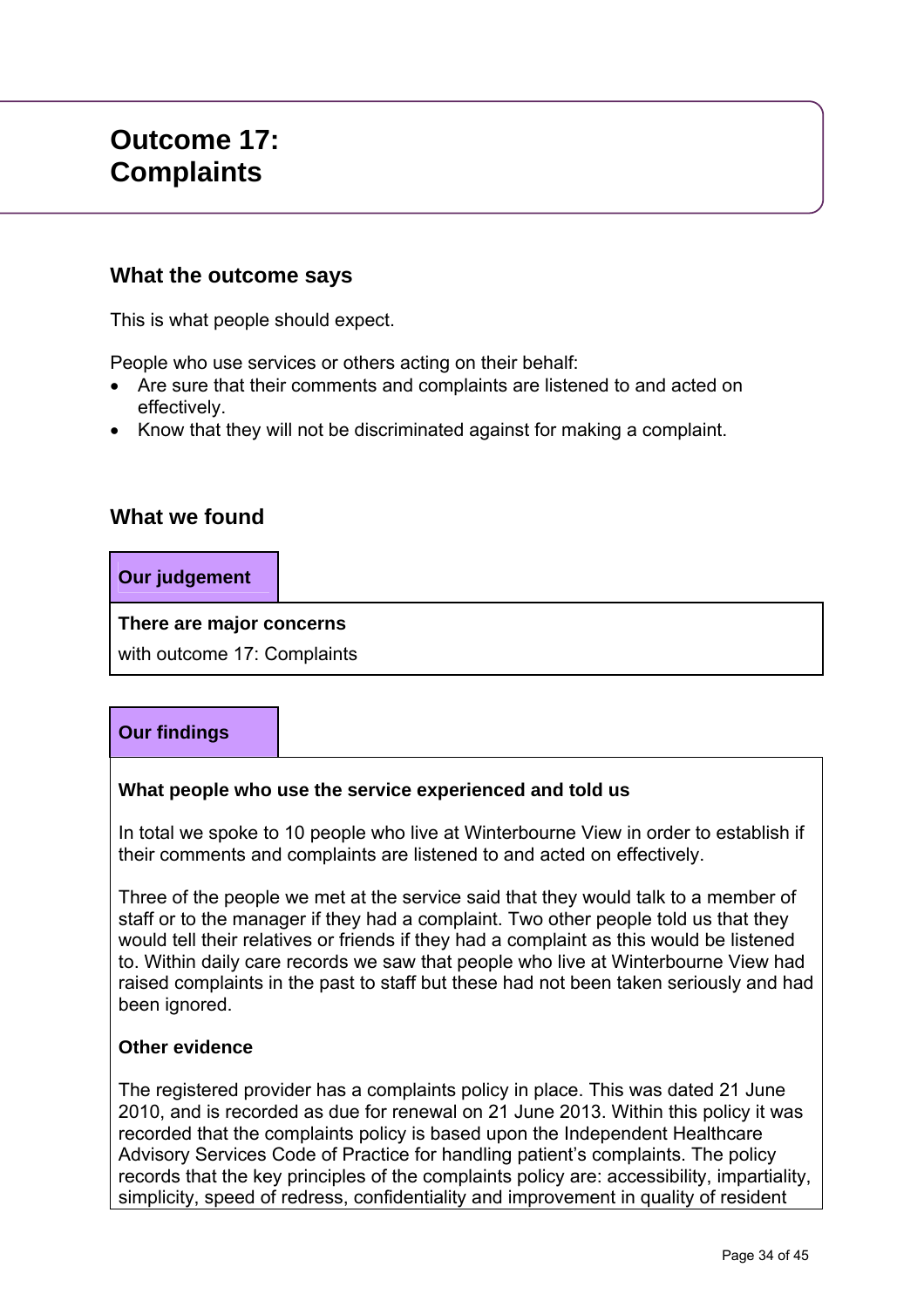care. The policy's definitions of complaints include: 'Complaints may relate to the quality of care, professional competencies. Complaints may also be clinical, or non clinical and may be directed to any members of staff, clinicians or other users'. The policy's supporting objectives include: 'to have an honest and thorough approach to investigation, to address legitimate concerns raised by the resident or their authorised representative'.

During our visit to Winterbourne View on 17 May 2011 we asked the manager for a copy of any complaints that had been made; this was not given to us. We asked for this when we visited the service again on 18 May 2011 again; this was not given to us. We rang the service on 19 May 2001 and arrange to collect this information from the service on 20 May 2011. On this occasion we were informed by the provider that no records were available. We were also told that the service, including the manager, had not received any complaints since 2009

We know from daily records that complaints have been made to the manager and staff but these had not effectively been acted upon in accordance with the policy set out in the Quality Manual. For example, one person made a complaint to the manager on the 18 March 2011 and then made a further complaint in writing on 1 April 2011 to the manager. We requested the record for how this complaint was managed and on the 19 May 2011 we were informed by the registered provider that no records were available.

We saw in one person's daily care notes dated 3 March 2011 that their relative rang Winterbourne View and spoke to a staff member. The relative reported to the staff member that they had been told by their family member that; 'earlier that day two members of staff had laid across their relative's chest, whilst restraining them, causing chest pain'. We know from the records for this person that they have a history of heart problems. No action had been taken in response to the concerns, it had not been reported as a safeguarding concern, and no action was taken to investigate the allegation..

We saw the minutes of the unit-led clinical governance committee meetings for 23 September 2010 where a relative had contacted the service in respect of 'lost money', but no further information or action taken is recorded. In the minutes of a meeting held on 4 November 2010 another relative had complained that they had not been kept informed of their relatives care. Again, no further information or action taken is recorded. In the minutes of the meeting held on 13 December 2010 it is recorded that; X's family were complaining about management and also about coming to see their relative' There was no record of any action taken,

# **Our judgement**

The registered person does not have in place an effective system for identifying, receiving and handling complaints. This has had an impact on the quality of care, leading to unsafe or inappropriate care or treatment.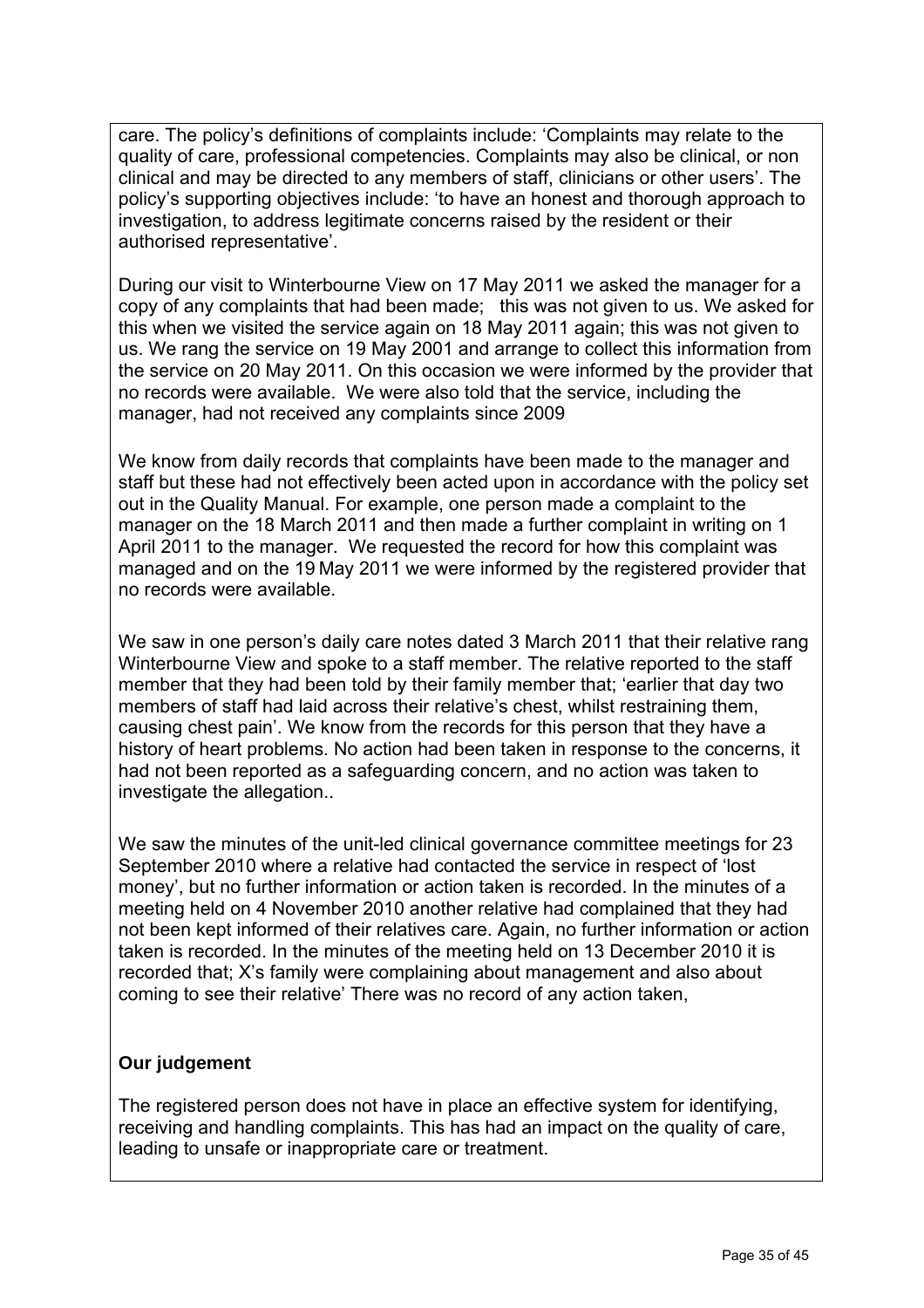# **Outcome 19: Notification of death or unauthorised absence of a service user who is detained or liable to be detained under the Mental Health Act 1983**

# **What the outcome says**

People using the service who are detained under the Mental Health Act 1983:

 Can be confident that important events that affect their welfare, health and safety are reported to the Care Quality Commission so that, where needed, action can be taken.

This is because providers who comply with the regulations will**:** 

 Notify the Care Quality Commission about the death or unauthorised absence of a person detained under the Mental Health Act 1983 who uses services.

## **What we found**

#### **Our judgement**

**There are major concerns** with outcome 19: Notification of death or unauthorised absence of a service user who is detained or liable to be detained under the Mental Health Act 1983

# **Our findings**

#### **What people who use the service experienced and told us**

We did not discuss the outcome with people using the service.

#### **Other evidence**

The registered provider had not notified the Commission, as required, of the unauthorised absence of three people, for four occasions when they had absconded. One person was detained under section 37 of the Mental Health Act 1983; the other two people were detained under section 3 of the Mental Health Act 1983.

On 19 May 2011 we requested incident reports of when people had absconded, or had attempted to abscond, from Winterbourne View. A review of the information provided evidence that CQC had not been notified of the following unauthorised absences for people as required.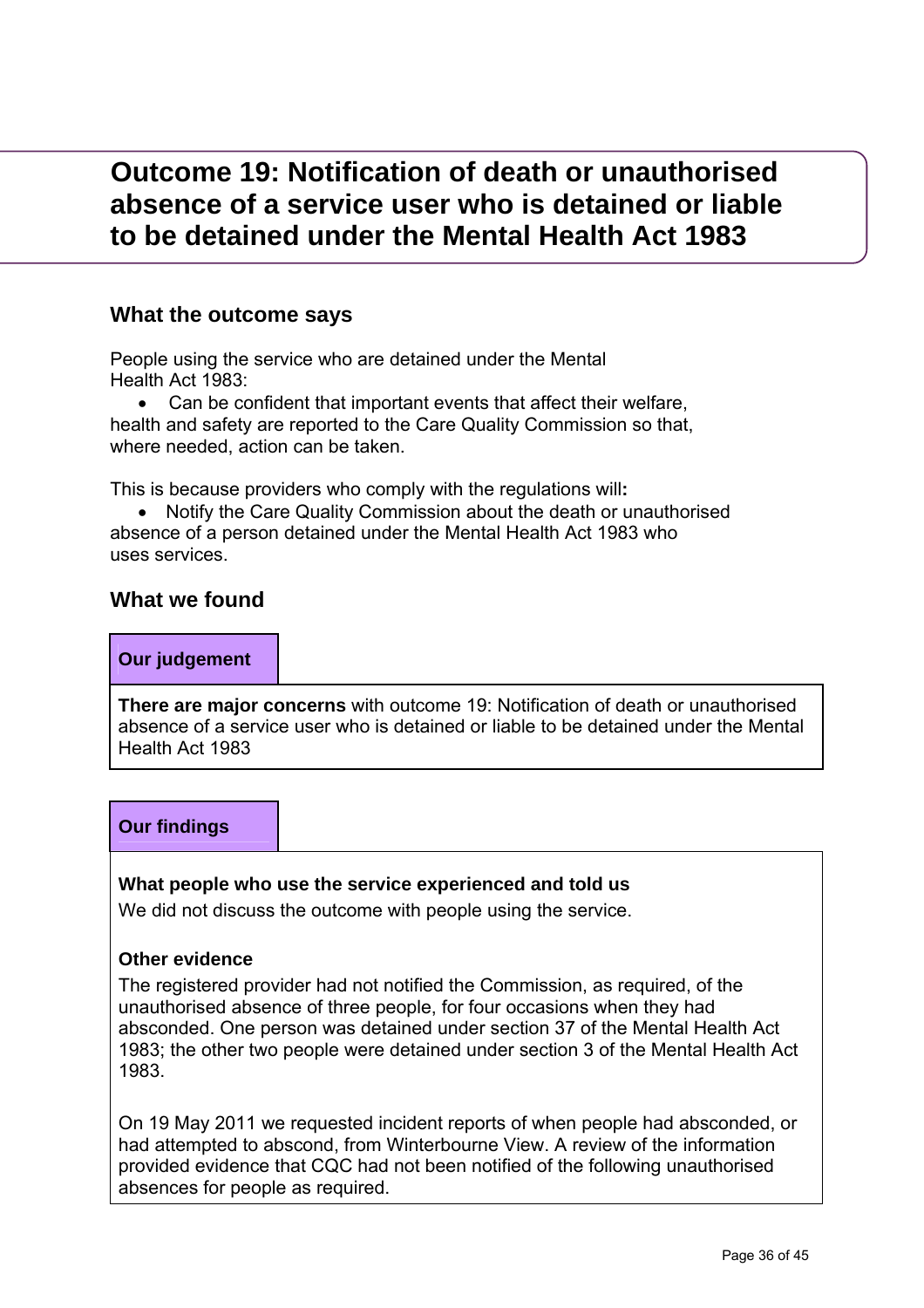An incident report dated 17 January 2011 records that at 'approximately 19:10 the person left the floor and subsequently the building. The alarm was raised; 'on-call' staff were informed at 19:25; the police were informed at 19:30; the deputy manager arrived at the unit at approx 19:45 to help search for the missing person'. At 19:50 the police came to the unit to gather more information, and at 20:00 the person was found and brought back to the unit by the police. A statement form completed by the deputy manager and records that the person was found by the police on The Old Gloucester Road and was brought back to the unit by three policemen. On the statement the deputy manager recorded that the service user had stated to staff member, "I was only just down the road, hidden in the bushes down there, I was watching you all search for me".

The mini root cause analysis for this serious untoward incident was completed by the manager and the deputy manager on 18 April 2011, three months after the incident. The Health and Social Care Act regulations state that the registered person must notify The Commission 'without delay'. This incident was not reported to the Care Quality Commission.

In another incident report dated 28 November 2010, a statement from a staff nurse, records that they were 'informed by a patient that another patient had "done a runner". Several staff went after the missing person and it was later reported that they had "run into the NHS car park and was then escorted back to the unit'. Another staff member recorded 'we found X around the NHS entrance and attempted to talk X into walking back, we used rapid escort technique with me supporting X's back." There were no timings recorded for the time of return to Winterbourne View. A statement from another staff member records that X 'attempted to abscond at 09:30 am, breaking through two sets of doors. X made it around 30 yards from the unit before being 'carried' back'. There was no record of return time to Winterbourne View.

A further Incident report dated 29 September 2010 related to two people who live at Winterbourne View Y & Z. We examined a statement form from a staff member, which records that at 20:10 they were informed by another staff member that they were searching for Y and Z. At the same time a member of staff took a phone call from another staff member who informed that they had seen both Y and Z at the unit car park absconding. Two staff left the building with another staff member. They spotted an image of Y hiding in the neighbourhood NHS car park and ran towards them, on getting there also spotted Z'.

A member of staff reported in their statement form that they 'ordered' them both to start returning to the unit. No times were recorded in any of the staff statements or in the incident report completed by another staff member of when both individuals returned to Winterbourne View.

The file of information given to us by the provider on 20 May 2011 also contained two serious untoward incident reports. One related to person Y and records: "Patient detained under section 3 of the Mental Health Act absconded from the hospital grounds on Sunday 24 October 2010". Actions recorded included an immediate search of unit and grounds, unit vehicle taken to search the area. The report also recorded that person Y was 'quickly found safe a mile away from the unit and was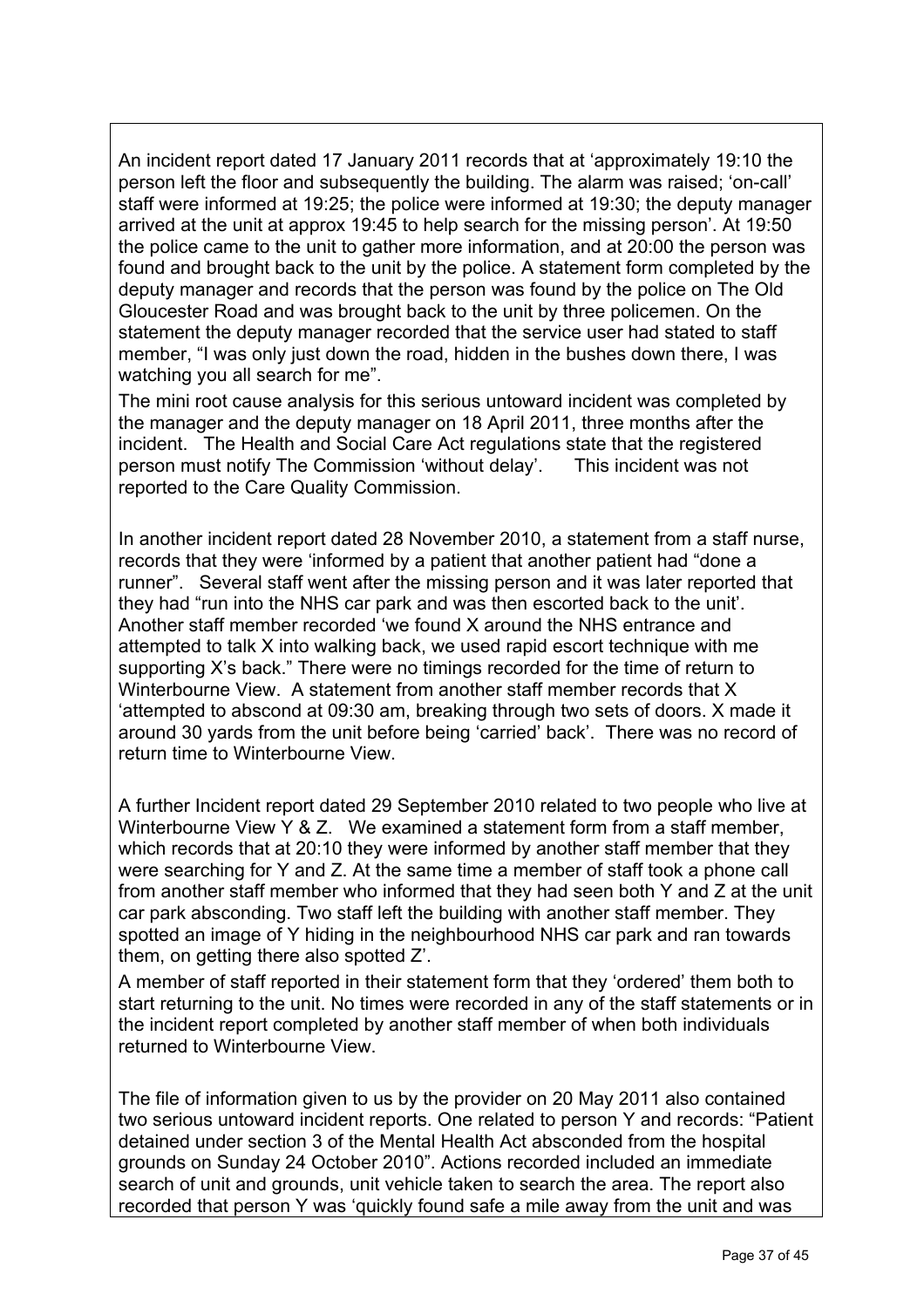escorted back by staff'. There was no evidence of a mini root cause analysis being completed, no incident report available, no risk assessment was available, and no lessons learned documented.

A serious untoward incident dated 16 February 2011, related to person A and person B. The report recorded that 'two detained service users absconded during a community trip'. It was recorded that CQC were to be notified and a mini root cause analysis was to be completed. We did not receive a notification of this incident and a mini root cause analysis was not provided to us as part of the information requested detailing this incident.

Also within the file given to us by the registered provider was a mini root cause analysis describing an incident on 18 June 2010 involving person A. The mini root cause analysis records "patient under section 37 MHA, at Winterbourne View absconded. The police, the manager, and NOK were informed, and staff searched immediate area. Police found person A and they were back in the unit within an hour of absconding". We were not notified of this incident.

#### **Our judgement**

.

The registered person does not ensure that important events that affect the welfare, health and safety of people who use this service are reported to the Care Quality Commission in order that we can be confident that action, where needed, had been taken to keep people safe.

# **Outcome 20: Notification of other incidents**

## **What the outcome says**

This is what people who use services should expect. People who use services can be confident that:

 Important events that affect their welfare, health and safety are reported to the Care Quality Commission so that, where needed, action can be taken.

## **What we found**

## **Our judgement**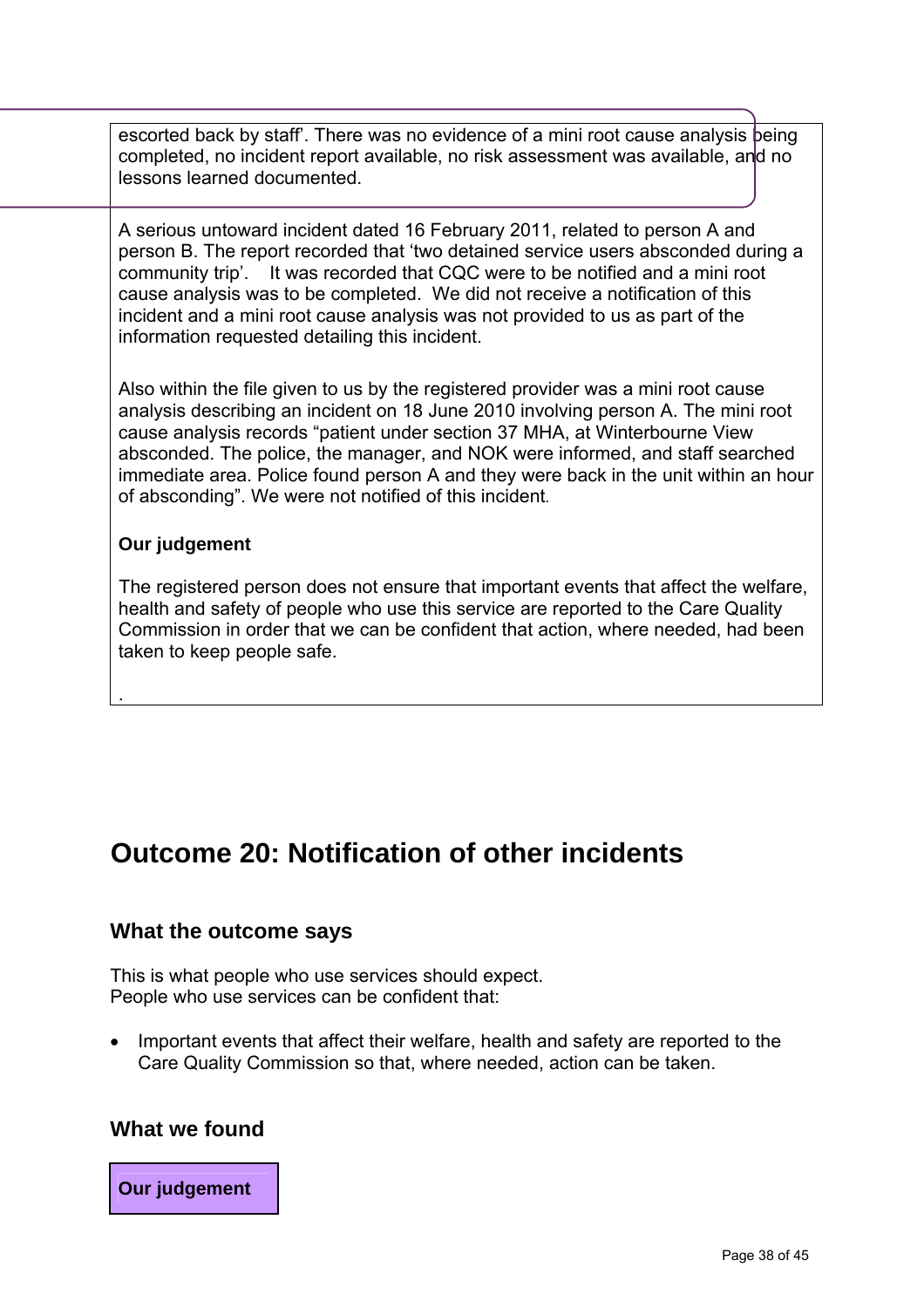## **There are major concerns** with outcome 20: Notification of other incidents

# **Our findings**

#### **What people who use the service experienced and told us**

We did not discuss this outcome with people using the service.

#### **Other evidence**

During our visit on 24 May 2011 we asked a registered nurse about the procedure for reporting any incidents to CQC via a notification. The registered nurse was unsure which incidents would be reported to CQC and told us that as nurse in charge they would be responsible for completing the internal documentation such as the incident form, which is then passed to the manager who they thought would then decide if a notification was required.

In the daily care notes for a person who lives at Winterbourne View we saw recorded on 2 March 2011: 'When X had received a phone call from their mum, their mum asked to speak with a support worker and X's mum told me that X had told her that two members of staff were lying across her chest whilst restraining them during that day and it had caused them chest pains.' This allegation was not reported to the Care Quality Commission nor to South Gloucestershire Council safeguarding team, and there were no records of any management reporting. There is no record of how this incident was dealt with by the provider.

In the daily care notes for person X a staff member recorded that on 5 March 2011 X 'informed staff that their mum hit them during their visit, according to X it was due to them phoning the police. X reported that they hit their mum back'. Also within the daily care record for the same date it is reported that: 'X said that their mum punches the back of their arms and legs'. This allegation was not reported to CQC, or to South Gloucestershire Council safeguarding team, and there were no records of any management reporting. There is no record of how this incident was dealt with by the registered provider.

An accident report seen by us for person Y, dated 4 April 2011 records that Y was attacked by person Z and was injured when they put their hands up to protect themselves. Injuries sustained included a swollen and bruised finger. This was not reported to us.

During our site visit on 18 May 2011 we asked the deputy manager to provide us with an update of all safeguarding referrals made by Castlebeck Care (Teesdale) Ltd, from 1 May 2010 up to and including the 18 May 2011. A handwritten list was provided by the deputy manager; however this does not record/include any of the above incidents.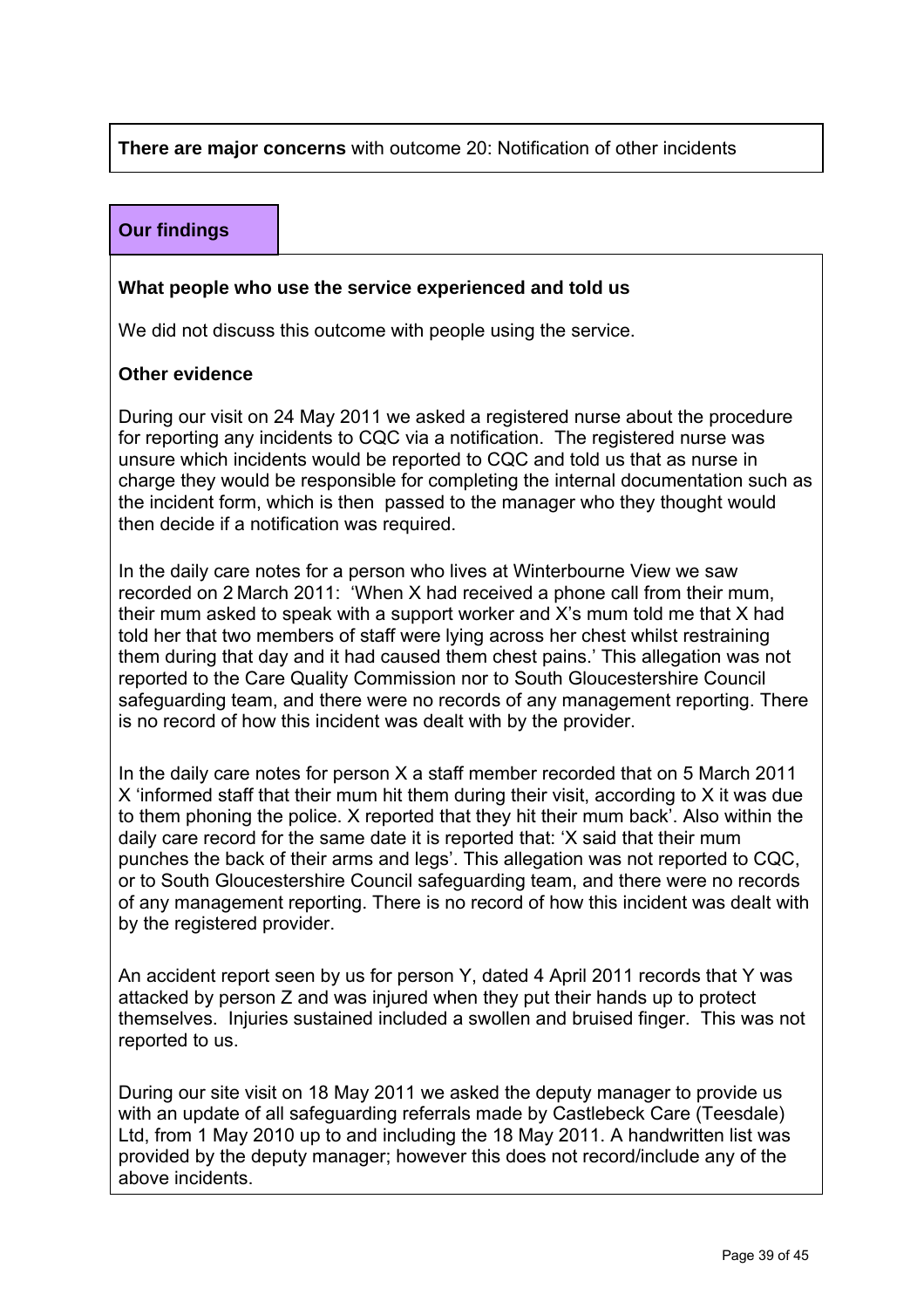When we reviewed the minutes of the unit led clinical governance committee agenda meetings for 23 September 2010 we saw that a relative had contacted the service in respect of 'lost money', but no further information or action taken is recorded.

As part of this review we requested further information about safeguarding alerts from South Gloucestershire's safeguarding team. This demonstrated that none of the above allegations had been reported to South Gloucestershire's safeguarding team, which would have enabled further investigations to have been made to ensure that people were being safeguarded.

## **Our judgement**

The registered person does not ensure that important events that affect the welfare, health and safety of people who use this service are reported to the Care Quality Commission in order that we can be confident that action, where needed, had been taken to keep people safe.

# **Outcome 21: Records**

# **What the outcome says**

This is what people who use services should expect.

People who use services can be confident that:

● Their personal records including medical records are accurate, fit for purpose, held securely and remain confidential.

●Other records required to be kept to protect their safety and wellbeing are maintained and held securely where required

## **What we found**

**Our judgement** 

**There are major concerns** with outcome 21: Records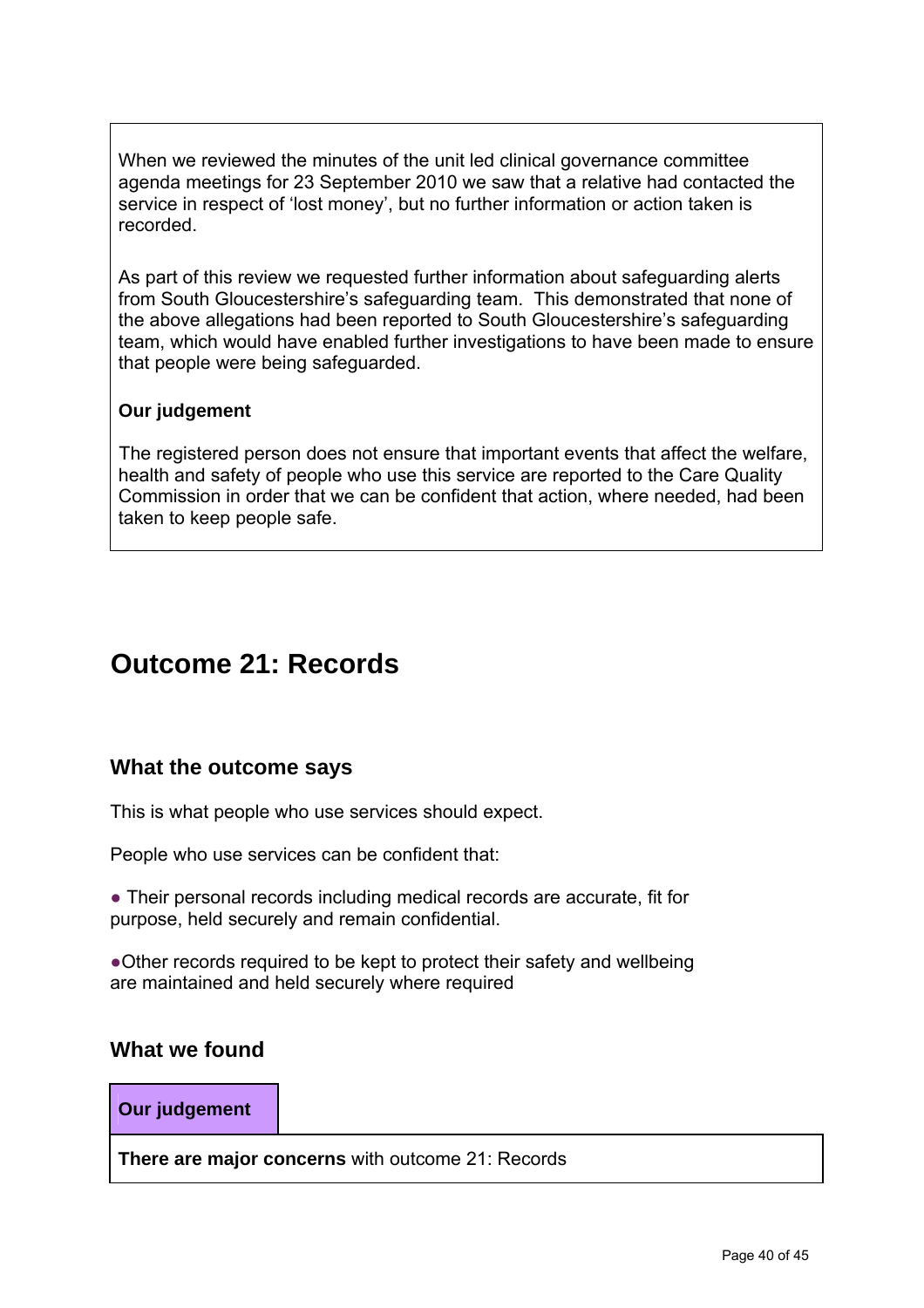#### **What people who use the service experienced and told us**

We did not discuss this outcome with people using the service. However the evidence we found showed that records kept were not accurate and these failings impacted on the care people received.

#### **Other Evidence**

We reviewed documentation and information relating to the use of restraint including serious untoward incident reports, mini root cause analysis summaries, staff statements, statutory notifications, incident records and daily care records. These documents and reports do not provide evidence that the use of restraint was always appropriate, proportionate and justifiable to the individual.

Within the registered provider's Quality Manual the section relating to 'development of service user plans' sets out a clear process of review for people who use the service. As set out within outcome 4 (care and welfare of people who use services) within this review we have found that process has not been followed and quality audits were not in place to assure the provider that the Quality Management System met the stated requirements

When we reviewed the administration and recording of medication we found the records were not accurate. We looked at two care plans that provide guidance for staff about how medicines prescribed PRN, "when required" should be used. The medicines administration record sheet showed the maximum dose that could be given in 24 hours but the care plans did not give clear information about how quickly medicine may take effect or how long should be left before a second dose could be given. This means that people cannot be confident that they will be given their medicines in a consistent and appropriate way. We found several stock check records that had not been completed fully. This meant it was not possible to check that medicines had been given as recorded. There was no record that staff had investigated any discrepancies.

During our visit on 25 May we sat in on the shift handover from the day to night staff. The nurse in charge of each floor gave a handover using the handover books of which there is one for each floor. The handover books have record sheets for each 24-hour period for staff to document the following: the names of staff on each shift and which floor they will work on, a summary overview of each patient in the 24 hour period, filled in by each shift, a section where the observation level for each patient is detailed from level  $1 - 4$ , a section for daily checks where staff names are added against each task and also an activities planner. We saw that the book for the upper floor for May 2011 did not have completed activity planners on any days and that the daily check lists and observation levels for patients were not completed on ten days since May  $1<sup>st</sup>$  2011.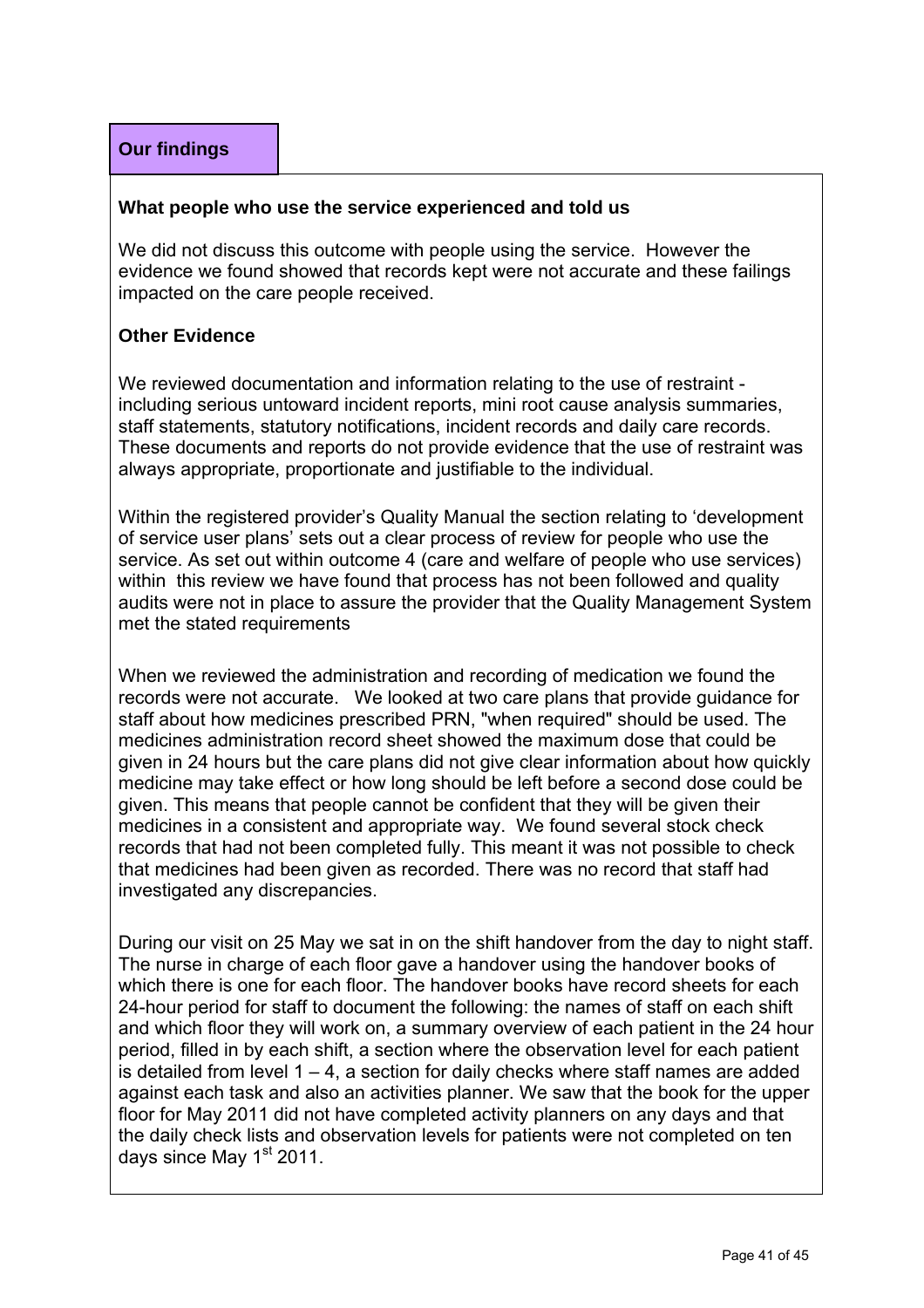When we visited Winterbourne View on May 24 we asked to look at a further four people's care planning approach care files. These were for the people who had been involved in a serious untoward incident on 11 April 2011, involving the police. We wanted to see if their 'as and when required', (PRN) medication and physical intervention care plans had been reviewed and updated. We were given photocopies of one persons identified risks care plan dated 28/4/11. This had been completed seventeen days after the serious incident. It set out how they were to be supported if there was 'non compliance with medication and a limited response with PRN medication'. We were told by a senior registered nurse on duty that their physical intervention care plan had not been completed and was not in either their care planning approach file or their 'fast track' care file. (We were told 'fast track' files contained the most up to date information about patients including risk assessments). We were given a copy of their most recent physical intervention risk assessment dated 19/01/11; this had not been updated since the incident.

We reviewed the documentation for the people we have previously reported who had, or had attempted to abscond from Winterbourne View. We did not see any updated or reviewed risk assessments relating to action that should be taken if these people abscond from the hospital. There was very little evidence to show what lessons had been learnt in order to prevent this situation from recurring and placing people at risk of harm.

Our review of accidents showed us that from 1 January 2011 to 27 March 2011 one person had either injured or self harmed herself on ten occasions. The incident form contained no comments from the next of kin to show that they had been made aware of the accident and the injuries sustained, there was no record of the description of the incident being given to the person involved and no review of the risk assessment.

# **Our judgement**

The registered person does not ensure that the people who use this service are protected against the risks of unsafe or inappropriate care and treatment arising from a lack of proper information about them.

Accurate records are not maintained in respect of the care and treatment provided. Other records in relation to staff employed and the management of the regulated activities carried out at Winterbourne View are also not appropriately maintained.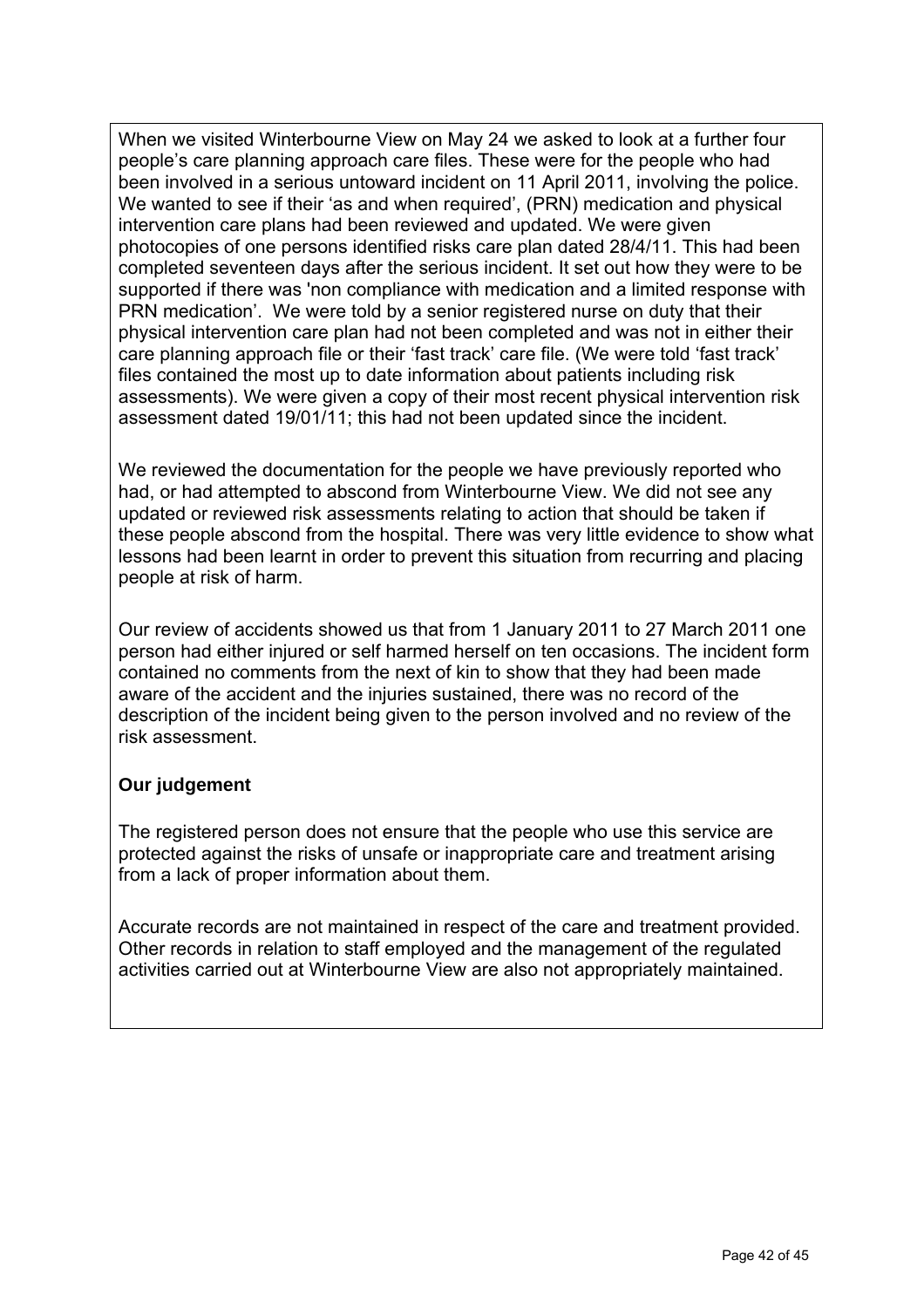**CQC has taken enforcement action to remove the location, Winterbourne View, from the provider's registration.**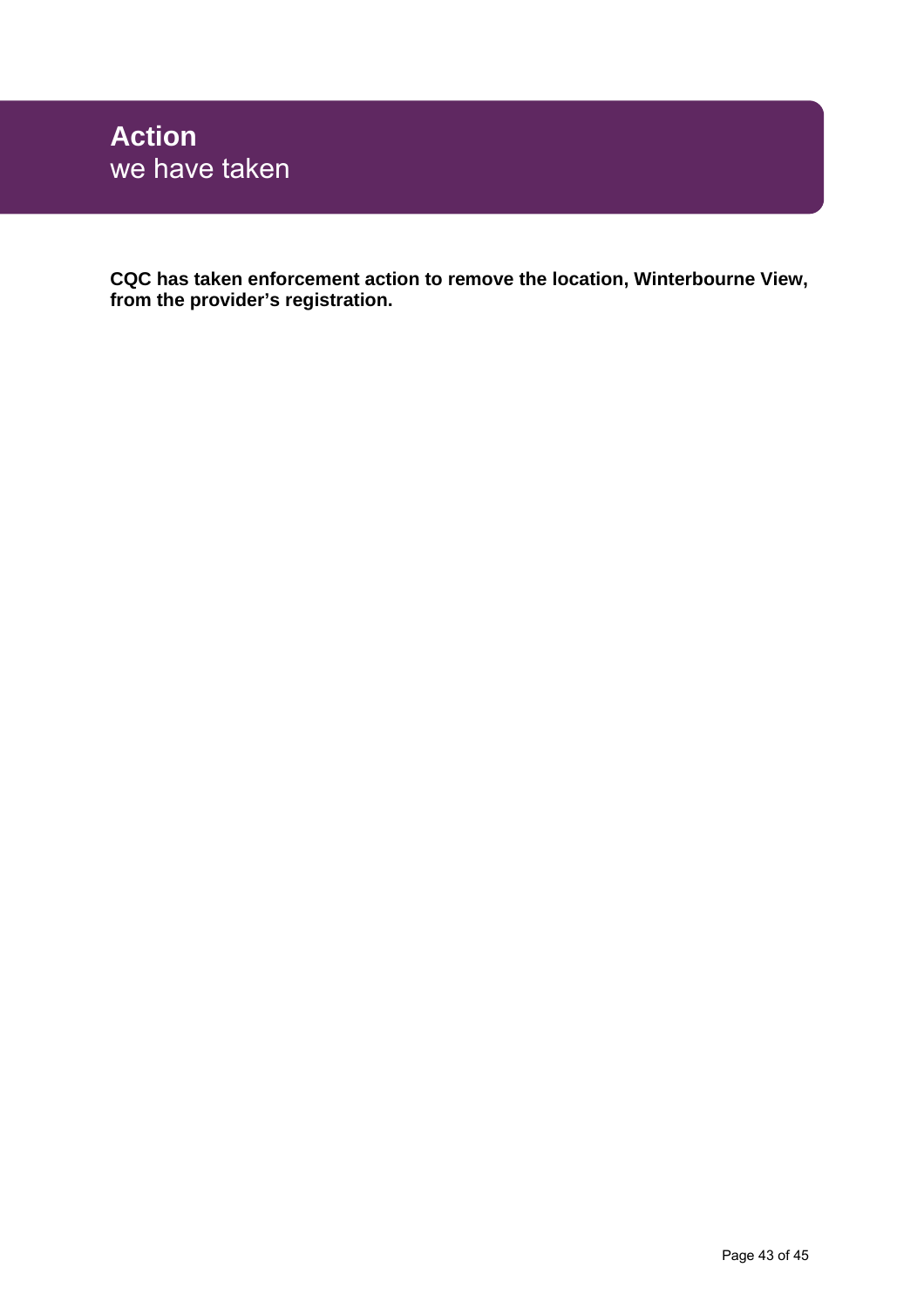# **What is a review of compliance?**

By law, providers of certain adult social care and health care services have a legal responsibility to make sure they are meeting essential standards of quality and safety. These are the standards everyone should be able to expect when they receive care.

The Care Quality Commission (CQC) has written guidance about what people who use services should experience when providers are meeting essential standards, called *Guidance about compliance: Essential standards of quality and safety*.

CQC licenses services if they meet essential standards and will constantly monitor whether they continue to do so. We formally review services when we receive information that is of concern and as a result decide we need to check whether a service is still meeting one or more of the essential standards. We also formally review them at least every two years to check whether a service is meeting all of the essential standards in each of their locations. Our reviews include checking all available information and intelligence we hold about a provider. We may seek further information by contacting people who use services, public representative groups and organisations such as other regulators. We may also ask for further information from the provider and carry out a visit with direct observations of care.

When making our judgements about whether services are meeting essential standards, we decide whether we need to take further regulatory action. This might include discussions with the provider about how they could improve. We only use this approach where issues can be resolved quickly, easily and where there is no immediate risk of serious harm to people.

Where we have concerns that providers are not meeting essential standards, or where we judge that they are not going to keep meeting them, we may also set improvement actions or compliance actions, or take enforcement action:

**Improvement actions:** These are actions a provider should take so that they **maintain** continuous compliance with essential standards. Where a provider is complying with essential standards, but we are concerned that they will not be able to maintain this, we ask them to send us a report describing the improvements they will make to enable them to do so.

**Compliance actions**: These are actions a provider must take so that they **achieve** compliance with the essential standards. Where a provider is not meeting the essential standards but people are not at immediate risk of serious harm, we ask them to send us a report that says what they will do to make sure they comply. We monitor the implementation of action plans in these reports and, if necessary, take further action to make sure that essential standards are met.

**Enforcement action:** These are actions we take using the criminal and/or civil procedures in the Health and Social Care Act 2008 and relevant regulations. These enforcement powers are set out in the law and mean that we can take swift, targeted action where services are failing people.